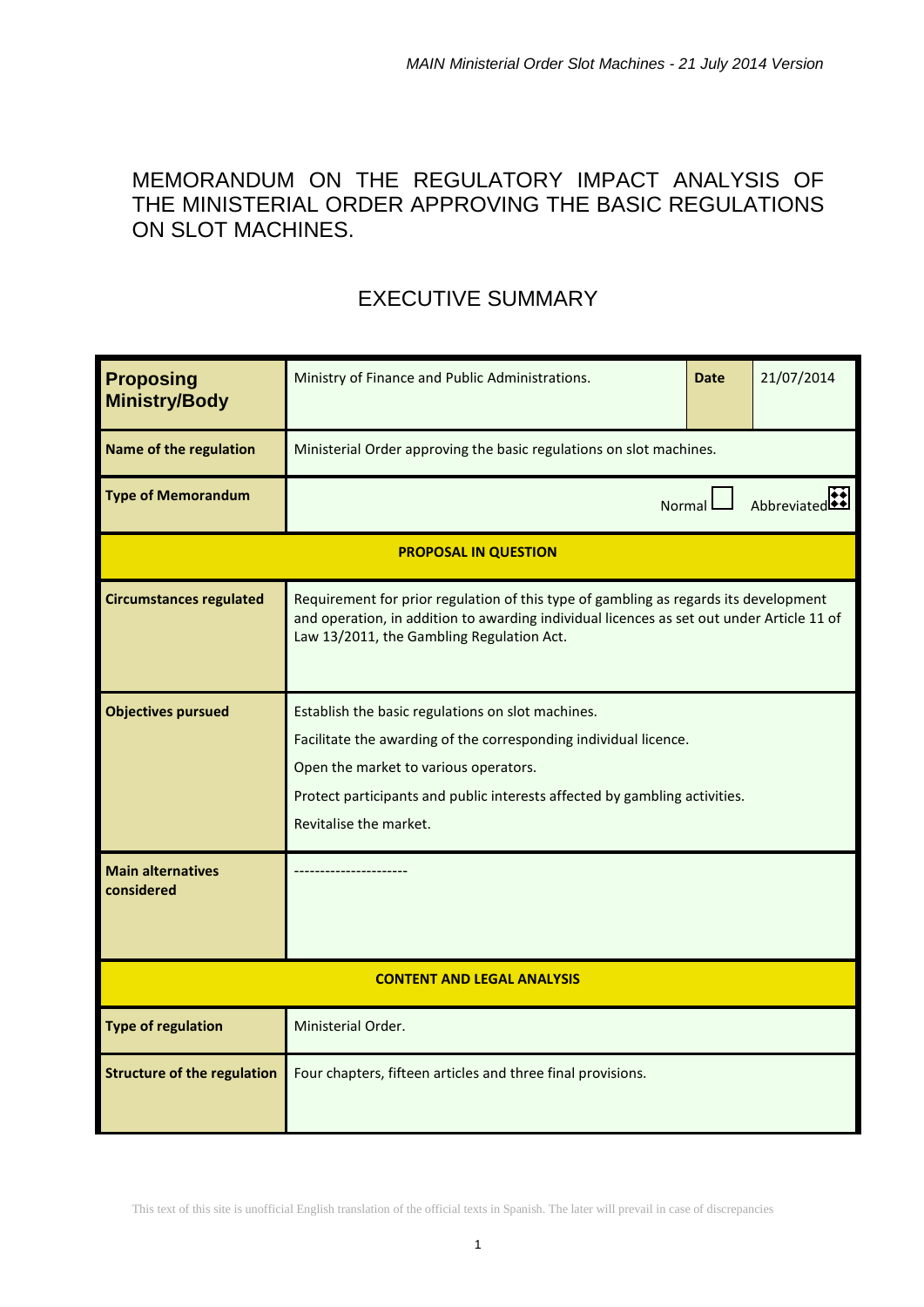| <b>Reports compiled and</b><br>compliance sought   | National Markets and Competition Commission.<br>-<br>$\qquad \qquad -$<br>$\overline{\phantom{0}}$<br>$\qquad \qquad -$<br>Administration.<br>State Secretariat for Finance.<br>Administration. | Ministry of Health, Social Services and Equality.<br>Directorate-General of Financing, Taxation and Gambling of the Ministry of<br>Finance and Public Administration of the Regional Government of Andalusia.<br>Directorate-General for Taxation and Gambling of the Department of Economy<br>and Knowledge of the Regional Government of Catalonia.<br>Directorate-General for Taxation of the Ministry of Finance and Public<br>State Secretariat for Budgets and Expenditure<br>State Secretariat for Public Administration.<br>Undersecretariat of Finance and Public Administration.<br>Technical Secretariat General of the Ministry of Finance and Public |  |  |  |  |
|----------------------------------------------------|-------------------------------------------------------------------------------------------------------------------------------------------------------------------------------------------------|-------------------------------------------------------------------------------------------------------------------------------------------------------------------------------------------------------------------------------------------------------------------------------------------------------------------------------------------------------------------------------------------------------------------------------------------------------------------------------------------------------------------------------------------------------------------------------------------------------------------------------------------------------------------|--|--|--|--|
| <b>Hearing proceedings</b>                         |                                                                                                                                                                                                 | Public consultation via the Ministry of Finance and Public Administration website.                                                                                                                                                                                                                                                                                                                                                                                                                                                                                                                                                                                |  |  |  |  |
|                                                    | <b>IMPACT ANALYSIS</b>                                                                                                                                                                          |                                                                                                                                                                                                                                                                                                                                                                                                                                                                                                                                                                                                                                                                   |  |  |  |  |
| <b>ADJUSTMENT TO THE</b><br><b>ORDER OF POWERS</b> |                                                                                                                                                                                                 | It does not affect the scope of powers of the Autonomous Communities as it regulates<br>the authorisation and use of remote (or telematic) slot machines at a national level.                                                                                                                                                                                                                                                                                                                                                                                                                                                                                     |  |  |  |  |
| <b>ECONOMIC AND</b><br><b>BUDGETARY IMPACT</b>     | Impact on the economy in general.                                                                                                                                                               | Positive impact, allowing for the exploitation<br>of a type of gambling that is currently<br>unauthorised.<br>No notable negative impact on similar<br>traditional gaming activities.                                                                                                                                                                                                                                                                                                                                                                                                                                                                             |  |  |  |  |
|                                                    | As regards competition                                                                                                                                                                          | $J$ The regulation has no significant impact<br>on competition.<br><b>LECTITIE</b> regulation has a positive impact on<br>competition.<br>The regulation has a negative impact on<br>competition.                                                                                                                                                                                                                                                                                                                                                                                                                                                                 |  |  |  |  |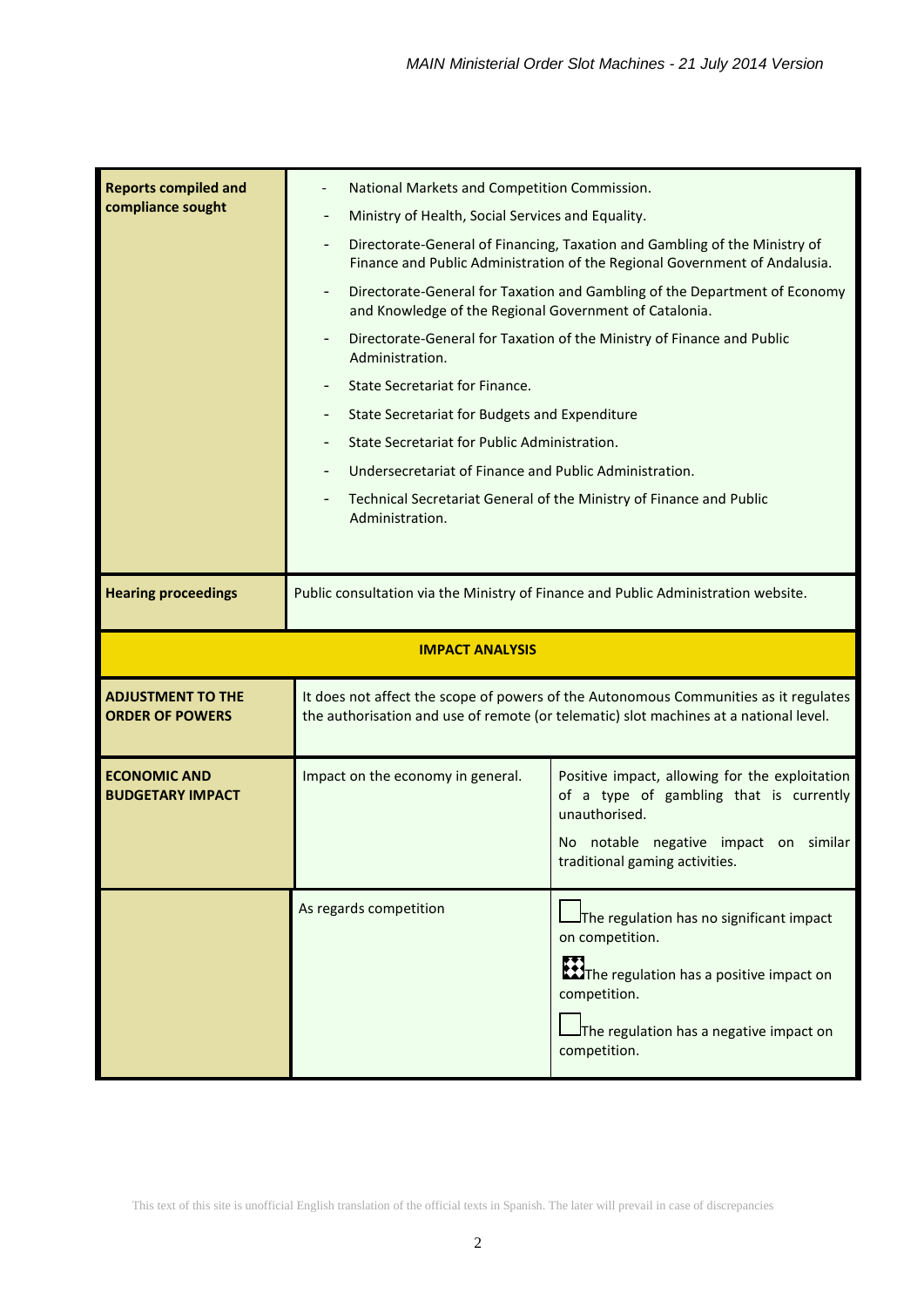|                                           | As regards administrative burdens                                                                                                                           | The regulation represents a reduction in<br>administrative burdens.<br>Estimated amount:____________<br>The regulation generates new<br>administrative burdens.<br>Estimated amount: __€2,279/unit_<br>The regulation does not affect<br>administrative burdens. |
|-------------------------------------------|-------------------------------------------------------------------------------------------------------------------------------------------------------------|------------------------------------------------------------------------------------------------------------------------------------------------------------------------------------------------------------------------------------------------------------------|
|                                           | As regards budgets, the regulation:<br><b>Affects Central Government</b><br>budgets.<br>Affects the budgets of other<br><b>Territorial Administrations.</b> | Represents expenditure.<br>Represents income.<br><b>Estimated amount:</b><br>Approximately €5.6 million/year<br><b>Estimated amount:</b>                                                                                                                         |
| <b>GENDER IMPACT</b>                      | The regulation has the following<br>impact on gender:                                                                                                       | $\Box$ Negative $\Box$ Nil $\Box$ Positive                                                                                                                                                                                                                       |
| <b>OTHER IMPACTS</b><br><b>CONSIDERED</b> | None.                                                                                                                                                       |                                                                                                                                                                                                                                                                  |
| <b>OTHER CONSIDERATIONS</b>               | None.                                                                                                                                                       |                                                                                                                                                                                                                                                                  |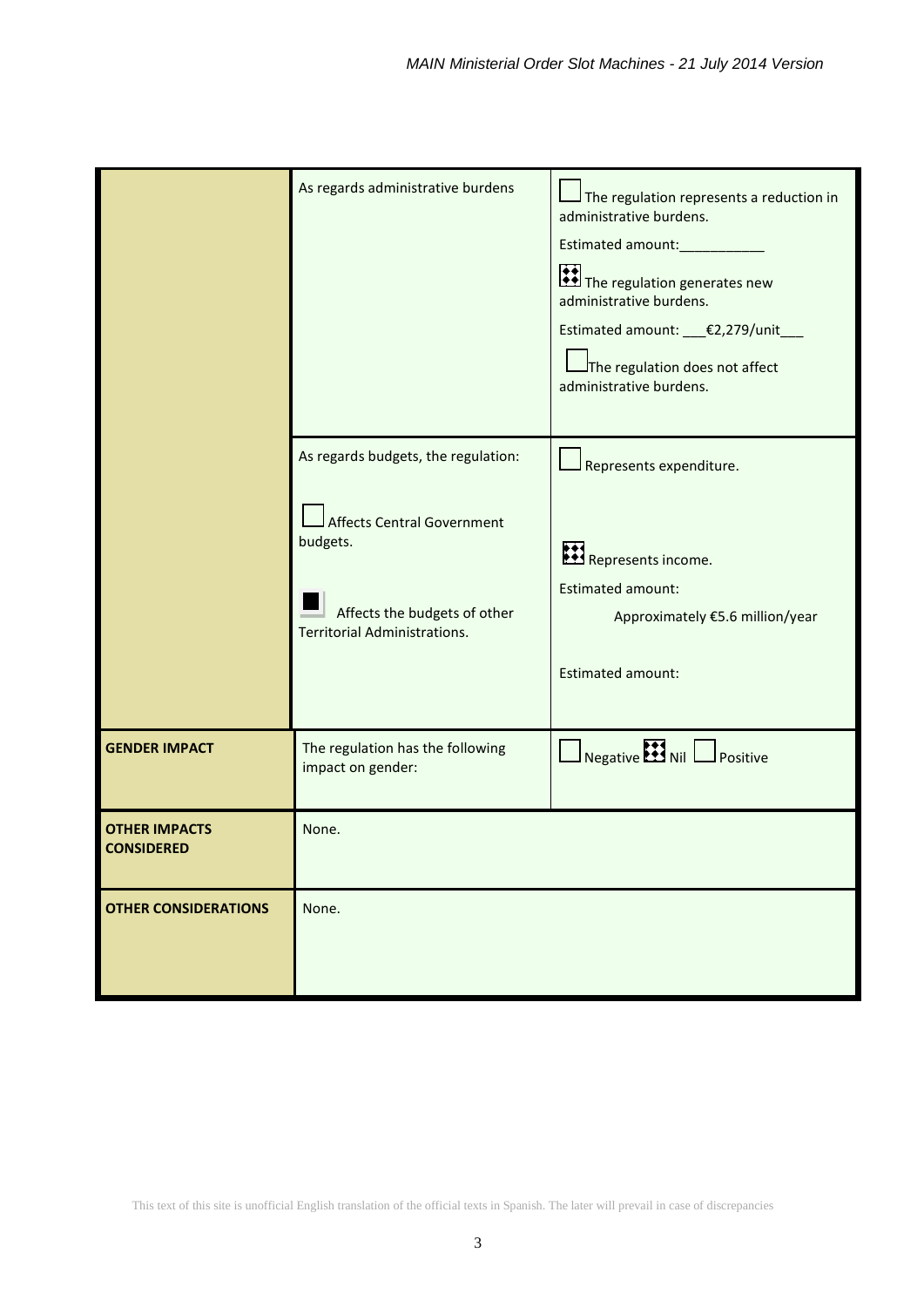#### **MEMORANDUM OF THE REGULATORY IMPACT ANALYSIS OF THE DRAFT MINISTERIAL ORDER APPROVING THE BASIC REGULATIONS ON SLOT MACHINES.**

#### **1. Abbreviated memorandum**

This memorandum has been created pursuant to the provisions of **Article 24.1 a) of Government Law No. 50/1997**, of 27 November and **Article 1.2 of Royal Decree No. 1083/2009**, of 3 July, which regulates the memorandum of regulatory impact analysis.

Its structure complies with the **Abbreviated Memorandum** model referred to in Article 3 of Royal Decree 1083/2009, of 3 July and Section V of the Methodology Guide for creating the memorandum of regulatory impact analysis.

The grounds on which it has been deemed unnecessary to create an ordinary memorandum, without prejudice to its scope, and on which it has been decided to create an abbreviated memorandum is that it is not considered that any scopes to which Article 2 of Royal Decree No. 1083/2009, of 3 July alludes are significantly affected, including impacts on the constitutional order regarding the distribution of powers.

### **2. Legal basis and legal standing of the draft**

This regulatory draft is legally based on the **requirement for prior regulations**  that**, in order to award individual licences for each type of gambling**, is set forth in Article 11 of Law No. 13/2011, of 27 May on gambling regulations.

The **legal standing** of the draft is regulated by Article 5 of Law No. 13/2011, of 27 May on gambling regulations, which states that the Ministry of Finance and Public Administration shall, **by Ministerial Order,** set forth **the basic regulations for the development of each type of gambling**.

This basis is reinforced by the provisions of **Article 19 of Law No. 13/2011**, of 27 May on gambling regulations, which recognises the powers of the Ministry of Finance and Public Administration as regards gambling; said instrument also establishes that the Minister of Finance and Public Administration is responsible for establishing basic regulations for each type of gambling.

Pursuant to Article 6 of **Royal Decree No. 256/2012**, of 27 January, which develops the basic organic structure of the Ministry of Finance and Public Administration, the Directorate-General for the Regulation of Gambling is responsible for the regulation, authorisation, supervision, co-ordination, control and, where applicable, sanctioning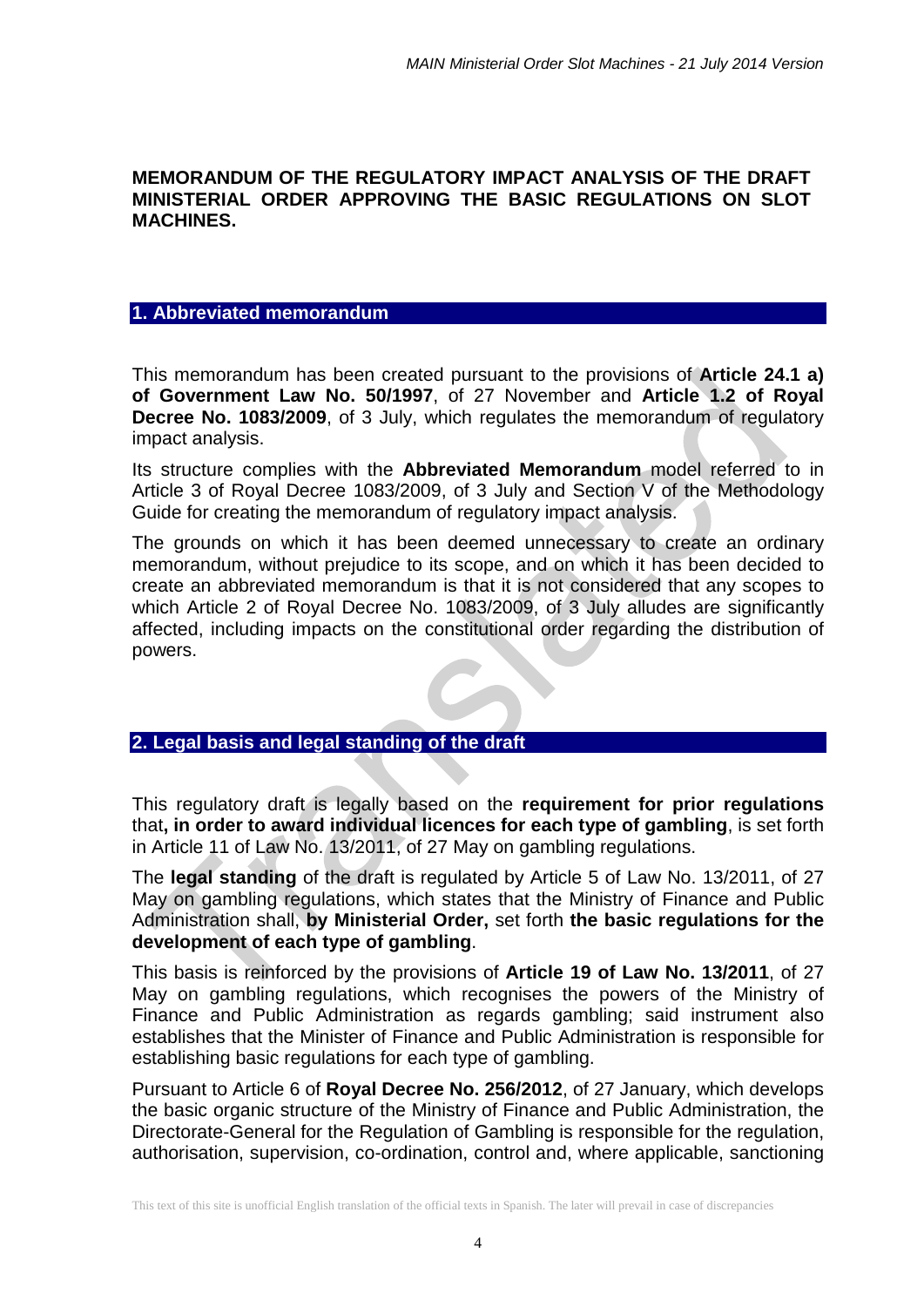of state-wide gambling activities. The same Royal Decree, No. 256/2012, of 27 January, attributes powers as regards the regulation of gambling to the Ministry of Finance and Public Administration, namely to the State Secretariat of Finance.

As a result, **the proposing Ministry is the Ministry of Finance and Public Administration.**

#### **3. Basis of the regulation**

- **The regulation of online slot machines was not included in the earliest stage of development of Law No. 13/2011**, of 27 May, on gambling regulations. Some time after, **it was deemed appropriate to proceed with its regulation,** in light of a number of **considerations**. On the one hand, the importance of this type of gambling to the consumer. On the other, the corroboration of said importance given the significant presence of slot machines available illegally. Finally, having established the precise implications of slot machine gambling on public interest, in particular public health.
- $\triangleright$  This type of gambling has traditionally been perceived as representing the greatest risk as regards creating disorderly, compulsive or pathological consumption patterns. **However, the alternative of upholding the ban seems ineffective from a gambler protection standpoint;** this is particularly valid when considering the significance of slot machine gambling and the usual pattern of its consumption online, in addition to other environments.
- On the contrary, **permitting the use of slot machines online** would complement and increase the coherence of the regulated market, making it possible to channel both demand and offer thereto, enhancing player protection, preventing minors and self-excluded individuals from accessing this form of gambling as part of the crosssectional policy of prevention, detection and treatment of compulsive or pathological gambling. All the above **would enable it to attain this objective on a wider scale.**

 This is the purpose of the draft Ministerial Order in question, for which gambling regulations are proposed with the same **approach and content as other neighbouring countries, such as the United Kingdom, Denmark or Italy**, where such controls have already been developed.

### **3.1. Context of the initiative**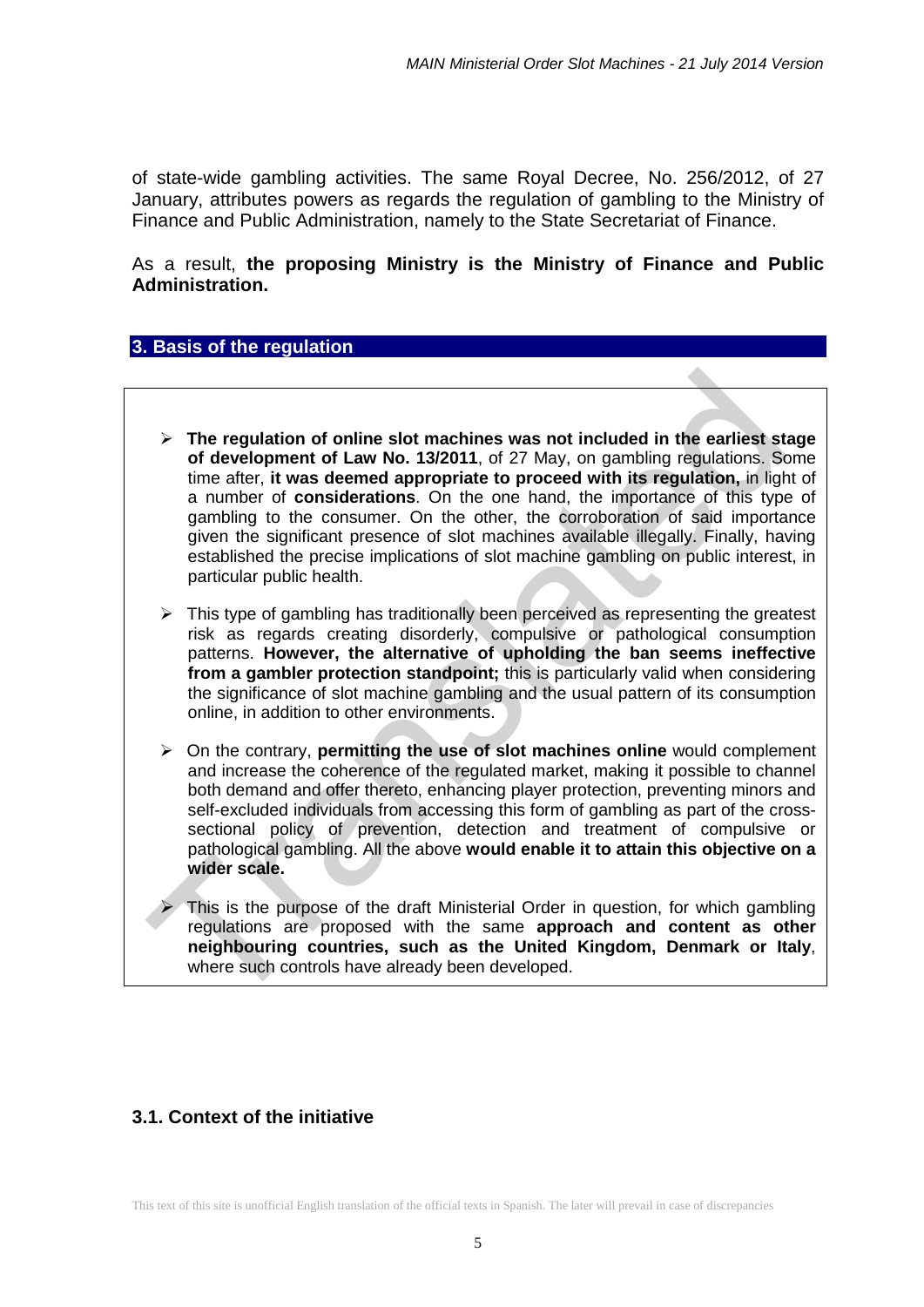**Law No. 13/2011, of 27 May on gambling regulations** (LRJ) represents the regulatory milestone based on which state-wide gambling is regulated, particularly when offered via electronic, computer, telematic or interactive channels (hereinafter, on the Internet or online). The **purposes** of this regulation, pursuant to Article 1 of the instrument, are to guarantee the **protection of public order, fight against fraud, prevent addictive behaviour, protect the rights of minors and safeguard the rights of those participating in gambling activities.**

Said law's explanatory memorandum starts by outlining the surge in online betting and gambling as a result of the territorial limits of traditional trade relations having been surpassed. It continues by referring to the lack of appropriate regulatory instruments for responding to the questions stemming from the new market reality, making it necessary to establish mechanisms in the gaming sector that offer legal security to operators and participants in the different games; all the above must be achieved without forgetting the essential protection of minors and individuals that have voluntarily requested not to participate, in addition to the protection of public order and the prevention of money laundering and financing of terrorism.

Pursuant to the aforementioned public interest objectives, after the approval of the LRJ, **Royal Decrees on Development** were approved, one as regards the technical requirements of gambling activities<sup>[1](#page-5-0)</sup>, and another on gambling licences, permits and registers<sup>[2](#page-5-1)</sup>. Furthermore, a series of **Ministerial Orders were approved, establishing the basic regulations for each different form of gambling**[3](#page-5-2) .

The approval of **basic regulations** for the development of each form of gambling via Ministerial Order (currently the responsibility of the Ministry of Finance and Public Administration) is **essential, pursuant to Article 5 of the LRJ, to authorise the marketing of this form of gambling in question in Spain**. Any type of nonregulated gambling will be considered forbidden.

**The legalisation of slot machines** (or simply, slots)<sup>[4](#page-5-3)</sup> **accessible online was not initially considered**, without prejudice to the significant online presence of this form of gambling.

The time that has elapsed between the approval of the LRJ and the implementation of the regulated market in Spain makes it possible to assess the **impact of online gambling regulations** on the protection of public interest objectives undertaken and the dynamics of the market in general. It also makes it possible to observe the **consequences of certain forms of gambling,** online slot machines for the case in hand, **as a result of a failure to proceed with regulation**. Lastly, this period of

<span id="page-5-0"></span> $1$  Royal Decree 1613/2011 of 14 November, which implements Law 13/2011 of 27 May on the regulation of gambling with regard to the technical requirements of gambling activities.  $\overline{\phantom{a}}$ 

<span id="page-5-1"></span><sup>2</sup> Royal Decree 1614/2011 of 14 November implementing Law 13/2011 of 27 May on the regulation of gambling, in regard to gambling licences, permits, and registers.

<sup>3</sup> In total, 12 Ministerial Orders, dated 8 November 2011.

<span id="page-5-3"></span><span id="page-5-2"></span><sup>&</sup>lt;sup>4</sup> Throughout this Memorandum, the terms "online slot machines", "online slot machine gambling" or "online slots" are used interchangeably.

This text of this site is unofficial English translation of the official texts in Spanish. The later will prevail in case of discrepancies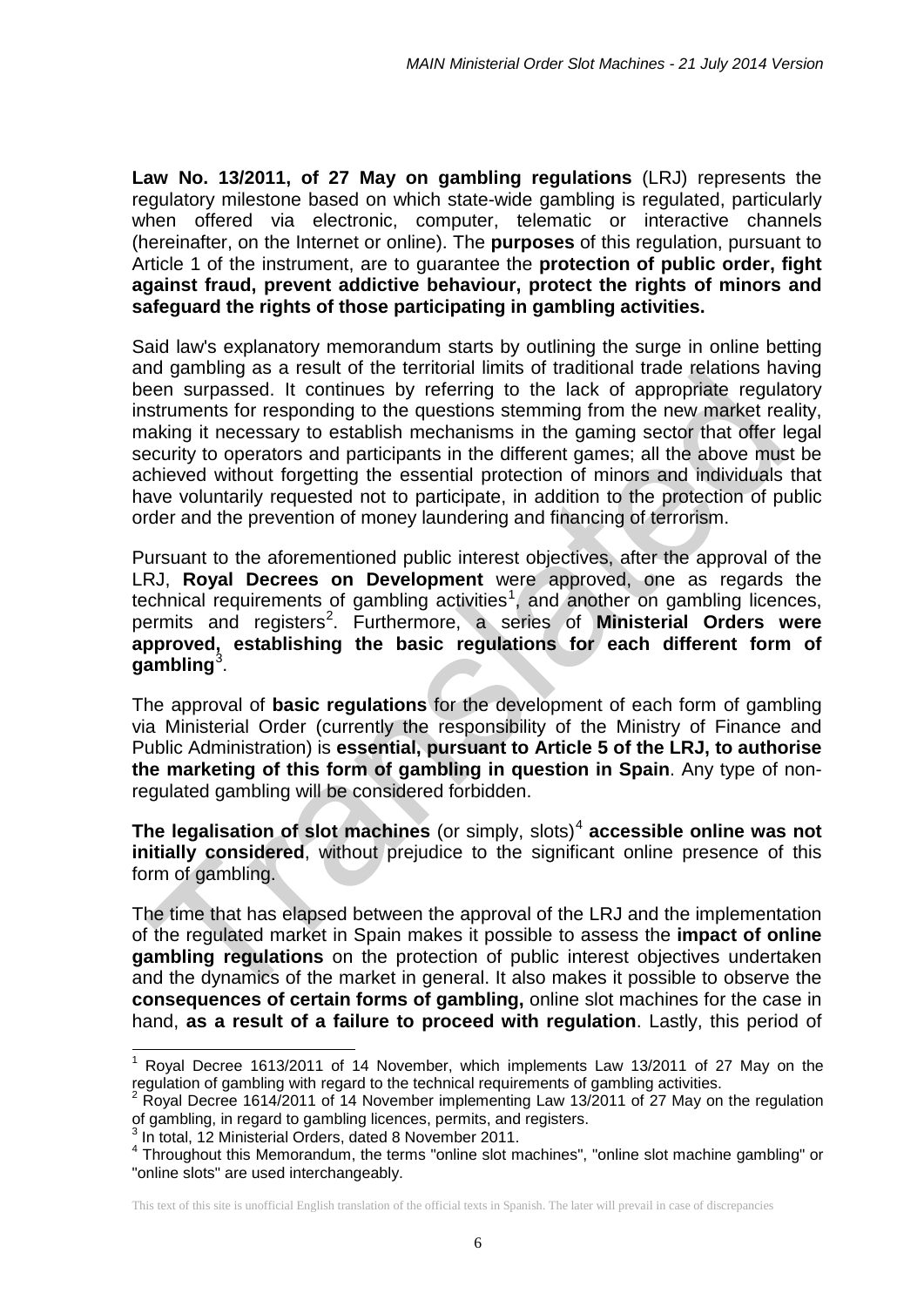time has made it possible to address the results of **comparable experiences** that have recently led to the legalisation of online slots in other territories.

In order to appropriately consider these implications, the Directorate-General for the Regulation of Gambling (DGOJ) notified operators of its intention to **consider the approval of the basic regulations for online slots** (in addition to the basic regulations for exchange betting) in November 2012 and, afterwards, in February  $2013<sup>5</sup>$  $2013<sup>5</sup>$  $2013<sup>5</sup>$ , notifying administrations, operators, agents, associations and observers of interest to submit any comments in this respect. **As a result of this public consultation procedure, 54 responses were received**, which have been subject to analysis by the DGOJ accordingly. The responses received and the evidence and comments contained therein have contributed to the analysis of the background and the potential benefits and risks of any decision to approve regulations on this form of gambling.

After said process**, the DGOJ ended the opportunity to address these regulations in April 2013**[6](#page-6-1) . The draft Ministerial Order (POM) in question is the result of that decision.

**3.2 Importance of slot machine gambling as part of gambling via remote channels**

### *3.2.a) Consumer perceptions and general evolution and significance of online gambling consumption*

Before considering the development of these regulations, an idea of the impact of online slot machine gambling on gamblers and, more broadly, on citizens, needs to be established now that a given period of time has elapsed after the approval of the LRJ.

One way of exploring potential and real demand for this form of gambling in Spain would be analysing the **sociological group studies** carried out on online gambling in the country. Thus:

- The Observatory for the Protection of Online Gamblers output reports published by the DGOJ demonstrate a significant, growing interest in the legalisation of this kind of gambling<sup>[7](#page-6-2)</sup>. To this end, the report drawn up in November 2013 shows that 40% of those surveyed were in favour of regulation of this form of gambling; in April of the same year, the percentage of those surveyed in favour of regulation was 35%.
- The latest **Report on the Social Perception of Games of Chance in Spain**, published by the Institute of Politics and Governance at Universidad Carlos III in February 2013, cites the percentage of online slots users in the

-

<span id="page-6-1"></span><span id="page-6-0"></span><sup>&</sup>lt;sup>5</sup> Statement of 13 February 2013. <u>http://www.ordenacionjuego.es/es/art-regulacion-nuevos-juegos</u><br><sup>6</sup> Statement of 19 April. <u>http://www.ordenacionjuego.es/es/art-apuestas-cruzadas-maquinas-</u> [recreativas](http://www.ordenacionjuego.es/es/art-apuestas-cruzadas-maquinas-recreativas) .<br><sup>7</sup> Available on the DGOJ website:<http://www.ordenacionjuego.es/es/estudios-informes> .

<span id="page-6-2"></span>This text of this site is unofficial English translation of the official texts in Spanish. The later will prevail in case of discrepancies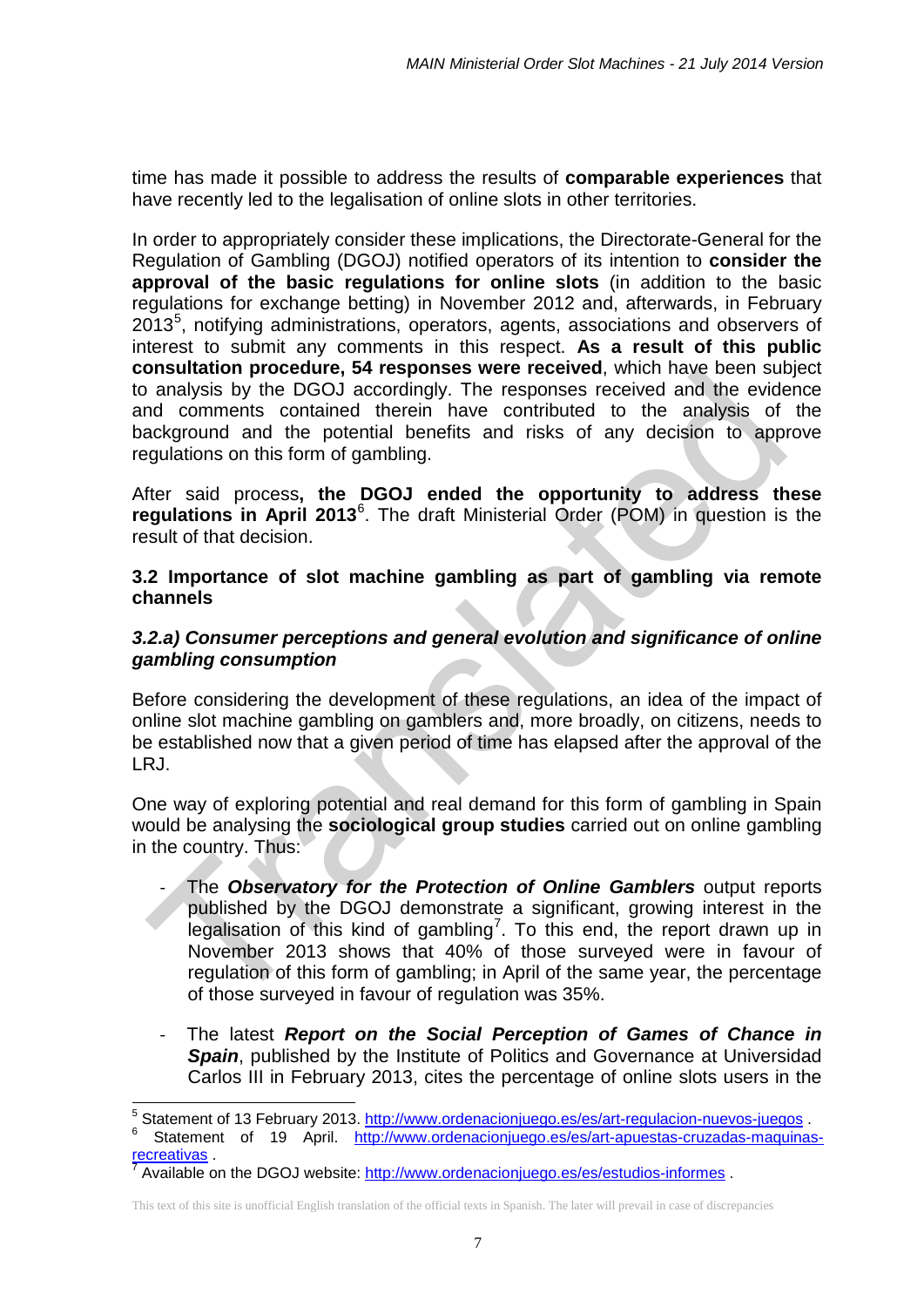3 months prior to the survey was 15.5%<sup>[8](#page-7-0)</sup>. The Observatory Report published in November 2013 cities this figure as [9](#page-7-1)% $^9$ .

If the data above is relatively indicative of the level of interest in this form of gambling, it is also possible that, due to the sample size and attitudes of those surveyed towards a currently illegal form of gambling, the above data underestimates, to an extent, the magnitude of actual demand for this form of gambling, and that must necessarily be complemented by others.

Thus, in order to establish the number of gamblers potentially affected by legalisation of slot machines available online, it would be appropriate to set out the implications on the consumption of regulated gaming that, from a dynamic standpoint, derive from the lack of limitations on forms of gambling on offer and, in particular, the failure to regulate online slots. It is important to highlight that **the absence of online slot machines from regulated forms of gambling on offer does not encourage gamblers to use illegal slots, but could encourage such individuals to consume other forms of gambling in said environment**. Pursuant to the details provided by the aforementioned reports, online gamblers tend to participate in more than one form of gambling, sometimes simultaneously, and regard multi-gaming offers by operators as a sign of additional quality; this is particularly true of the main types of gambling (betting, poker, casino games, bingo and slots). Evidence of this in Spain can currently be seen in the fact that 25 operators currently offer 4 forms of gambling or more. The absence of one of these main variants is attractive as regards regulated types of gambling and offers a further incentive to gamblers to resort to non-regulated gambling, even preferring such an offer on a permanent basis, abandoning regulated environments.

Although this is not solely attributable to online slots, the former could be one of the causes explaining why, although a substantial number of gamblers proceed with the registration process each month, the number of active gamblers each month has decreased considerably since the third quarter of 2012 and has remained static since, as is shown in the following graph.

### **Graph No. 1. Evolution of the number of online gamblers: accumulated gambler registrations/active gamblers**

 $\overline{\phantom{a}}$ 

<span id="page-7-0"></span><sup>&</sup>lt;sup>8</sup> From a total of 472 individuals surveyed.

<span id="page-7-1"></span> $9$  From a total of 1027 individuals surveyed.

This text of this site is unofficial English translation of the official texts in Spanish. The later will prevail in case of discrepancies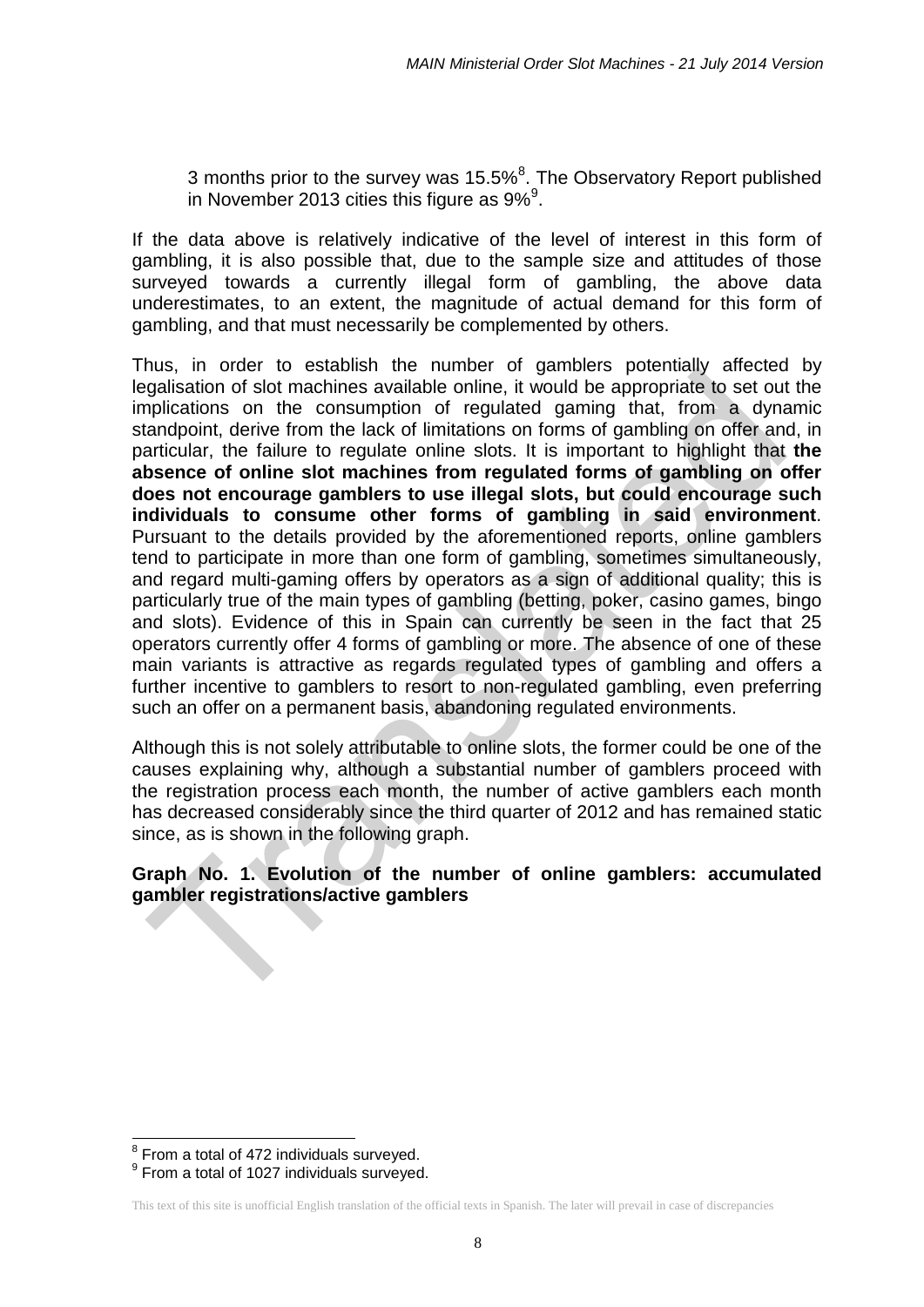

*Source: DGOJ, 4th quarter of 2013.*

In addition to the above, concerning an assessment of the significance of this form of gambling for consumers, including Spanish consumers, it may also be worthwhile establishing an order of magnitude regarding its **economic importance**.

Quantifying the economic importance and actual penetration of online slot machines is difficult for Spanish consumers, inasmuch as **it represents a form of gambling that is not currently permitted in Spain, and so no data is available to this end.**

Figures provided by independent international consultancy services<sup>[10](#page-8-0)</sup>, from applying estimation methodologies to establish the size of the regulated and unregulated market in other jurisdictions, cited the size of online slots in Spain in 2013 at around  $60$  million/year as regards GGR<sup>[11](#page-8-1)</sup>; said figures estimate that approximately two-thirds of income from online casino gambling (including both regulated and unregulated environments) comes from online slots.

Enforcing said assumption as regards the ratio of casino games/slots in Spain, and considering the data set out in the latest Quarterly Report on Online Gambling published by the DGOJ (for the fourth quarter of  $2013^{12}$ ), which states income less prizes (hereinafter GGR) of regulated casino games<sup>[13](#page-8-3)</sup> in 2013 at €33.9 million, an **approximate annual GGR deriving from consumption of online slots,** solely to provide an idea of its possible size, **of €67 million could be made**. It is worth

<sup>&</sup>lt;sup>10</sup> H2Gaming Capital.

<span id="page-8-1"></span><span id="page-8-0"></span><sup>&</sup>lt;sup>11</sup> Gross Gaming Revenue (or win), income less prizes.  $12$  Published on the DGOJ website.

<span id="page-8-3"></span><span id="page-8-2"></span><sup>&</sup>lt;sup>13</sup> Roulette, black jack, baccarat, and additional games.

This text of this site is unofficial English translation of the official texts in Spanish. The later will prevail in case of discrepancies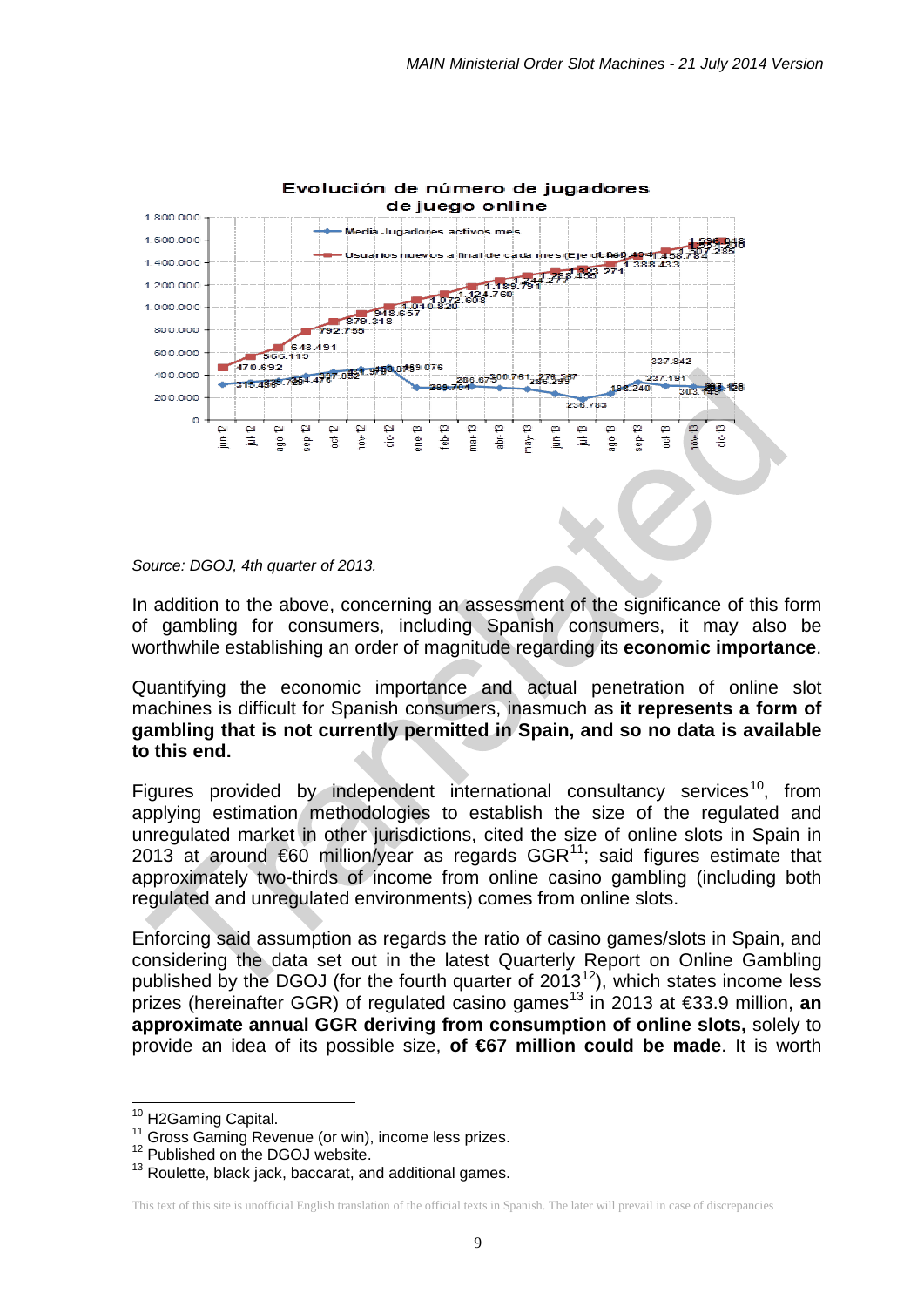bearing in mind that these approximations aim to measure the economic impact of actual activity that would occur, even when from **unauthorised sources**[14.](#page-9-0)

In any event, a quick look at the **situation in other countries** to which this type of gambling has led and that is offered by duly licensed operators provides a more realistic approach to the economic scope of this type of gambling, **following its regulation**.

- Thus, in the **United Kingdom**, according to data published by the Gambling Commission in its 2013 annual report<sup>[15](#page-9-1)</sup>, online casino games offered by licensees accounted for 5.02% of all remote gambling in GGY**[16](#page-9-2)** for the most recent year available  $(2012)^{17}$  $(2012)^{17}$  $(2012)^{17}$ . As regards casino games, slot machines account for 59.26% of online casino games, representing a total of £24.73 million (€30.15 million) in GGR for the financial year as a whole.
- In **Italy**, online slot machines have been authorised since December 2012. Prior to their introduction, the economic significance of online casino games had levelled out at around €11-13 million/month as regards GGR. It is estimated that the inclusion of slots in the regulated portfolio of online casino games represented an increase of around 60% as regards GGR in 2013; as a result, income from casino games has since been recorded at around €19 million/month. In any case, the most reliable statistics as regards online casino games in the first months since their approval, without including possible increases that correspond to other casino games other than slot machines, provide for an increase of around 40%, as stated by the Italian regulator. This suggests that demand was channelled towards the regulated market very quickly.
- In **Denmark**, the effective provision of online slots started, along with other casino games, in January 2012. There is no public information as regards the distribution of online slots/other casino games. In any event, the GGR for casino games has consistently varied ever since between 15 and 20 million DKK (between €105 and €139 million/year)<sup>[18](#page-9-4)</sup>. Estimating that slots account for 50% of online casino gaming, this would represent income of €50-65 million/year.

The conclusion that can be drawn from the above is that the significance of current or potential online slot machine users may be quantitatively significant in relation to

<span id="page-9-0"></span> $14$  It must also be noted that this methodology may underestimate actual size, as it only considers income from casino games from authorised operators to calculate the forecast base.  $\overline{\phantom{a}}$ 

<span id="page-9-1"></span><sup>&</sup>quot;Industry statistics 2012-2013", published in June 2013 and available on the Gambling Commission website

<span id="page-9-2"></span><sup>16</sup> Gross Gaming Yield. Throughout this report, this term will be considered as interchangeable with GGR; therefore, hereinafter, reference will always be made to the latter, notwithstanding the fact that other authorities may refer to it as GGY.

<span id="page-9-3"></span>April 2012-March 2013.

<span id="page-9-4"></span><sup>&</sup>lt;sup>18</sup> <https://spillemyndigheden.dk/en/nyheder/statistik>

This text of this site is unofficial English translation of the official texts in Spanish. The later will prevail in case of discrepancies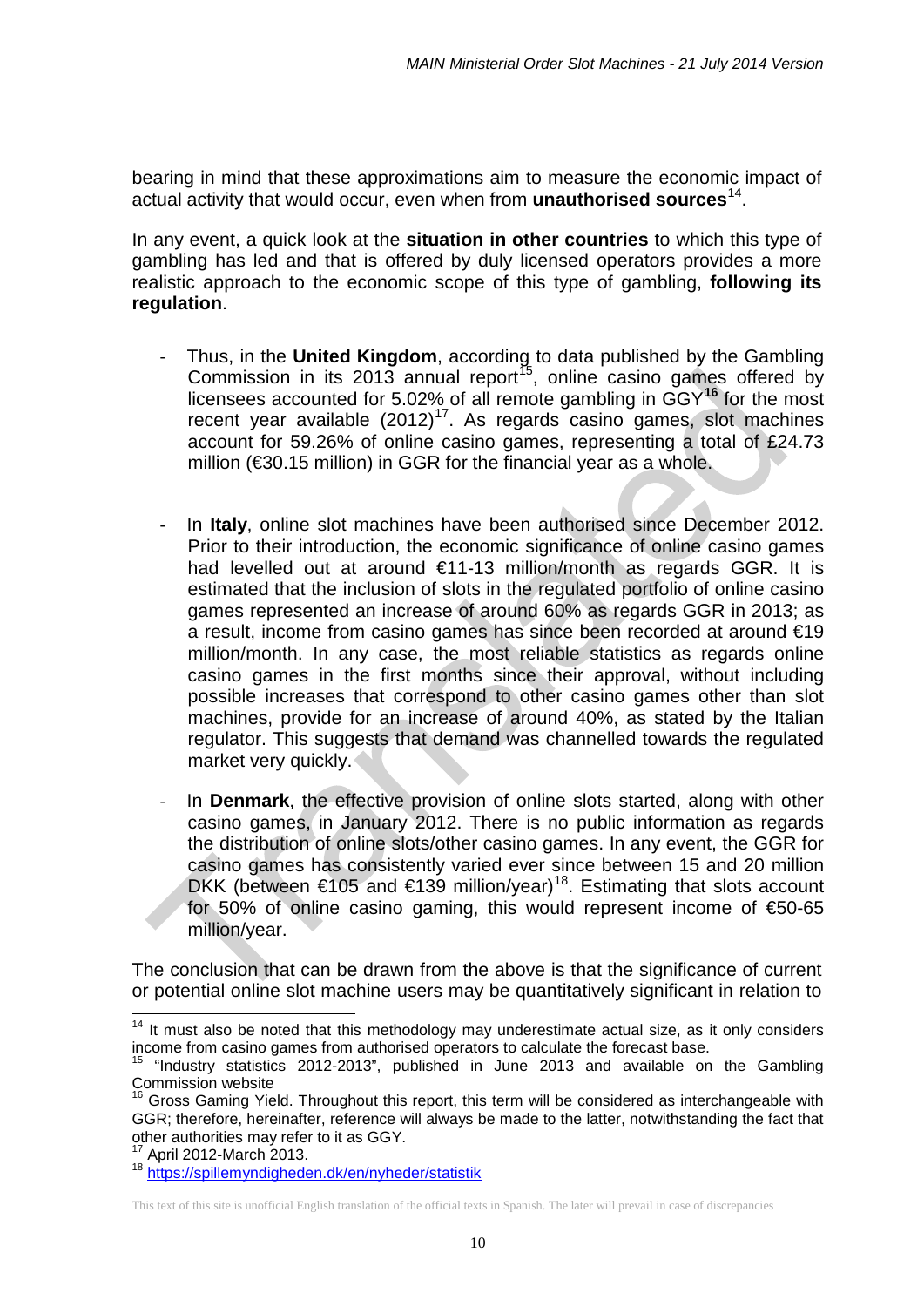total gaming via online channels, both as regards the number of gamers and in financial terms.

### *3.2.b) Illegal provision*

1

Although the provision of this type of gambling is not currently permitted, DGOJ inspections have identified the existence of **providers, often based abroad** and usually from .com domains**, that provide online slot machine gambling to individuals located in Spain without having been granted the corresponding licence**. This type of gambling has not come about in recent years, at least not in its entirety; presumably, it dates back to the period prior to the regulation of remote gaming in 2011, facilitated by the dynamic nature of service provision on the Internet.

Assessed in its own right, said existence is not sufficient to draw significant conclusions as regards the functioning of the penalty system established in the LRJ to this end<sup>19</sup>. However, without prejudice to the notable difficulties deriving from the fight against illegal gambling online, which are common to other trade activities that form part of the eCommerce environment (such as intangible assets with significant intellectual property content), it does demonstrate, on the one hand, **the importance of this gambling mode, as a reflection of consumer preferences,**  compared to other forms of online gambling; and, on the other, the **relevance of configuring regulated service provision to weaken and fight illegal gambling effectively.** 

Thus, two years after the entry into force of the LRJ and pursuant to the data obtained by the Subdirectorate-General for Inspection at the DGOJ over the whole period as regards the operators analysed, including the preliminary proceedings phase at the start of disciplinary procedures and the disciplinary phase in itself, **77% of the websites inspected between 2012 and 2014 offered slot machine gambling**.

Furthermore, from the range of procedures that are currently in the preliminary proceedings phase, the relevance ratio of online slot machines is 93%.

### **3.3 Public interest implications as regards online slot machine gambling**

Although the same public interest implications affect the regulation of this type of gambling and other forms of regulated gambling, such as the need to protect gamblers by means of regulation, the protection of public order by preventing fraud and money laundering or ensuring the integrity of gambling, as regards online slot machines, **public health implications are of particular importance**.

<span id="page-10-0"></span><sup>&</sup>lt;sup>19</sup> In response to said illegal provision, the LRJ sets forth an inspection and penalty system for such activities, classifying the illegal provision of gambling as a very serious infringement in Article 39.a), punishable with a fine of between €1 million and €50 million.

This text of this site is unofficial English translation of the official texts in Spanish. The later will prevail in case of discrepancies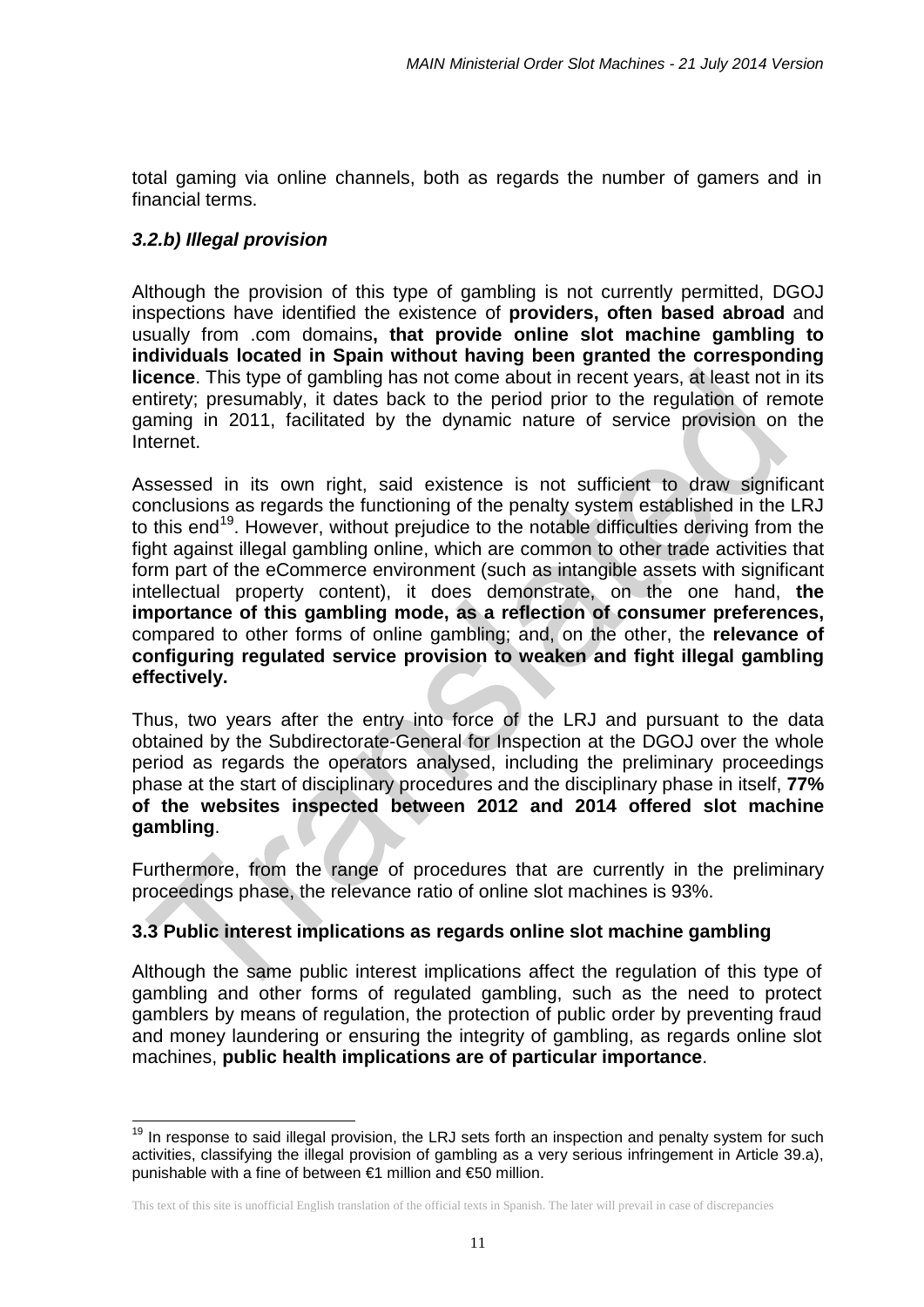The most serious negative impact of gambling activities<sup>[20](#page-11-0)</sup> is probably the generation of obsessive, compulsive and, finally, pathological consumption behaviour to which participation in this activity can lead. The fundamental cause of such behaviour is the psychological stimulation mechanics that can be generated whilst participating in such activities, disrupting the correct perception of the link between risk and compensation in some gamblers, whose volitional control over their actions decreases and they are unable to stop gambling, despite the negative economic implications which may result from this. Often, it is not only the affected party that suffers the consequences, but his/her immediate family too.

Contributions to the public consultation process started by the DGOJ in relation to this initiative, in addition to the public information procedure to which this draft order was submitted afterwards, highlight a certain level of scientific consensus as regards the fact that **the mechanics and structure of slot machine gambling**, regardless of the channel through which they are offered, make this type of gambling particularly addictive; this is attributable to the way in which behaviour develops over the course of successive games $21$ , its immediate nature, the cognitive distortions that it produces or the physiological activation in which it results. Said contributions also highlight a series of **social/cultural variables**, mainly true of physical slot machines, that encourage this addictive behaviour (availability, accessibility, simultaneous consumption with other substances).

These contributions even note a series of factors that could further strengthen such negative impacts of online slot machine gambling, such as favouring anonymity, the comfort offered by the environment, the ease of consuming substances and the theoretically greater level of accessibility and availability.

**The generation of gambling addictions is a legitimate concern among gamblers and the public in general;** this concern has been highlighted in the public information procedure carried out in relation to the Order. **Given its implications on the decision taken, obtaining actual evidence on the rate at which such phenomena occur to this end is essential**.

In this respect, it is first necessary **to clarify the genuine relevance of scientific contributions made as regards the role of online gambling**. Thus, the conclusions of various works focussing on the mechanics and other structural characteristics of this form of gambling and its relation to the generation of disorderly conduct, applicable to both physical and online forms of the game, may be relatively pacifist, notwithstanding the differences between the rate at which these behaviours occur compared to other more crosscutting causes.

 $\overline{\phantom{a}}$ 

<span id="page-11-0"></span><sup>&</sup>lt;sup>20</sup>This is understood to include any activity involving sums of money, or items of financial value in whatever form, being risked on future and uncertain results that depend to some degree on chance, and that allow these sums to be transferred between the participants, regardless of whether the level of skill of the players is decisive in the results or they depend wholly or fundamentally on luck or chance.

<span id="page-11-1"></span> $21$  In particular, given its variable-ratio schedule; in other words, the reward on which behaviour depends (in this case, the prize) being activated when the subject performs a variable number of responses (sometimes twice, sometimes four times), that is not set in advance.

This text of this site is unofficial English translation of the official texts in Spanish. The later will prevail in case of discrepancies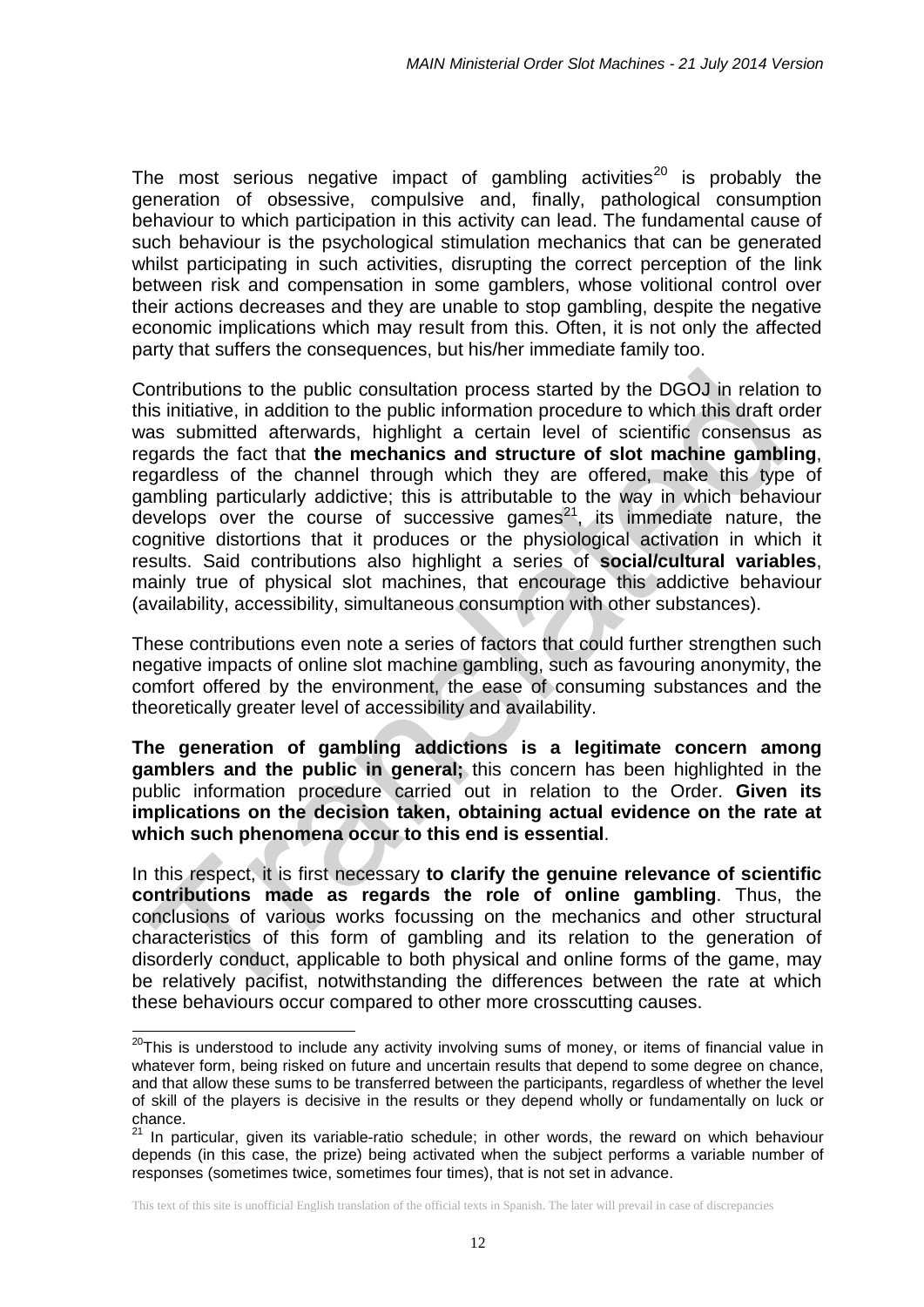However, **it is not as unanimously accepted that online gambling as a phenomenon is the cause of the increase in pathological gambling issues.** Indeed, although previous works established a theoretical and empirical link between the causes of the increase in pathological gambling and online gambling<sup>[22](#page-12-0)</sup>, more recent studies rule out such a  $link^{23}$  $link^{23}$  $link^{23}$ . As a result, the supposed impact of

<span id="page-12-1"></span><sup>23</sup> For example:

 $\overline{\phantom{a}}$ 

- Philander, K.S. & MacKay. T. (2014): "Online gambling participation and problem gambling severity: is there a causal relationship?", *International Gambling Studies*, DOI: 10.1080/14459795.2014.893585. In this study, based on empirical regression models for statistical estimation from different data sets (with the added reliability that this implies as regards matching results in the primary and secondary series), it can be concluded that there is no causal link between online gambling and gambling disorders; furthermore, it can be stated that adequate regulation of online gambling is more effective than bans when it comes to controlling and reducing gambling disorders. Thus, on page 10 of the article, the authors state: *"The results from this study provide a strong indication that previous ideas about the relationship between online gambling participation and problem gambling severity may be misguided. When endogenous correlation in online gambling participation is corrected, participation appears to be negatively related to problem gambling severity. This is the opposite of the effect that is observed in less robust models, and is indicative of some sort of spurious relationship […]. The absence of a positive causal link between online gambling and problem gambling is an important finding for policymakers. A lack of regulatory standards has perpetuated grey-market business practices and leaves players vulnerable without appropriate consumer protection. A primary force against widespread adoption of Internet gambling has been public health concerns over problem gambling, and this study provides evidence that such behaviour should be reconsidered by policymakers*". Furthermore, the article queries whether the crosscutting characteristics attributable to online gaming are inherent to an increased risk of gambling disorders, making reference to

the fact that some of those characteristics, such as the option of adjusting bets considered on an individual basis and general expenditure in a more precise way, the option of ending gambling sessions free from environmental conditions, or more immediate access to support materials on the topic of gambling disorders are in fact positive (page 11).

- Gainsbury, S., Russell, A., Wood, R., Hing, N., & Blaszczynski, A., (2013), "How risky is Internet gambling? A comparison of subgroups of Internet gamblers based on problem gambling status". *New Media & Society*. This study compares results between traditional and online gamblers, concluding that the main variable as regards severity of exposure to gambling is the "addition" effect of participating in several types of gambling and that the channel via which gambling is consumed is irrelevant. Thus, in the section on Risk factors for disordered Internet Gambling, the authors state: "*The 2010 British Gambling Prevalence Survey revealed those who used the Internet for multiple types of gambling were more likely to be categorised as problem gamblers compared to Internet gamblers who engaged in fewer internet gambling activities (Wardle et al., 2011). This is consistent with previous*  findings that versatility (or the number of gambling activities engaged in) and frequency of *play are important predictors of gambling problems*".
- Likewise, Wardle, H., et al (2011) *British gambling prevalence study 2010*, identified relatively representative samples of gamblers that exclusively play online and found that none of them fell within the specifications of the problem gambler category set out under the

<span id="page-12-0"></span><sup>&</sup>lt;sup>22</sup> For example, Griffiths, M., Wardle, H., Orford, J., Sproston, K., & Erens, B. (2009). "*Sociodemographic correlates of Internet gambling: Findings from the 2007 British gambling prevalence survey*". CyberPsychology & Behavior, 12(2), 199–202; or McBride, J., & Derevensky, J. (2009). "Internet gambling behavior in a sample of online gamblers". *International Journal of Mental Health and Addiction*, 7(1), 149–167.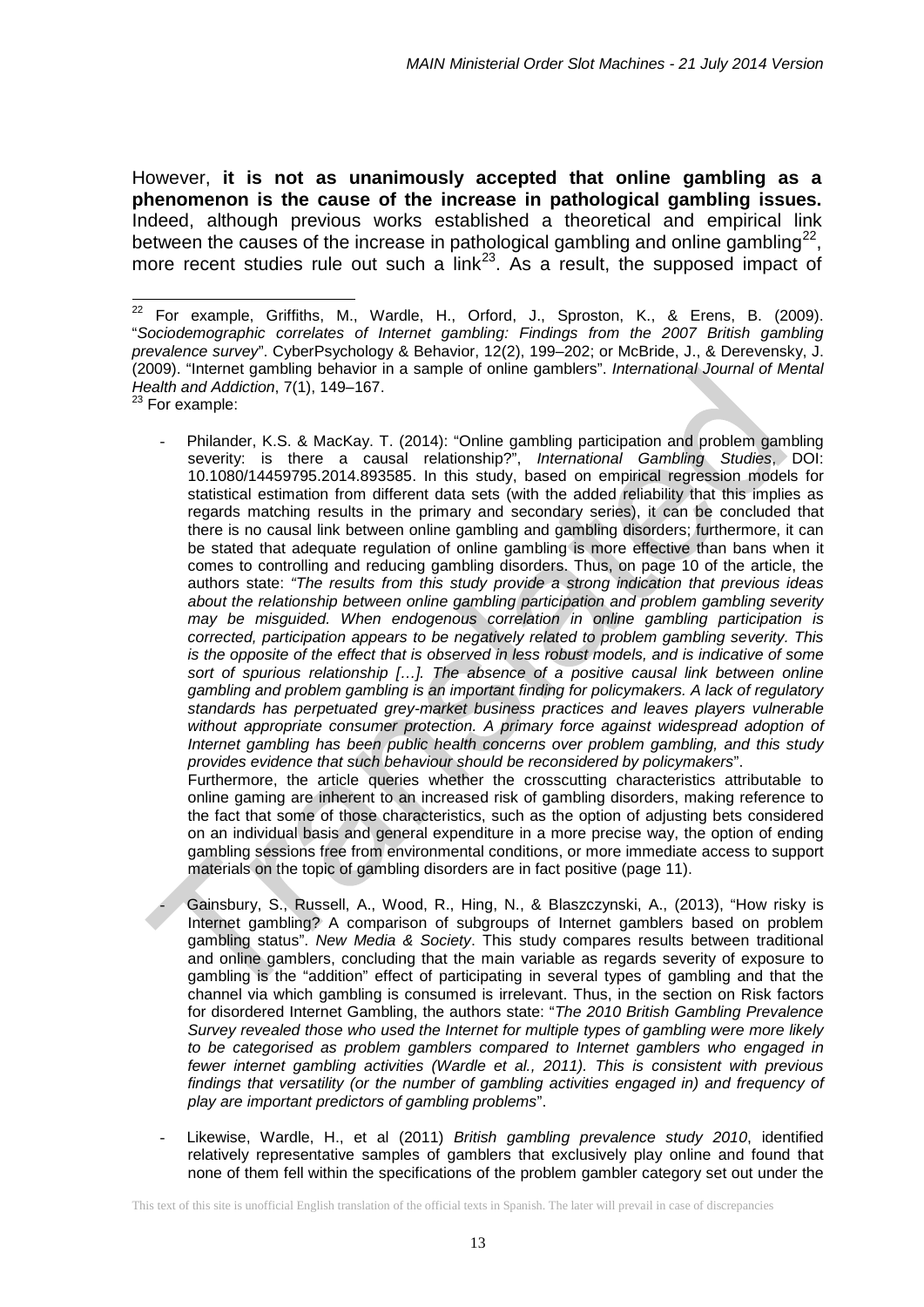some of the causes that facilitate addictions to online gambling should be applied with caution<sup>24</sup>, in particular when assessing regulatory provisions as regards bans and authorisations.

Secondly, **caution must also be exerted when inferring that a specific type of gambling,** even when it involves a greater structural likeliness to generate such problems, **is the primary cause, or is relevant at all, in the generation of such problems.** Thus, recent studies have explored such links between types of gambling and the corresponding disorders, concluding that there is a lack of significance in this regard; furthermore, they suggest that there may be additional explanations to justify the generation of gambling disorders, such as the frequency and participation in different types of gambling. These causes cannot solely be attributed to online forms of gambling<sup>25</sup>.

-

2010 Prevalence Survey published by the Gambling Commission. Thus, on page 11 of the aforementioned survey, the authors state: "*Those who gambled both online and in-person did so more than twice as often (163.3 days) as those who gambled 'online only' (61.5 days) or 'in-person' only (79.5 days)*".

<span id="page-13-0"></span> $24$  As regards the social/cultural variables, it is worth mentioning that the anonymous nature of gamblers is not comparable to the nature of gamblers using B-type machines. In a regulated online environment, gamblers are fully traceable. As regards regulated online slot machines, gamblers would have to register with a gaming operator that has been granted the perceptive authorisations. The lack of control that is typical of traditional B-type machine gambling is not applicable to online slot machines given the traceability of activities in which gamblers participate. Gaming operators will be able to track each session and game in which a user participates, and will be able to carry out research thereon; as a result, they will be able to establish individual gambling and behaviour patterns, overcoming the issue of anonymity and facilitating the detection of behavioural or pathological gambling disorders in any given individual, communicating such a conclusion to the corresponding participant.

As regards accessibility and availability, although for traditional B-type machines access is not controlled exhaustively, as regards online gambling, participants would have to undergo an identification process, providing, in addition to other factors, their age and confirmation that they are not banned from such activities prior to being provided access. Furthermore, although there is scope for a wide range of gambling options to be made available, unlike B-type machines, in slot machine gambling only somebody wishing to entertain themselves in such a way may do so; however, to do so they must first take the trouble to access their gambling platform of choice, as applicable, register themselves and pass the corresponding controls.

Finally, the extent to which elements such as the convenience of consumption or the freedom as regards elements such as the price of participation will influence gamblers remains unclear; in fact, it remains to be seen whether the impact of such factors will be positive or negative in the generation of disorderly behaviours.

<span id="page-13-1"></span> $<sup>5</sup>$  In addition to the articles mentioned above, for example LaPlante, D. A., Nelson, S. E., LaBrie, R.</sup> A., and Shaffer, H. J. (2011). "Disordered gambling, type of gambling and gambling involvement in the British gambling prevalence survey 2007", *The European Journal of Public Health*, 21, 532–537. This study asserts, on page 535 (concluding thoughts), that: "*The range of gambling involvement frequently is a better predictor of disordered gambling status than type of gambling. This finding is important because it represents a deviation from the tendency to focus on specific games, such as fruit/slot machines as central to gambling-related problems*".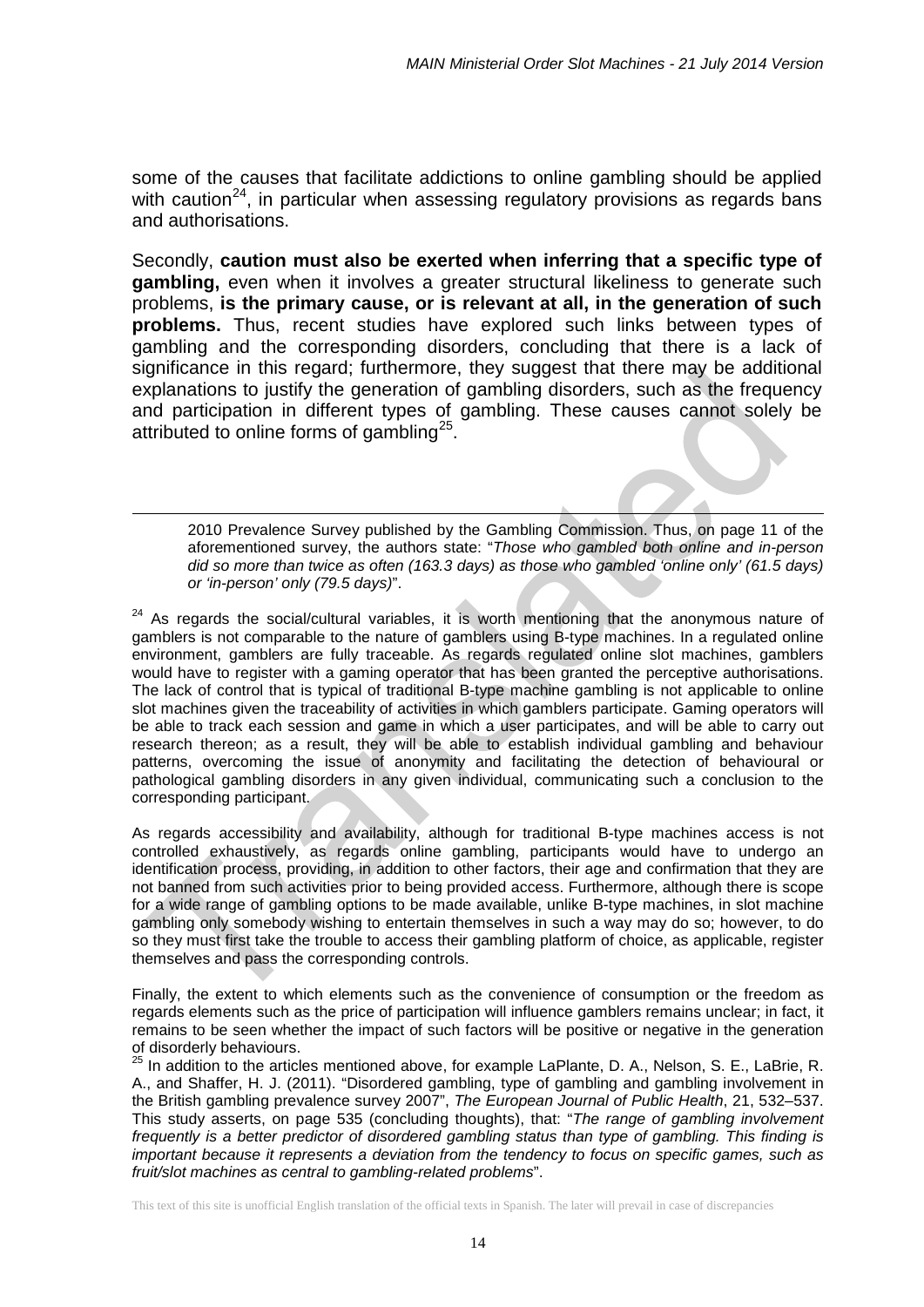In any case, **there is currently insufficient reliable data to empirically confirm the ability of online slot machines to generate additions, with both the type of gambling and the channel used serving as overall and distinctive characteristics**; this, at least, is applicable in the case of Spain. In future, it may well be possible to assess the impact more precisely and, in particular, specifically and independently of the global influence of new technologies on the generation and preservation of additions. This is so inasmuch as pathological consumption patterns take years to develop following society's ability to access consumption of the goods or services in question in a significant way.

To this end, it is worth noting that the reaction of **problem gambler and gambling addition associations** to the public consultation regarding the development of this regulation **did not result in a particularly negative perception or understanding**  of this initiative from a pathological gambling standpoint, with only two responses having been received from such associations; only one of the two expressly stated its opposition to this type of gambling forming part of the authorised range of gaming. This reaction has been underscored during the public information procedure to which the text of the Order has been subjected.

Notwithstanding the above, **studies have been carried out in other countries on the prevalence of pathological consumption** as regards the entire group of consumers of gaming activities. In the **United Kingdom** the robustness of the methodology, scope and frequency applied is particularly noteworthy, as is the level of consolidation as regards the gambling market, including the online market, which was authorised in the 2005 Gambling Act and fully enforced in 2007. The first of these studies was carried out in  $2000$  with others following in 2007 and  $2010^{26}$  $2010^{26}$  $2010^{26}$ . Furthermore, in 2013 a specific section on gambling was included in the National Health Service survey for both England and Scotland<sup>27</sup>.

The data gathered under said studies allow us to make number of **statements** in response to the above **regarding the impact of slots and online gambling on the identification and prevention of problem gambling in particular.** 

- In 2013, the percentage **of gamblers that had played online slots** in the preceding year was 10% of men and 5% of women. This is a little more than double the number of individuals that played these games in 2010 (4% and 2%, respectively, and 3% in total).

Likewise, although less recent, Welte, J. W., Barnes, G. M., Tidwell, M. O., and Hoffman, J. H. (2009). "The association of form of gambling with problem gambling among American youth". *Psychology of Addictive Behaviors*, 23(1), 105–112.  $26$   $26$   $27$   $28$   $29$   $20$   $21$ 1

<span id="page-14-0"></span>[http://www.gamblingcommission.gov.uk/gambling\\_data\\_\\_analysis/gambling\\_participation\\_and\\_pre/b](http://www.gamblingcommission.gov.uk/gambling_data__analysis/gambling_participation_and_pre/bgps.aspx) [gps.aspx](http://www.gamblingcommission.gov.uk/gambling_data__analysis/gambling_participation_and_pre/bgps.aspx) .

 $27$  Available at:

<span id="page-14-1"></span>[http://www.gamblingcommission.gov.uk/gambling\\_data\\_\\_analysis/gambling\\_participation\\_and\\_pre/p](http://www.gamblingcommission.gov.uk/gambling_data__analysis/gambling_participation_and_pre/problem_gambling/health_survey_for_england-1.aspx) [roblem\\_gambling/health\\_survey\\_for\\_england-1.aspx](http://www.gamblingcommission.gov.uk/gambling_data__analysis/gambling_participation_and_pre/problem_gambling/health_survey_for_england-1.aspx) ; y [http://www.gamblingcommission.gov.uk/gambling\\_data\\_\\_analysis/gambling\\_participation\\_and\\_pre/p](http://www.gamblingcommission.gov.uk/gambling_data__analysis/gambling_participation_and_pre/problem_gambling/scottish_health_survey-1.aspx) [roblem\\_gambling/scottish\\_health\\_survey-1.aspx](http://www.gamblingcommission.gov.uk/gambling_data__analysis/gambling_participation_and_pre/problem_gambling/scottish_health_survey-1.aspx) .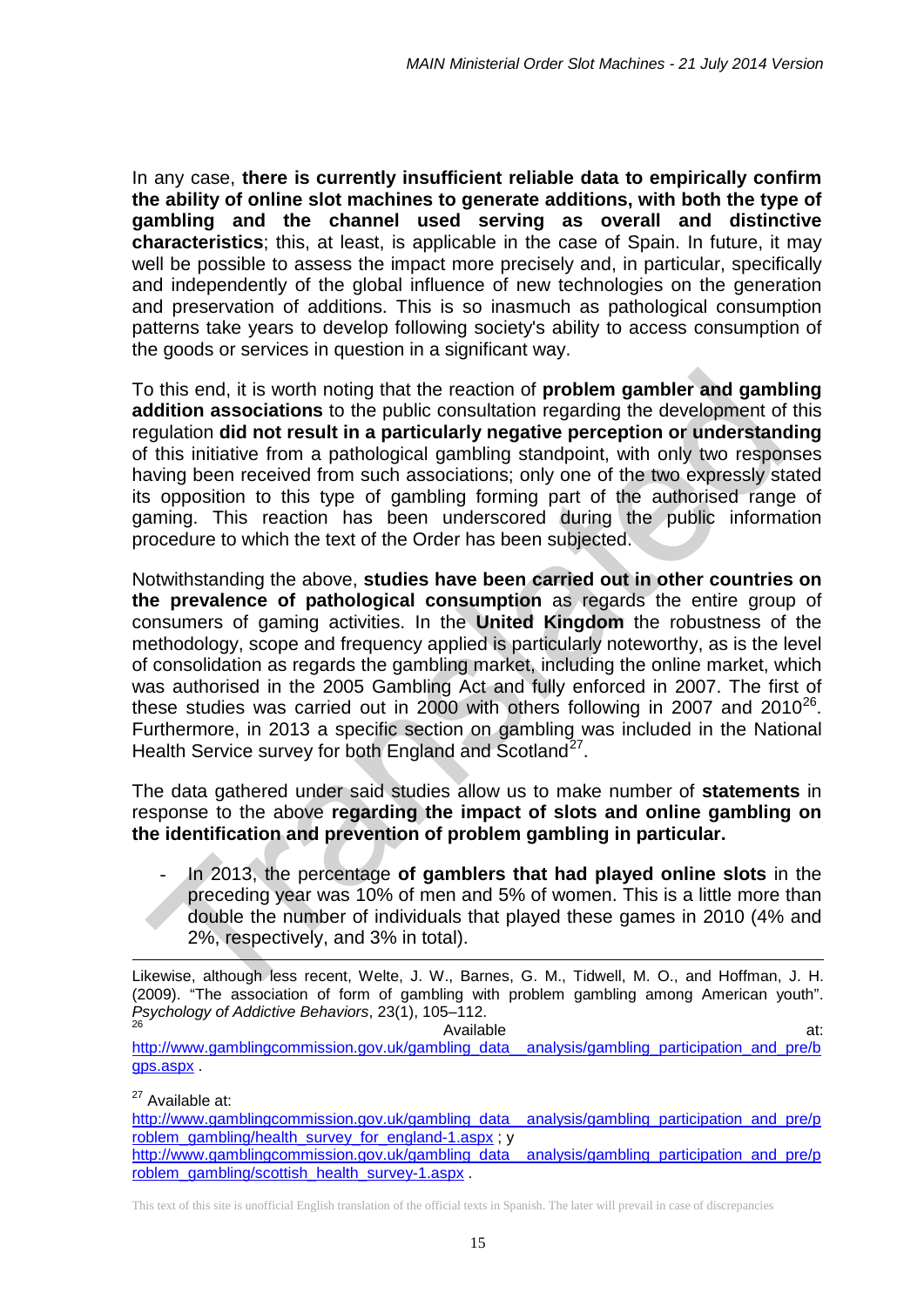- In line with the 2010 data, online slot machine gambling is the second most **prevalent cause of problem gambling**: 9.1% of users that have gambled in the last year would consider themselves to be problem gamblers. Under these criteria, the prevalence of problem gamblers as regards online gambling in general would be 5.3%. In turn, the 2013 data for England and Scotland reveal that the prevalence of this type of gambling is 6.3%, occupying seventh place when distinguishing by type of game, considering both traditional and online gambling<sup>28</sup>.
- The 2010 data reveals a certain level of **correlation between the number of games played by gamblers and problem gaming patterns**. As the number of games consumed increases, so does the prevalence rate. Thus, when playing only 1-2 games, the prevalence rate is 0.3% (0.7% for 3-4 games); those playing between 7-8 games showed a prevalence rate of 9.6% and those playing 9 games or more showed a prevalence rate of 12.7%. In the 2013 data, those values were recorded as 0.1%, 0.6%, 2.5% and 8.6% respectively (no data exists for gamers playing 9 games or more) $^{29}$ .
- Furthermore, more than 75% of gamblers playing online slots that could be considered problem gamblers **also** play 6 **other different games** (therefore, less than 25% play at 6 games or less) $30$ .

The above details enable a number of conclusions to be drawn. Firstly, that it is impossible to ignore the prevalence of problem gambling amongst consumers playing online slots. Secondly, the consideration that the above should be associated with the fact that it is normally a type of gambling consumed in conjunction with other types of gambling may explain, in part, said greater relative importance. Thirdly, the number of gambling activities consumed appears to be strongly related to the prevalence rate of problem gambling amongst gamblers participating in a particular type of gambling; as a result, the vast majority of problem gamblers that play online slots online also play many other games. The overall conclusion drawn from these findings is that **prohibiting a particular type of gambling, consumed in conjunction with others, may be ineffective,** or at least not as effective as other types of decisions, **to prevent or dissuade the risk of generating gambling addictions more generally, in promoting responsible gambling**, inasmuch as the gambler may project this behaviour to other types of gambling.

 $\overline{\phantom{a}}$ 

<span id="page-15-0"></span><sup>&</sup>lt;sup>28</sup> See *Gambling behavior in England & Scotland: Headline findings from the Health Survey for England 2012 and Scottish Health Survey 2012*, page 23. Slots are included in the same set as other online casino games and bingo. Ranking pursuant to the combined ratio of DSM-IV/PGSI

rates.<br>http://www.gamblingcommission.gov.uk/pdf/Headline%20Report%20to%20GC%20v2.0.pdf .

<span id="page-15-1"></span><sup>&</sup>lt;sup>29</sup> Ibid., Gambling behavior in England & Scotland: Headline findings from the Health Survey for<br>England 2012 and Scottish Health Survey 2012, page 24, Op.cit.

<span id="page-15-2"></span>*England 2012 and Scottish Health Survey 2012*, page 24. Op.cit. <sup>30</sup> These figures are consistent with those established by the Observatory for Online Gamblers in November 2013.

This text of this site is unofficial English translation of the official texts in Spanish. The later will prevail in case of discrepancies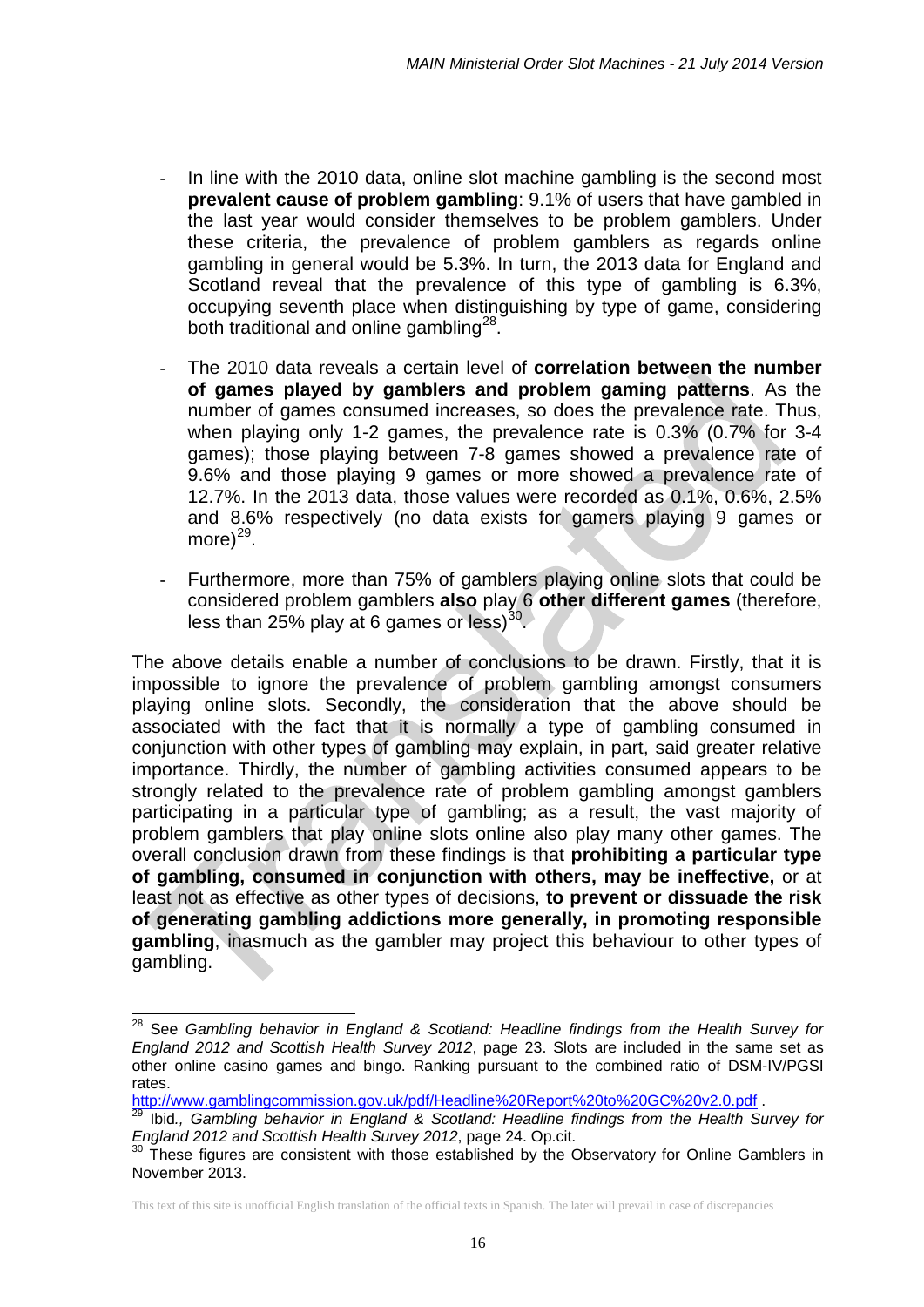### **3.4 Alternatives**

From the above, it is possible to draw the following conclusions:

- Several years after the entry into force of the LRJ, slot machine gambling has a **significant presence online**. From a demand standpoint, it can be assumed that it is highly consumed amongst gamblers, also amongst gamblers in Spain; this does not solely apply to the number of gamblers, but the financial importance of this type of gambling; this is particularly true for those accustomed to its presence in the sphere of interactive gambling prior to the 2011 regulation under the LRJ. From a supply standpoint, it is a key form of gambling to which operators licensed to offer gambling activities in Spain have no access; the scope of illegal slot machine gambling detected is particularly noteworthy, as are the consequences on the corresponding levels of gambler protection.
- Slot machine gambling has a number of **public interest implications**, in particular public health. It is commonly assumed, although with certain biases, that this form of gambling is more related than others to disorderly or compulsive consumption patterns. This also applies to remote channels. However, considering that the profile of such problem gamblers, at least on the Internet, is associated with the consumption of various types of gambling, the causal link between consumption of online slots and these problems is not as clearly defined.

The above **poses the question whether the current situation,** which involves denying access to gamers interested in this type of gambling, the economic significance of which is considerable, as part of a regulated market, **is satisfactory as far as best protecting the subset of current or potentially problem gamblers is concerned.** This also leads us to **reflect on whether the best way of protecting general interests as regards consumption of this type of gambling**  (both generic consumers and those considered as having potential or actual gambling problems)**,** whilst reinforcing the functionality of the regulated market, **is to take appropriate regulatory measures or to maintain the ban** that is currently in force due to the lack of regulation.

The alternative of **maintaining the ban does not seem feasible from a consumer protection standpoint**, inasmuch as it would be difficult to eradicate the ease of access enjoyed by gamers in Spain to forms of gambling offered by non-licensed operators in Spain, regardless of the penalty system functioning correctly. This reality is shared by all forms of eCommerce, which must influence the regulatory criteria as regards banning an activity and the effectiveness with which this is achieved. What is more, given the importance of this type of gambling, a ban may increase a consumer's interest in unregulated forms of gambling to the same extent that it may inhibit channelling consumption to regulated forms, reducing the capacity of legal operators to provide integrated and attractive forms of gambling.

This text of this site is unofficial English translation of the official texts in Spanish. The later will prevail in case of discrepancies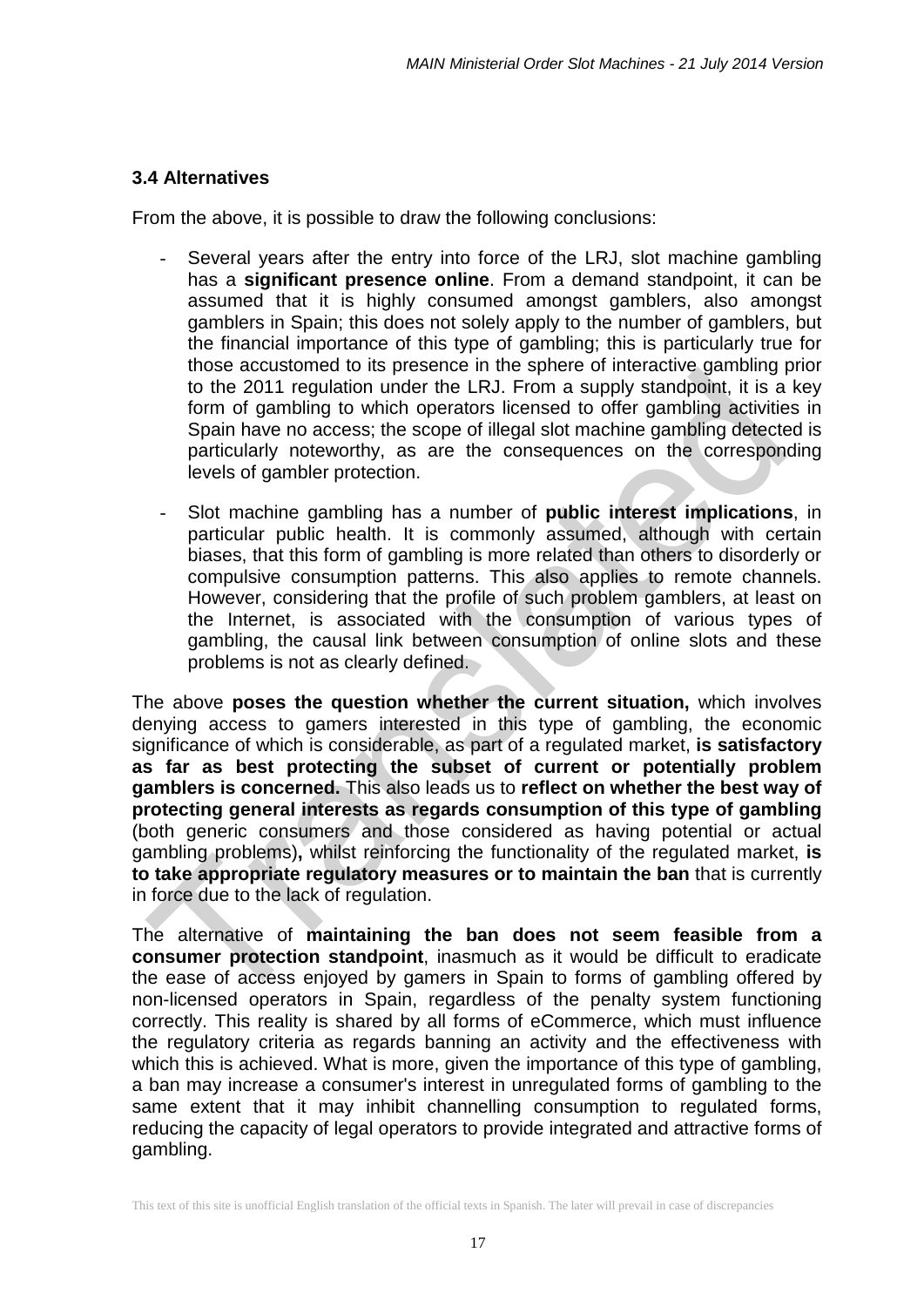Alternatively, these studies on the prevalence rate of compulsive and pathological gambling, showing a particularly high rate as regards slot machines, demonstrate that to generate and preserve such activities, there are more appropriate indicators than incidence rates per type of game, such as the number of gambling activities consumed by a single gambler. They also suggest that, even though a ban on a certain type of form of gambling is effective from a gambler access standpoint, problem gamblers will divert their attention to other types of gambling. The implications of the above are that **it is more effective to implement a crosssectional prevention, detection and treatment policy** as regards compulsive and pathological gambling, applicable to all types of gambling and without prejudice to the reinforced specificities that form part thereof, rather than a mere ban.

To address this situation, **the inclusion of this type of gambling within regulated supply**, as undertaken in nearby countries such as the United Kingdom, Denmark, Belgium and Italy, or as part of Autonomous Community regulations, such as those in Madrid, which has already provided for the regulation of online slot machines, **would facilitate the channelling of both supply and demand to a regulated environment**, in line with the Communication of the European Commission to the European Parliament on 23 October 2012 $^{31}$ . This significantly facilitates decreasing the size and incident rate of the illegal market, which would also serve to underscore the proactive fight against illegal gambling; in turn, this would comply with the main objective of the regulation, the protection of the rights of participants and those of individuals considered most vulnerable.

In particular, from a **protection of public health** standpoint, regulation would involve:

- **Applying preventive cross-sectional responsible gaming policies and measures**, to raise awareness and facilitate intervention and control, similar to those to which other forms of gambling are subject; such policies and measures benefit both general and problem gamblers. Amongst the regulatory policies and measures applied, the following are particularly worthy of mention: The requirement for the participant to identify him/herself in advance, access control for minors and self-excluded gamblers, or provisions regarding temporary restrictions to participants' deposits. Likewise, regulation will make it possible to include this form of gambling under other regulatory or non-regulatory measures that may be implemented in the future.
- Marrying the above with the **additional corporate social responsibility measures** as regards gambler self-control and the detection of disorderly

<span id="page-17-0"></span><sup>&</sup>lt;sup>31</sup> Communication of the European Commission to the European Parliament (COM(2012)596 final) of 23 October 2012: *"[…] the development of an attractive range of legal gambling opportunities is also key to effectively prevent consumers from going on unregulated sites.* Therefore, action at EU level should aim at adequately protecting all citizens in Europe within a balanced regulated environment".  $\overline{a}$ 

This text of this site is unofficial English translation of the official texts in Spanish. The later will prevail in case of discrepancies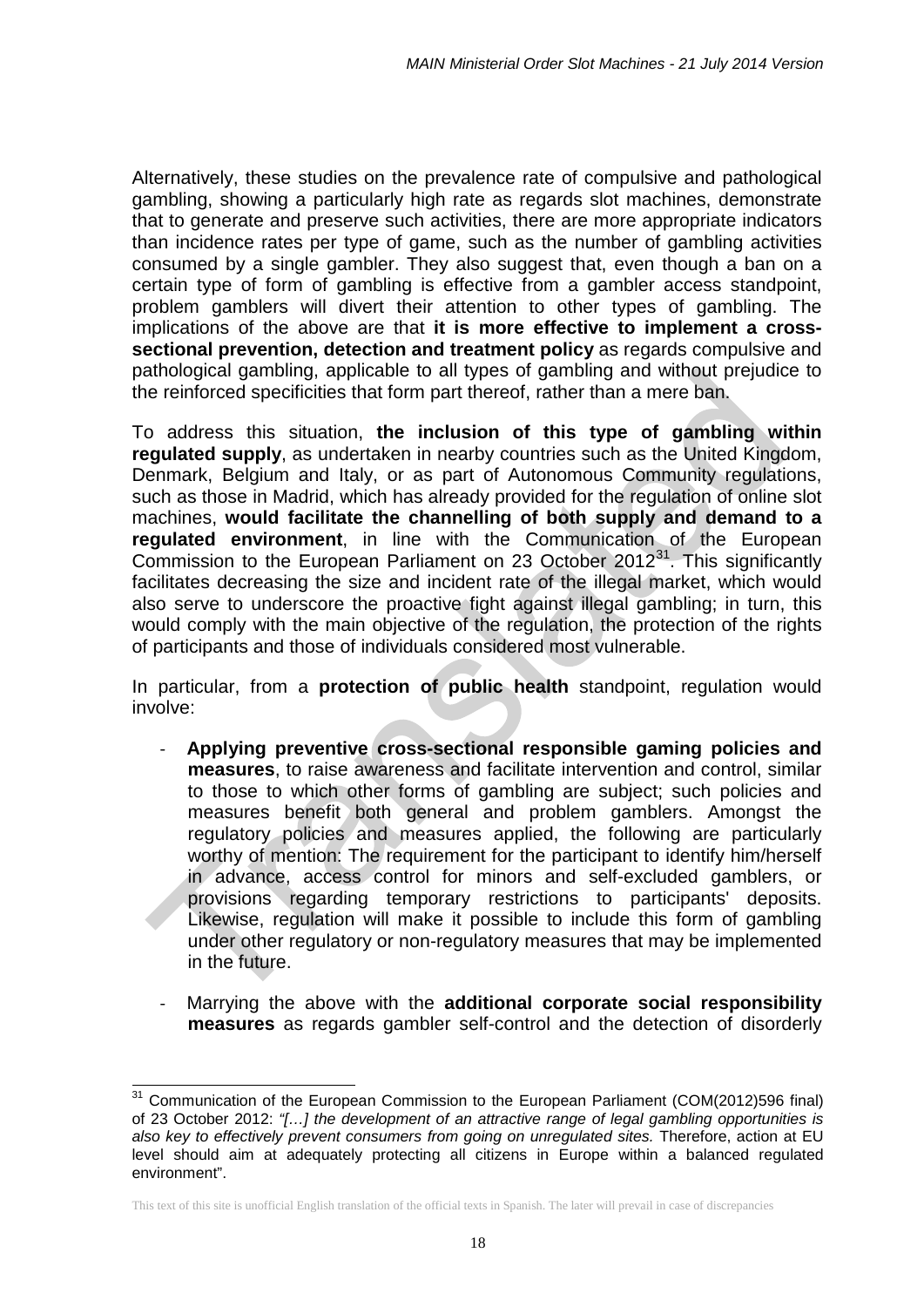conduct that operators may establish on an individual basis, maximising their impact.

- Likewise, aligning both the applicable advertising and commercial **communication regime** that apply to all other regulated forms of gambling, without prejudice to the particularities that may exist as regards different types of gambling.<sup>[32](#page-18-0)</sup>
- Complementing **aspects** shared by all modes with others **specifically adapted to the type of gambling in question** especially information and prevention, that form part of the basic regulations, **thus making it possible to address specific risks** that may arise from this type of gambling.

Furthermore, from a more comprehensive gamer protection standpoint as regards protection of public order and the functionality of gambling on offer, there are other aspects that would be substantially improved, including:

# *1. Eliminating unfair, dishonest and corrupt gambling*

- *Gambling integrity*
- *Banning the provision of loans to gamblers or between gamblers*
- $\checkmark$  Access control for affected individuals and other subjective bans

# *2. Improving the security of the gambler's environment*

- *Integrity, confidentiality and availability of information*
- *Guarantees as regards deposits, prizes and participation restrictions*
- *Enhanced guarantee of compliance with contracting conditions*
- *Reduced risk of failure as regards the security of communications*
- *Reduced risk of phishing*
- *Measures to control privacy and personal data*

# *3. Reduced risk of criminal activity*

- *Reduced risk of money laundering*
- *Reduced risk as regards fraudulent use of personal data, phishing and, in general, the use of gambling platforms for criminal activities*

### *4. Reduction of distortions to the market*

 *Complementing the range of gambling activities supplied with an important product, providing a more coherent and integrated framework for the* 

<span id="page-18-0"></span> $32$  In particular, those corresponding to the application of the Code of Conduct as regards gambling publicity and regulatory measures taken under Articles 7 and 8 of the LR, as regards advertising and responsible gambling. 1

This text of this site is unofficial English translation of the official texts in Spanish. The later will prevail in case of discrepancies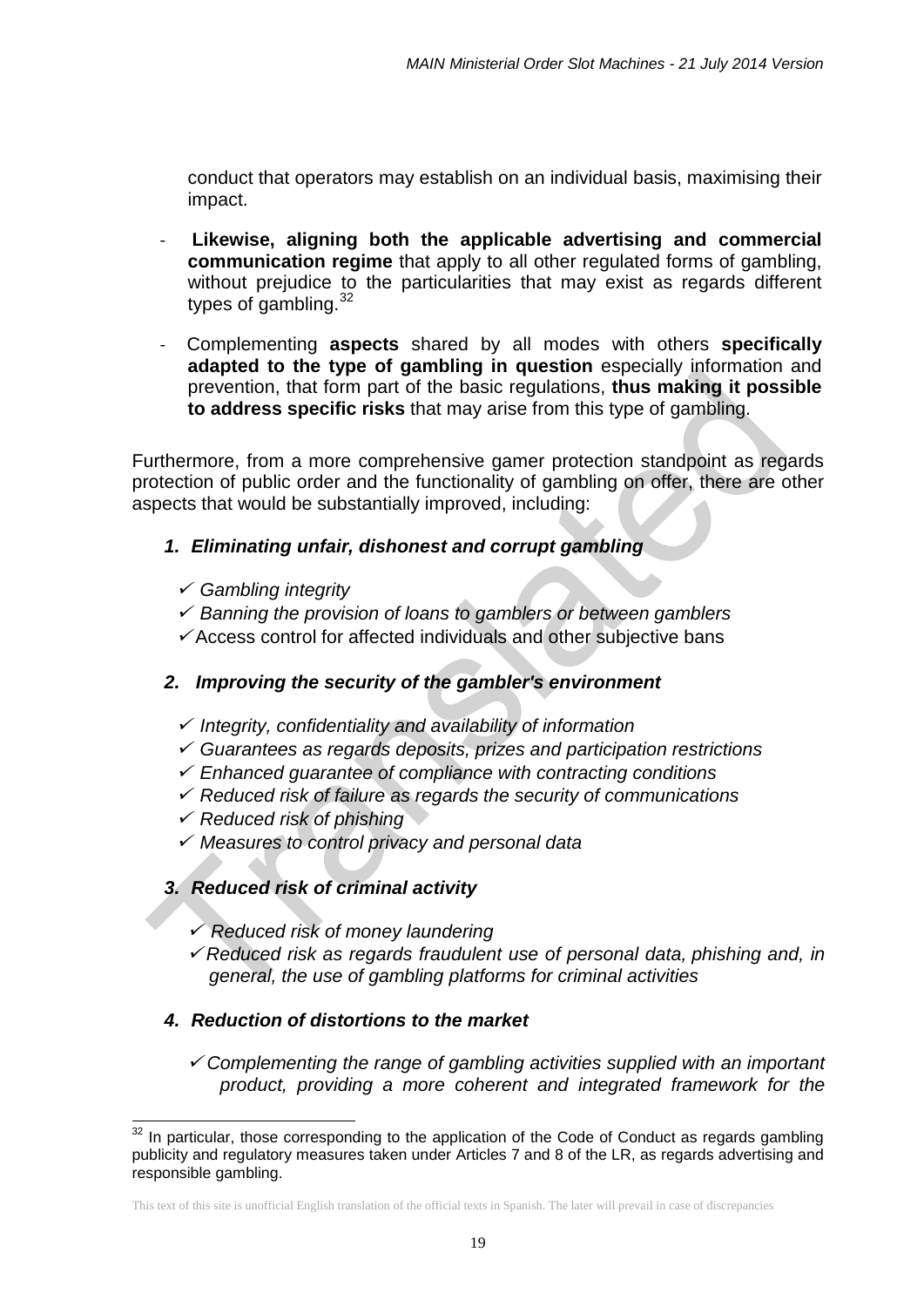*exploitation and consumption of such activities*

- *Reduction of illegal competition from the black market*
- *Promotion of effective competition between licensed operators and the positioning of non-prominent operators*
- *Rationalisation of tributary income generated by activities*

It has been definitively established that **the net result as regards protection of public health to be tackled by these regulations is evidently positive for the purposes of social well-being.**

### **4. Content**

### **4.1 Description and structure**

The Ministerial Order is divided into four chapters, fifteen articles and three final provisions.

**Chapter I** contains the general provisions and includes the definitions that are useful for suitably understanding the text.

**Chapter II** refers to the permits that operators interested in developing and operating slot machines must have, establishing that they must obtain a general licence for the "Other Games" category and the corresponding individual licence. This chapter also stipulates that the individual licence will be valid for five years (the maximum period permitted under Law No. 13/2011, of 27 May on gambling regulations), renewable for periods of an identical length, and empowers the Directorate-General for the Regulation of Gambling to determine the guarantee associated with the aforementioned licence through a resolution.

**Chapter III** establishes the framework for relations between the operator and participants. It also refers to the procedure for addressing and resolving complaints and grievances implemented by the operator and made available to participants. Moreover, it specifies several informational obligations on gambling operators in respect of participants, authorises the promotion of gambling under the provisions of Article 7 of Law No. 13/2011, of 27 May on gambling regulations, and regulates the channels and means of participation.

**Chapter IV** establishes guidelines for the development of slot machine games, determines the financial restrictions on participation and the development of the game, as well as the determination, allocation and payment of prizes.

The **Appendix** to the Order approves the limits of the amount of the guarantee linked to each individual licence for the operation of this type of gambling, which will be set between 5 and 12% of operators' net income from activity under the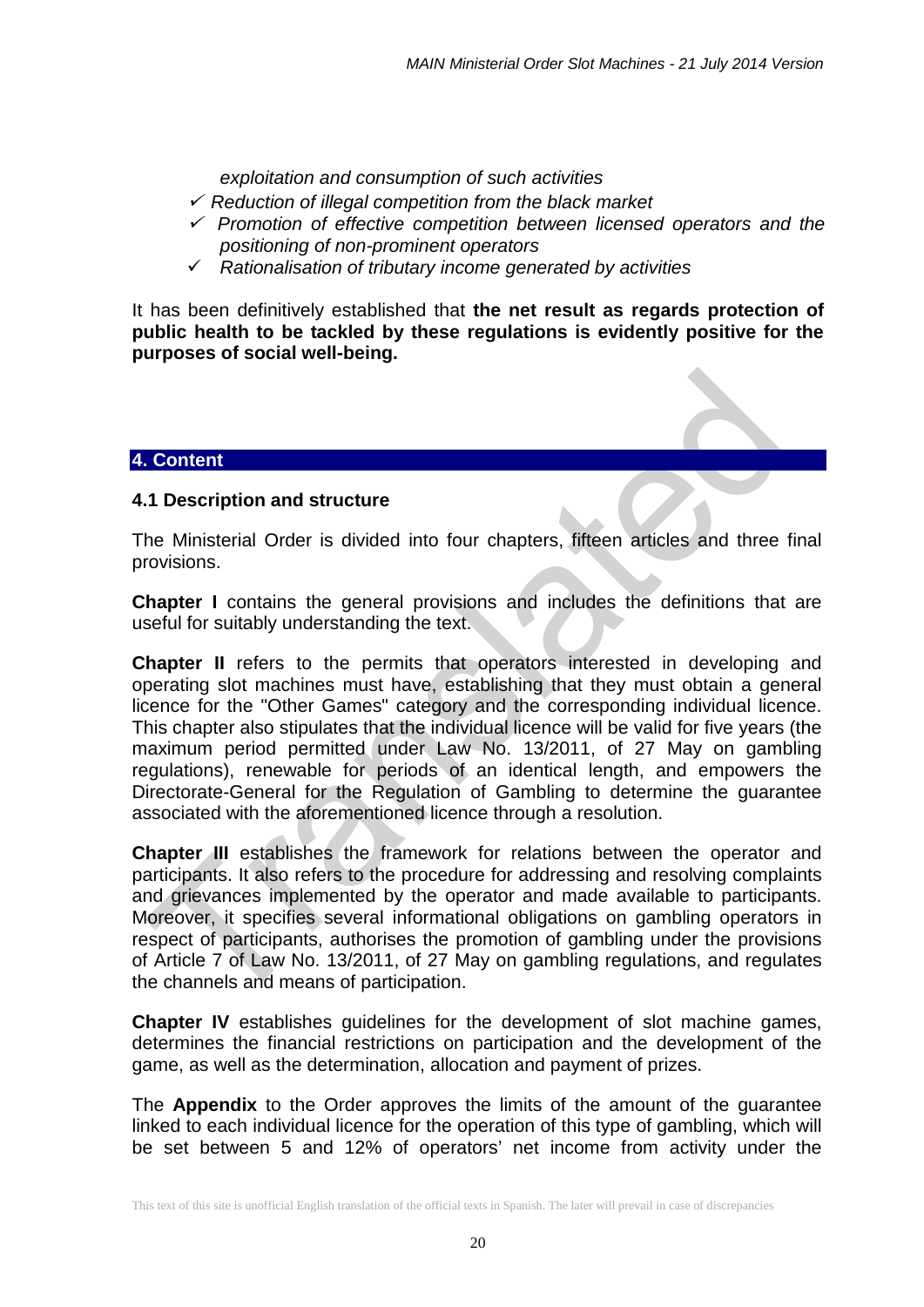individual licence for the preceding year. Where appropriate, this percentage will be specified pursuant to financial cost criteria in relation to the volume of activity.

The establishment of said guarantee seeks to ensure coverage of the obligations that the different gambling operators may assume in the development of gaming activities with participants or with Public Administrations. As a result of the implicit risk that this type of gambling activity entails, it may only be offered by solvent companies.

The Ministerial Order contains three final provisions. The first relates to the ability of the Directorate-General for the Regulation of Gambling to establish the procedure for authorising gambling activities of an occasional nature; the second relates to the provision of services by duly approved technical system providers; and the third relates to the entry into force of the Order.

# **4.2 Justification of the regulatory approach**

Pursuant to the principles of good regulation established in Article 4 of Law No. 2/2011, of 4 March on Sustainable Economy, the provisions contained in regulatory initiatives should be, in particular:

- Necessary, justifiable on the grounds of general interest, in particular public health and linked to the attainment of said objectives.
- Proportionate, guaranteeing the attainment of the objectives pursued, having ensured that there are no other less restrictive and less distortionary measures that serve to obtain the same results.
- Facilitators, making stability and forecastability possible, generating a level of certainty that facilitate players' and operators' actions and the adoption of their financial decisions.
- Efficient, having clearly identified the objectives pursued, establishing direct objectives, and avoiding unnecessary burdens and accessories in the attainment of said final objectives.

From this perspective, as explained above, the regulation of online slot machines is conceived as a way of channelling both supply and demand to a regulated environment, and **the provisions set forth therein must be necessary, proportionate, predictable and efficient** in attaining this objective.

### *4.2.a) Main commercial variables*

Accordingly, **the starting point is the regulation** that, having achieved satisfactory results, has been developed **in countries like the United Kingdom** (2007), **Denmark** (January 2012) and **Italy** (December 2012), in order to provide a regulatory response to this objective; this responds to the reality of the online market, and in particular gambler preferences, in addition to ensuring a firm commitment as regards responsible gambling.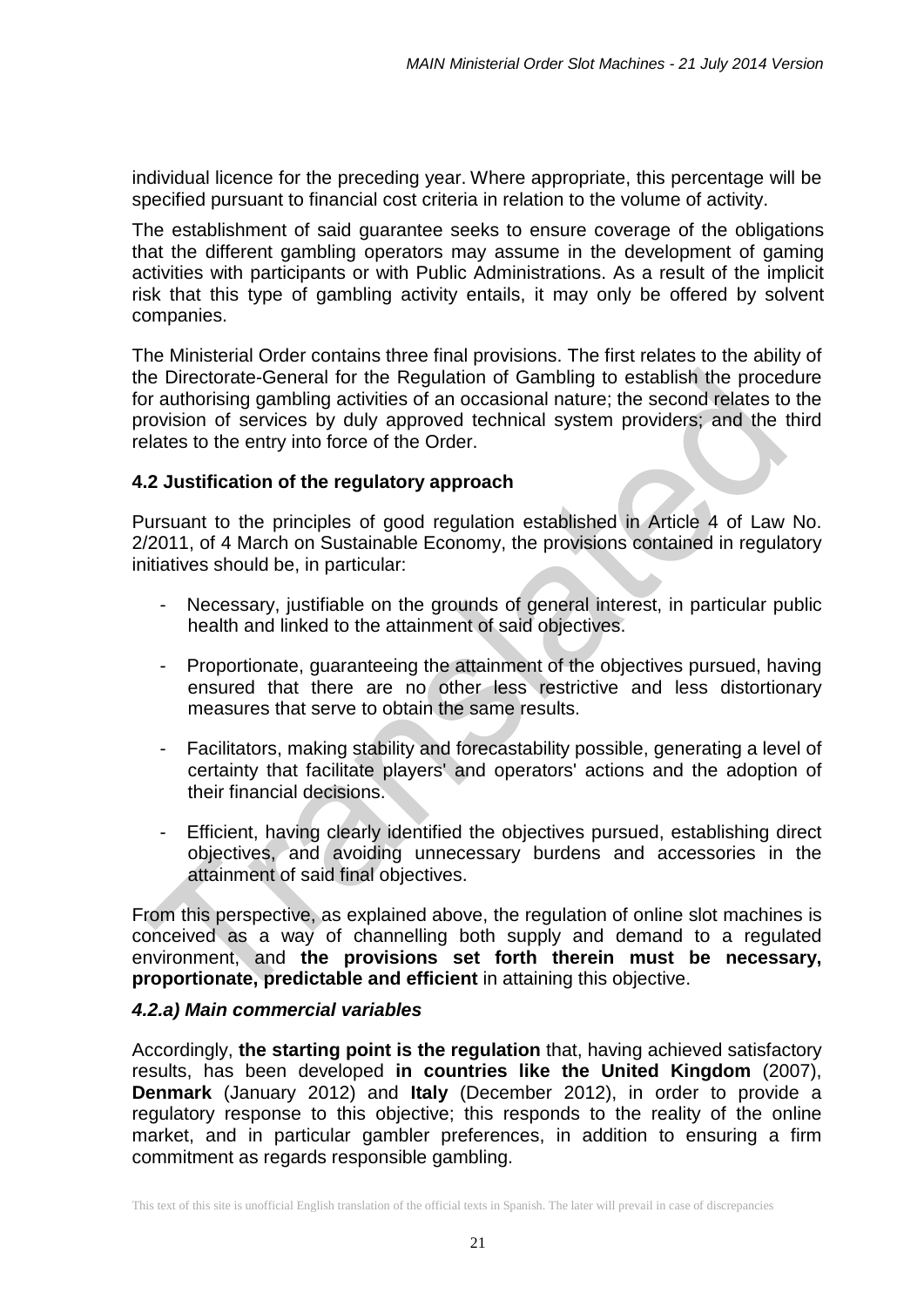Thus, in line with these regulations, the basic regulations proposed aim to adjust the establishment of the provisions required to offer gambling services to the operator's chosen margin in configuring the basic commercial variables. This freedom is considered key in order for the regulation to obtain its objective of effectively channelling demand for this type of gambling to the regulated supply, which has been positively assessed by the corresponding Spanish authority in the report issued on the draft Order.

In this regard there is a notable lack of planning requirements for gambling cycles, which will enable the operation of games equivalent to those that, in the context of traditional gambling, are associated with "C-type" machines; such devices may only be installed at casinos and, furthermore, are subject to additional limitations as regards prizes and amounts per game.

It must also be noted that, as regards granting said commercial margin, the Order aims to **align itself with regulatory developments established in neighbouring countries** where this type of gambling has been regulated, as mentioned above; for example, granting **freedom concerning certain elements**, such as the presentation of the game, the cost per game, the mechanics for providing the game or establishing prizes. The table below offers a comparison between the abovementioned approaches, providing evidence of said assimilation.

| <b>Commercial variable</b>                                          | <b>DENMARK</b>                                                                   | <b>ITALY</b>                                           | <b>UNITED KINGDOM</b>                                                    | <b>SPAIN</b>                                           |
|---------------------------------------------------------------------|----------------------------------------------------------------------------------|--------------------------------------------------------|--------------------------------------------------------------------------|--------------------------------------------------------|
| <b>Game definition</b>                                              | Wide (electronic<br>machine offering<br>games with opportunity<br>to win prizes) | Wide (part of<br>games of<br>chance at a<br>fixed fee) | Wide (machine<br>designed for<br>gambling in<br>exchange for a<br>prize) | Wide (opportunity<br>for different<br>gaming features) |
| <b>Maximum price per</b>                                            |                                                                                  |                                                        |                                                                          |                                                        |
| game                                                                | <b>No</b>                                                                        | <b>No</b>                                              | <b>No</b>                                                                | <b>No</b>                                              |
| Minimum price per<br>game                                           | <b>No</b>                                                                        | <b>No</b>                                              | <b>No</b>                                                                | <b>No</b>                                              |
| <b>Establishment of</b><br>programmed cycles                        | <b>No</b>                                                                        | <b>No</b>                                              | <b>No</b>                                                                | <b>No</b>                                              |
| <b>Maximum or minimum</b><br>return to player<br>restrictions (RTP) | <b>No</b>                                                                        | Minimum 90%                                            | N <sub>o</sub>                                                           | <b>No</b>                                              |
| <b>Limit to financial value</b><br>of prizes                        | <b>No</b>                                                                        | <b>No</b>                                              | <b>No</b>                                                                | <b>No</b>                                              |
| <b>Limit to financial value</b><br>of jackpots                      | <b>No</b>                                                                        | <b>No</b>                                              | <b>No</b>                                                                | <b>No</b>                                              |

**Table No. 1. Compared online slot machine systems. Main commercial variables**

*Source: compilation based on different relevant standards.*

Thus, the idea of what a slot machine represents in all circumstances is very widereaching; in the case of Spain, this translates consistently with the concept of gambling established in the provisions of Article 3 of the LRJ (under which not only an element of chance is required in order to consider a certain type of activity as a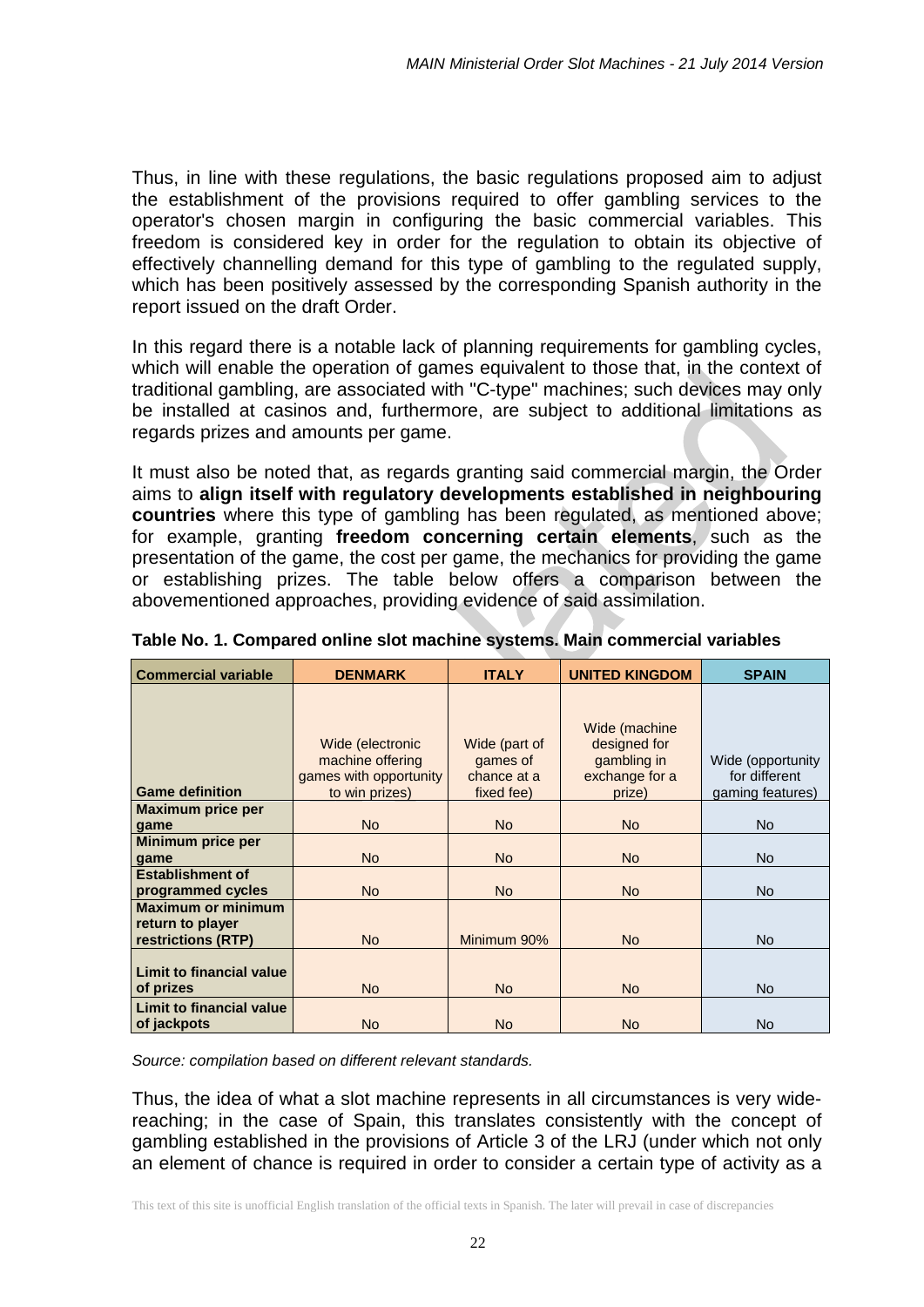form of gambling) as there is no firm definition that chance must be involved as regards gambling dynamics when defining what slot machine gambling represents. To this end, a number of contributions received as part of the public information procedure to which the order has been subjected demonstrate the desire to specifically highlight that gambling subject to the Order should depend exclusively on chance. However, the decision has been taken to maintain the definition open, both as regards compliance with Article 3 of the LRJ and, furthermore, the reluctance to unjustifiably interfere in the operator's commercial decisions.

The former is clearly an element that does not affect the possibility of installing physical terminals to develop these forms of gambling at certain establishments. Such an issue lies squarely within the scope of competencies of the Autonomous Communities of the corresponding territorial region in which such terminals would be installed, pursuant to the criteria they establish, for example the level of chance involved in games, or elements that may influence randomness. As will be addressed later, the Order fully respects the competence of the Autonomous Communities to install terminals in specific physical locations, even establishing that via said physical terminals only types of gambling that comply with the technical specifications and restrictions per game, prize and return applicable in each case can be offered, based on the installation site in line with Autonomous Community regulations.

Likewise, neither the proposed regulations nor those in force in the abovementioned countries establish additional maximum or minimum prices for each game other than those established by the operator in its corresponding rules. Furthermore, none of the aforecited legislation makes mention of the physical presentation of the game, the number of rolls or graphic combinations, the need to establish programmed cycles pursuant to which prizes are awarded, the number of lines awarded, or the maximum and minimum return percentages established (other than in Italy, where the minimum percentage is 90%). Nor is any limitation set forth as regards the total financial value of the jackpots.

### *4.2.b) Gambler protection measures and the promotion of responsible gambling*

However, the proposed regulations also introduce certain **measures that regulate how the game works or its environment**, or user access conditions. These measures serve to protect the gambler and **promote responsible gambling, in addition to raising self-awareness when taking the decision to gamble or continue gambling, in addition to the transparency and accessibility of information.**

The level of alignment of these elements as regards those set out in the comparative regulations mentioned above can be seen in the following table.

**Table No. 2. Compared online slot machine systems. Responsible gambling and gambler information measures**

| <b>Measure</b> | <b>DENMARK</b> | <b>ITALY</b> | <b>UNITED</b> | <b>SPAIN</b> |
|----------------|----------------|--------------|---------------|--------------|
|                |                |              |               |              |

This text of this site is unofficial English translation of the official texts in Spanish. The later will prevail in case of discrepancies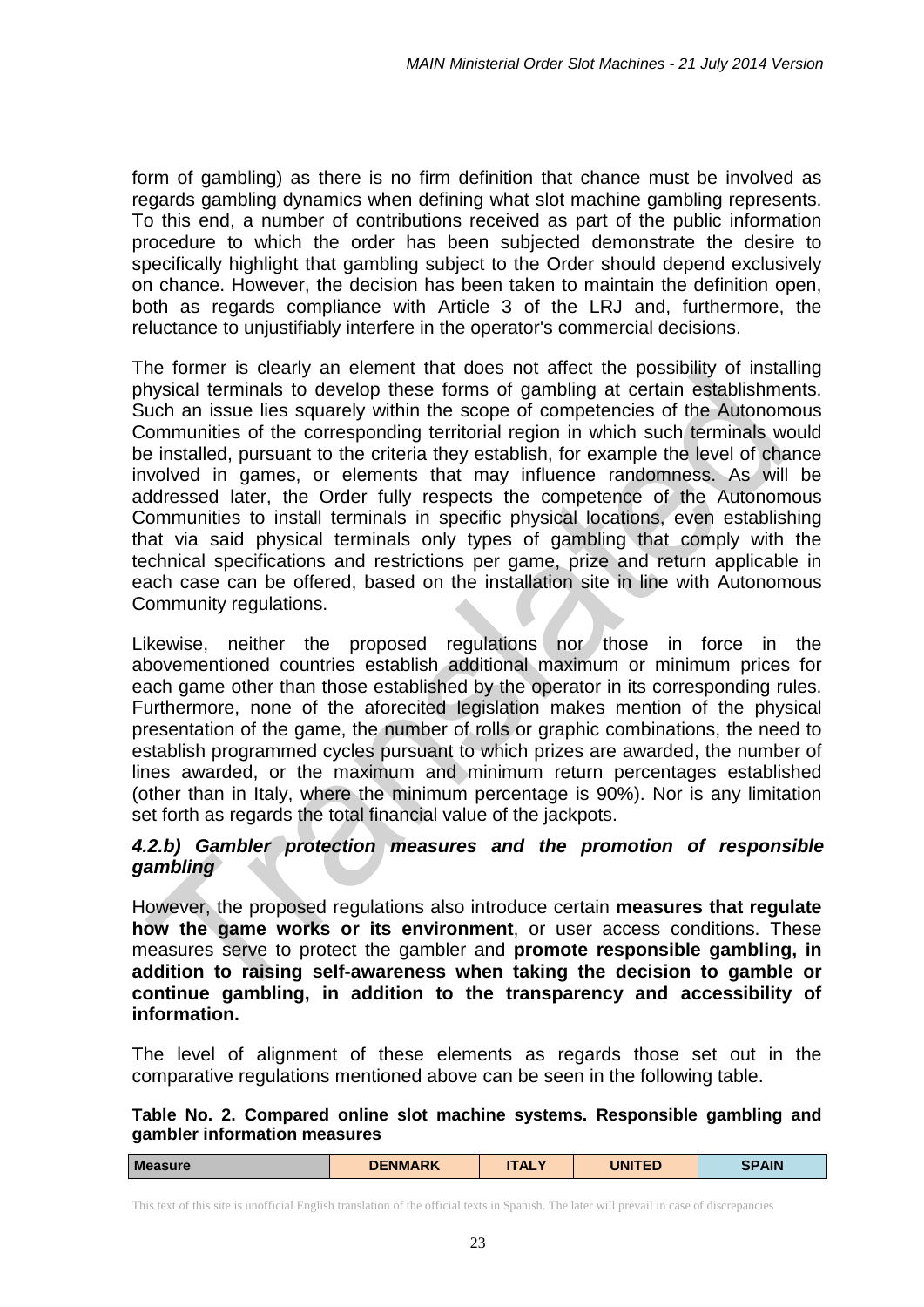| Type of gambling and                                                                                                            |                                                                                                                                              |                                          | <b>KINGDOM</b>                                                                                        |                                                                                                                   |
|---------------------------------------------------------------------------------------------------------------------------------|----------------------------------------------------------------------------------------------------------------------------------------------|------------------------------------------|-------------------------------------------------------------------------------------------------------|-------------------------------------------------------------------------------------------------------------------|
| games<br>Periodic, automatic notice to                                                                                          |                                                                                                                                              |                                          |                                                                                                       |                                                                                                                   |
| the gambler as regards the<br>time played and the amount of<br>money gambled                                                    | <b>No</b>                                                                                                                                    | <b>No</b>                                | <b>No</b>                                                                                             | <b>YES</b>                                                                                                        |
| Overview of the result of each<br>game available for the<br>gambler to consult at any time                                      | <b>YES</b>                                                                                                                                   | <b>YES</b>                               | <b>YES</b>                                                                                            | <b>YES</b>                                                                                                        |
| Prior configuration of<br>expenditure during the session                                                                        | <b>No</b>                                                                                                                                    | <b>YES</b>                               | Depending on the<br>user's preference,<br>provided that the<br>operator offers<br>this option         | YES (with<br>automatic session<br>closure if this is<br>exceeded with the<br>option of starting a<br>new session) |
| Financial restrictions during<br>gambling sessions                                                                              | <b>No</b>                                                                                                                                    | <b>YES</b><br>(expenditure<br>of €1,000) | <b>No</b>                                                                                             | No                                                                                                                |
| <b>Prizes and jackpots</b>                                                                                                      |                                                                                                                                              |                                          |                                                                                                       |                                                                                                                   |
| Limits to prizes                                                                                                                | <b>No</b>                                                                                                                                    | <b>No</b>                                | <b>No</b>                                                                                             | <b>No</b>                                                                                                         |
| Are jackpots allowed?                                                                                                           | <b>YES</b>                                                                                                                                   | <b>YES</b>                               | <b>YES</b>                                                                                            | <b>YES</b>                                                                                                        |
| Types of jackpots allowed                                                                                                       | All types of jackpots,<br>provided that they are<br>related to the result of<br>the game itself and do<br>not depend on<br>external elements | Progressive                              | Progressive                                                                                           | Progressive<br>(financed in full by<br>money gambled as<br>part of the game)                                      |
| Is there a maximum jackpot?                                                                                                     | <b>No</b>                                                                                                                                    | <b>No</b>                                | <b>No</b>                                                                                             | No                                                                                                                |
| Are in-game deposits<br>restricted?                                                                                             | <b>No</b>                                                                                                                                    | <b>No</b>                                | Depending on the<br>user's preference,<br>provided that the<br>operator<br>facilitates this<br>option | NO (general<br>deposit restrictions<br>apply)                                                                     |
| <b>GAMBLING TIME</b>                                                                                                            |                                                                                                                                              |                                          |                                                                                                       |                                                                                                                   |
| Prior configuration of session<br>time                                                                                          | <b>No</b>                                                                                                                                    | <b>No</b>                                | <b>No</b>                                                                                             | YES (with<br>automatic session<br>closure if this is<br>exceeded with the<br>option of starting a<br>new session) |
| Restriction as regards the<br>duration of each game                                                                             | Yes, minimum 3<br>seconds                                                                                                                    | <b>No</b>                                | <b>No</b>                                                                                             | Yes, minimum 3<br>seconds                                                                                         |
| Restriction as regards the<br>amount of time that should<br>elapse between games                                                | <b>NO</b>                                                                                                                                    | <b>No</b>                                | <b>No</b>                                                                                             | <b>No</b>                                                                                                         |
| Restriction as regards the<br>amount of time that should<br>elapse between sessions                                             | <b>No</b>                                                                                                                                    | <b>No</b>                                | <b>No</b>                                                                                             | No                                                                                                                |
| Restriction as regards overall<br>gambling time                                                                                 | <b>No</b>                                                                                                                                    | <b>No</b>                                | <b>No</b>                                                                                             | <b>No</b>                                                                                                         |
| Notice when the user is<br>reaching a time or financial<br>restriction $(1)$                                                    | <b>No</b>                                                                                                                                    | <b>No</b>                                | <b>No</b>                                                                                             | <b>YES</b>                                                                                                        |
| Repeat gaming notice (if the<br>gambler reconnects within the<br>60 minutes following closure<br>of the previous session) $(1)$ | <b>No</b>                                                                                                                                    | <b>No</b>                                | <b>No</b>                                                                                             | <b>YES</b>                                                                                                        |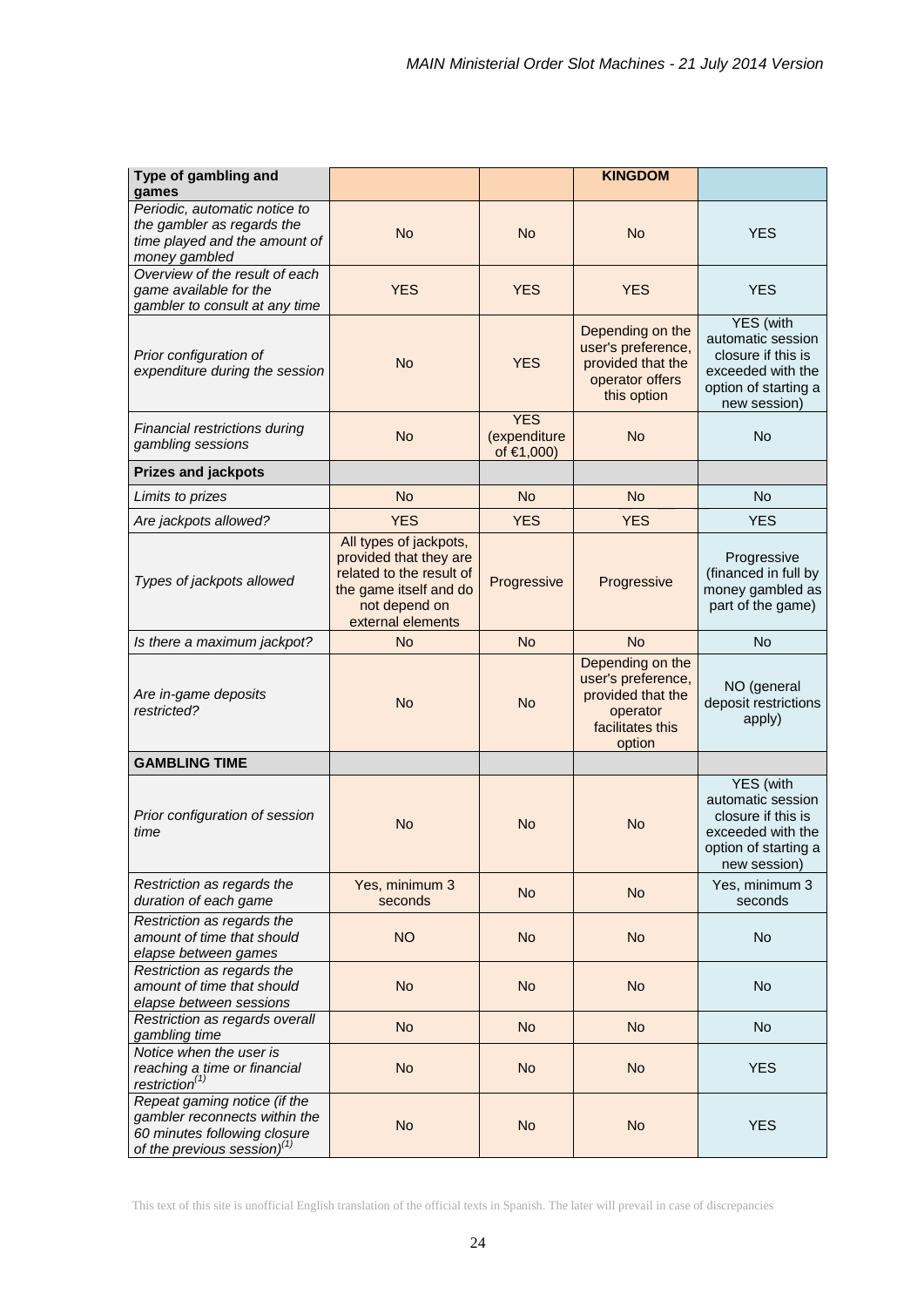| Possibility of voluntarily<br>configuring a gambling rest<br>period when pre-established<br>restrictions have been<br>reached $^{(1)}$ | N <sub>o</sub> | <b>No</b>  | <b>No</b>                                                                                    | <b>YES</b>                                                                                    |
|----------------------------------------------------------------------------------------------------------------------------------------|----------------|------------|----------------------------------------------------------------------------------------------|-----------------------------------------------------------------------------------------------|
| <b>Automatic game</b>                                                                                                                  |                |            |                                                                                              |                                                                                               |
| Is automated gambling<br>allowed?                                                                                                      | <b>YES</b>     | <b>YES</b> | <b>YES</b>                                                                                   | <b>YES</b>                                                                                    |
| Automated gambling<br>restrictions                                                                                                     | <b>No</b>      | <b>No</b>  | <b>YES</b>                                                                                   | <b>YES</b>                                                                                    |
| Restrictions on automated<br>gambling duration <sup>(1)</sup>                                                                          | <b>No</b>      | <b>No</b>  | 25 games<br>(repeatable or<br>reconfigurable<br>when expressly<br>desired by the<br>qambler) | 100 games<br>(repeatable or<br>reconfigurable<br>when expressly<br>desired by the<br>qambler) |

*Source: compilation based on different relevant standards.*

*(1) Measures included or amended after the public information procedure to which the Order was subjected.*

The regulation contains measures on self-awareness, gambler information and prior voluntary restrictions as both recent research on the matter <sup>[33](#page-24-0)</sup> and international discussions on gambling regulations [34](#page-24-1) recommend them as being **more effective for gambler protection, in particular in an online environment.**

As can be seen, **in general** the measures included in the Order are **unanimously in line with the provisions of the benchmark regulations**; this applies, for example, to certain **information obligations** on the development of games and the fundamental elements of gambling (maximum and minimum price per game, structure and value of prices, percentage of prizes returned). To these measures, in the case of Spain, the ability to configure a session that is specifically designated for slot machine gambling is added; based on this measure, periodic and automatic notices may be issued regarding the time spent gambling and the amount gambled by the user during the session. This serves to compound gamblers' knowledge of their situation as regards this type of gaming in particular. This responds to the

<span id="page-24-0"></span> $33$  For example, Gainsbury, S., Parke, J. and Suhonen,, N. (2013), "Consumer attitudes towards internet gambling: perceptions of responsible gambling policies, consumer protection, and regulation of online gambling sites'" *Computers in Human Behavior*, vol. 29, no. 1, pp. 235-245, available at: [http://dx.doi.org/10.1016/j.chb.2012.08.010.](http://dx.doi.org/10.1016/j.chb.2012.08.010) This study, based on a survey of 11,000 online gamblers across 96 countries supports the assertion that gamblers appreciate the existence and effectiveness of responsible gambling measures that: allow the user to establish restrictions as regards amounts deposited or gambled over a specific period; involve warnings being shown as regards gambling over a prolonged period or high expenditure; offer self-assessment exercises as regards gambling behaviour; provide information on the consequences of problem gambling and the probability of winning; allow the user to proceed with self-exclusion measures; or offer clear information on expenditure and the results of games during a single session and accumulated information as regards the gambler's habits over a period of time.<br><sup>34</sup> The Group of Experts formed by the European Commission and the gambling regulators of  $\overline{\phantom{a}}$ 

<span id="page-24-1"></span>member states are worthy of particular mention; they serve as a forum for discussion, cooperation and preparation as regards the European Commission Recommendations on this matter, for example, on consumer protection issues.

This text of this site is unofficial English translation of the official texts in Spanish. The later will prevail in case of discrepancies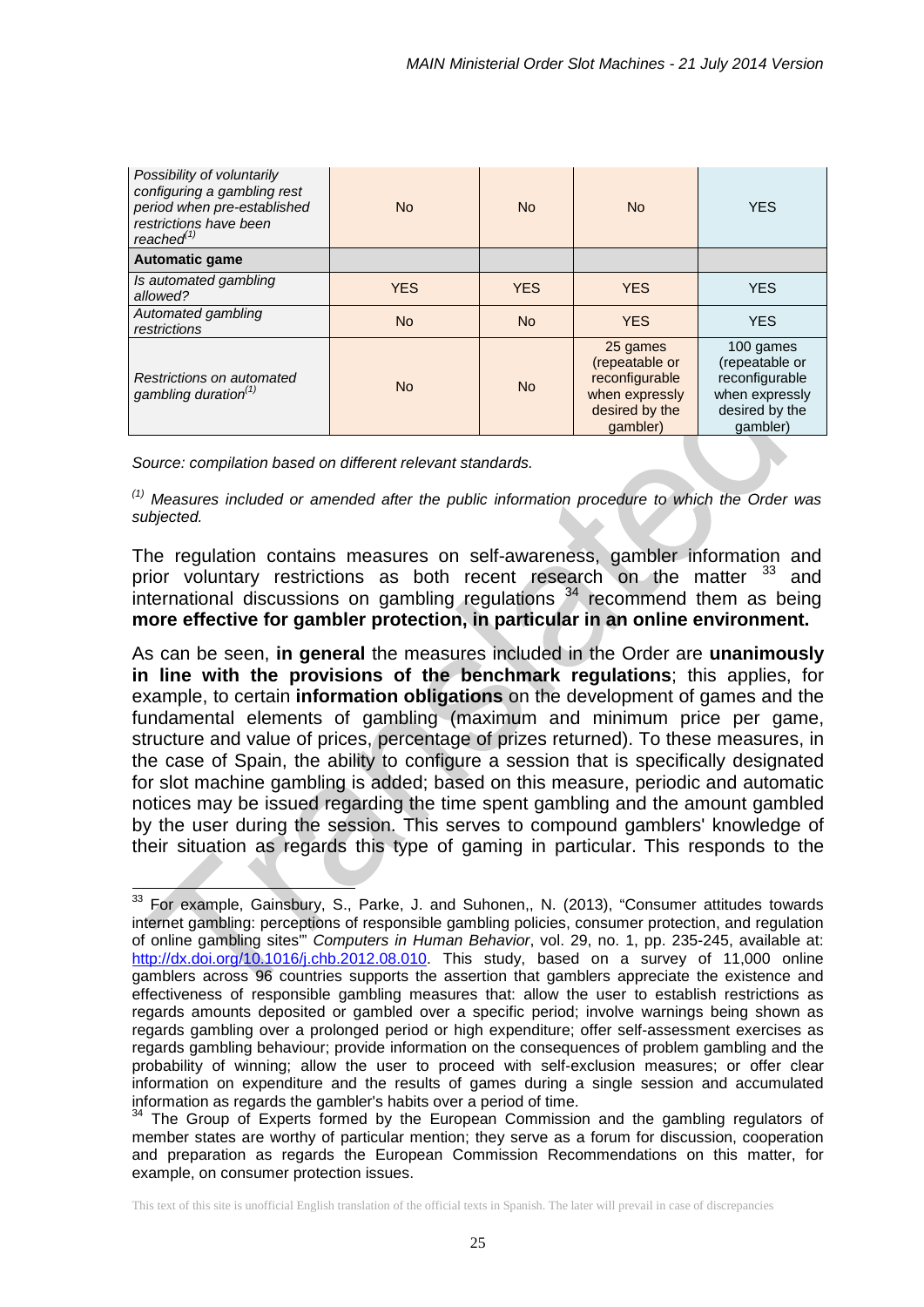desire to ensure the gambler receives information as an instrument for providing prior knowledge of the game mechanics and configuration, in addition to the financial risk undertaken when choosing to gamble.

To reinforce the above, following the public consultation procedure, the following notices have been added:

- Repeat gaming notice, understood as the notice issued during the 60 minutes following the end of the previous slot machine gambling session.
- Notice when the gamer is reaching a time or financial restriction set out in the previous configurations of the session to ensure that the participant anticipates and appropriately closes the session.

In some respects, the decision has been taken to introduce **limits that are already recognised under such regulations**: This is the case as regards the duration time limit per game of 3 seconds (applicable in Denmark), or the limit to the number of games in automated mode, (although this does not affect a cycle being repeated or reconfigured at the gambler's initiative), as is the case in the United Kingdom. In both instances, the goal is to limit the trend of automation or excessive speed in the generation of games, elements that may lead to the risk of disorderly behaviour, as established by social and healthcare research.

Concerning the automated number limit, and considering that it serves to protect the gambler from uncontrolled gambling and the economic impacts thereof, following the public consultation procedure, the maximum number of games has been increased to 100; this is because, based on some of the contributions, a higher limit than initially foreseen can actually encourage more responsible gambling. An excessively strict limit may encourage gamblers who wish to develop a more consistent consumption pattern when playing the maximum number of games possible during a short period of time (between one and five minutes) to choose to play in manual mode, in which the active, voluntary and quick repetition of games over a prolonged period of time may increase the compulsive nature of consumption, reinforcing the psychological elements that are the causal factors of the particular concern as regards this type of gambling. Therefore, the limit established prevents automatic mode from being extended by more than five minutes, considering that the minimum duration of each game is 3 seconds and that there would be no time lapse between one game and the next.

In addition to the above, and to facilitate self-imposed limits and, in any case, promote gambler' awareness of their own actions, the operator will be forced to include the option of **configuring the duration of a gambling session specifically dedicated to said activity in addition to the corresponding time**  when the gambler first accesses the game or block of slot machine games. It has been decided not to include a penalty for failing to comply with the self-imposed obligation (other than automatically closing a session, which can be reopened) inasmuch as this could discourage the gambler from imposing strict limits as regards these parameters. Notwithstanding the above, the definitive version of the order includes the possibility of the participant voluntarily self-imposing limits as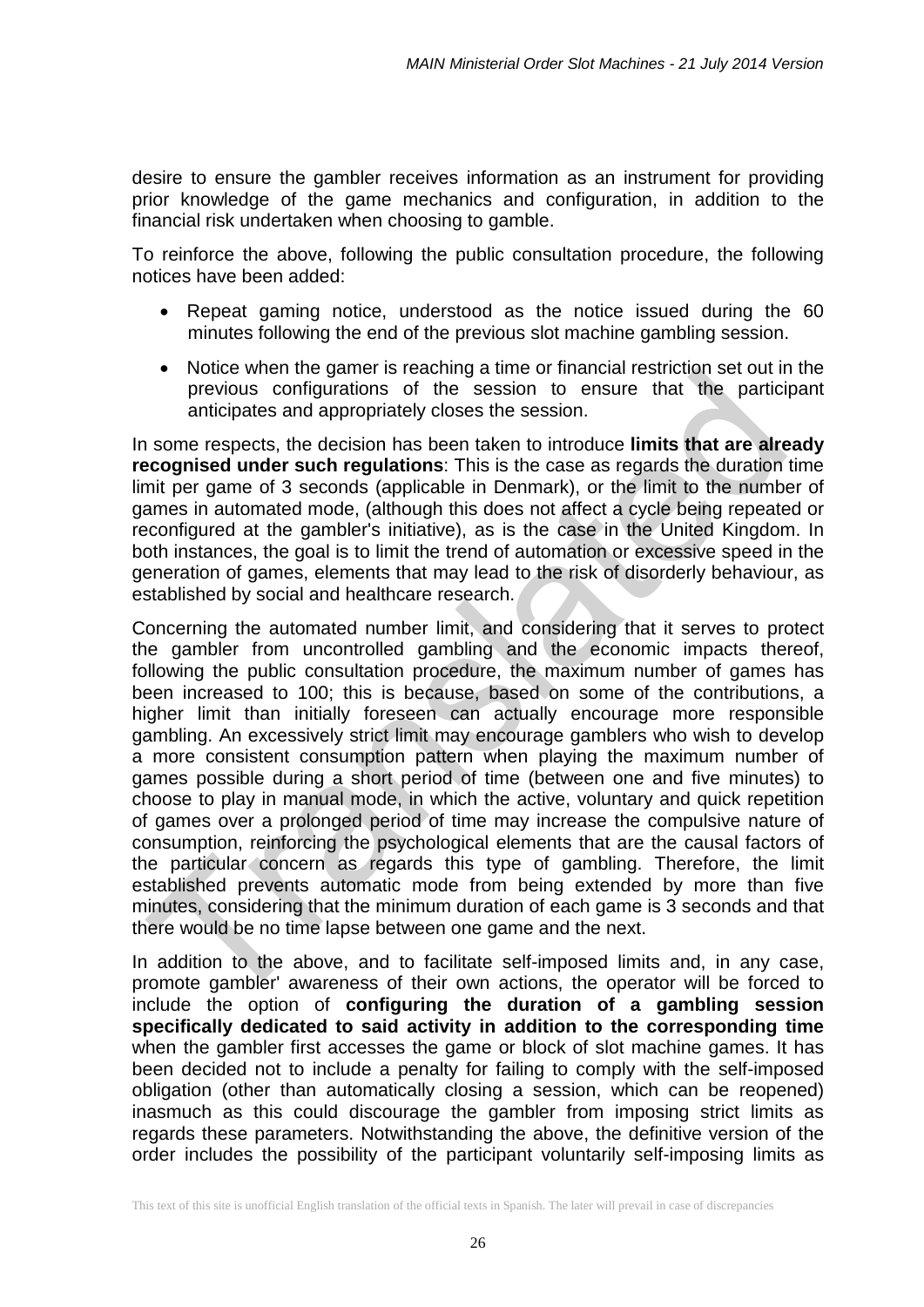regards future participation in this gambling activity; it allows the user to set a rest period or a period in which it is impossible to access this form of gambling for cases in which slot machine sessions are automatically closed down once the limits established when setting up previous configurations are reached.

Likewise, as a relative containment measure regarding the total **jackpot** amounts, and on the lines of practical implementation that has been developed by other jurisdictions like Italy on this matter, it solely refers to these **as being progressive and financed in whole by gamer participation** in the game in question; therefore, the operator may not divert resources other than those generated by the jackpot for this purpose. This provision also allows for the charging the financial amount of jackpots to the amounts gambled, with the corresponding benefits in terms of accounting transparency and taxation of said sums.

On the other hand, Italy has enforced a  $\epsilon$ 1,000 spending limit per session; this option has been ruled out considering that the measure mentioned above, along with the general deposit limit per day established by Royal Decree No. 1614/2011, of 14 November, attains a similar objective.

Likewise, and in order to enhance the fight against illegal gambling (an objective that must undoubtedly be sought as regards gambler protection), the second final provision includes a clause on the **obligation of licensed operators in Spain to ensure that its products and services**, including its platforms, gaming software and other technical system elements, **are not offered in Spain by unlicensed third parties.** The purpose of introducing said provision as regards this type of gambling in particular, as part of which there is a wide range and many types of games, is to reduce the risk of games or interfaces created by operators licensed to offer gambling activities in Spain being made available to the public via unlicensed environments.

# *4.2.c). Implementation channels*

Lastly, the concern for responsible gaming is further apparent in the text provided to be used on participation channels and media through which gamers can access this form of gambling, specifically as regards the option of offering it via physical accessory terminals. This option is possible under the provisions of Article 9, section 1, paragraph 3 of the LRJ, which establishes that the installation or opening of physical locations open to the public or equipment that facilitates participation in gaming must first receive administrative authorisation from the Autonomous Community, when the corresponding regional legislation so requires.

To this end, Article 10 of this order, in line with the other basic regulations on the different types of gambling approved, stipulates that the installation of such terminals shall require authorisation, pursuant to the corresponding Autonomous Community regulations. This implies that the conditions under which a terminal may be located in a specific physical location will depend on the provisions that have been established by the corresponding Autonomous Community on the grounds of general interest, including public health measures and, more specifically,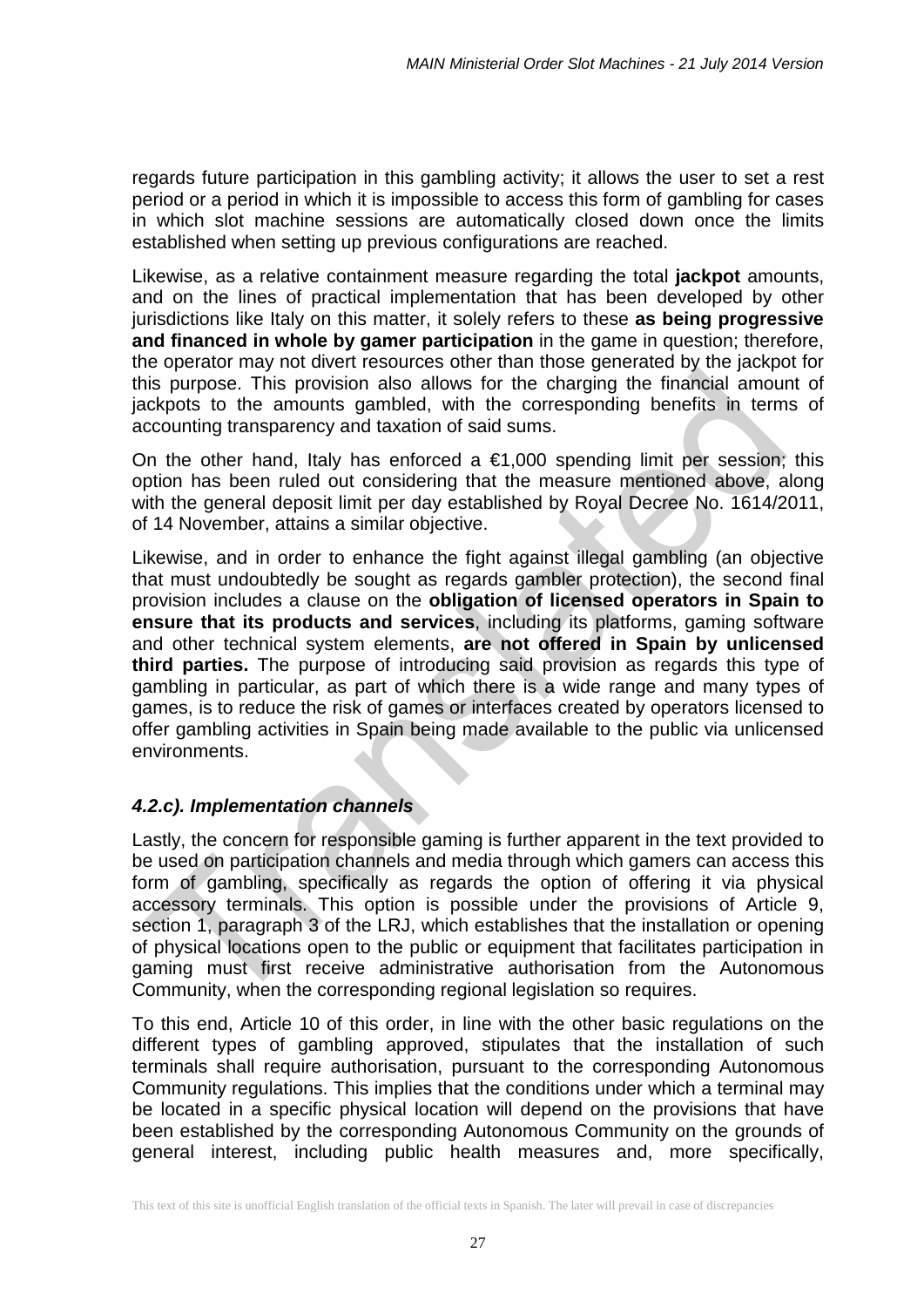responsible gambling.

The public information process has demonstrated the sensitivity of Autonomous Communities, industry and gamblers' associations as regards the possibility of the Order involving a circumvention of the Autonomous Community limits established to this end; said sensitivity was particularly acute as regards this type of gambling. As a result, following said procedure, an explanatory provision has been introduced that stipulates that only games that respect the technical specifications and, in particular, the limits set by the applicable regional regulations as regards the price per game, prizes and returns to player may be offered by these terminals.

In addition to the above, in the interest of technical improvements, **the wording of the precept has been amended as regards the provisions set out in Law No. 20/2013, of 9 December, on the Guarantee of Market Unity (LGUM)** and, in particular, Articles 17.1.b), 20.4 and 21.3 therein, to facilitate compatibility between the existence of such regional authorisation, where applicable, and the provisions of said Law. The joint application of these precepts establishes that regional authorisation regarding the installation of a gambling terminal at a given location, where applicable, shall not readdress elements that have already been approved by the original authority, in this case, the Directorate-General for the Regulation of Gambling.

Specifically, by eliminating the reference to "applicable state regulations" in the wording of the orders, the objective is to clarify that the granting or denial of regional authorisation, where applicable, cannot be based on exercises to check compliance with state regulations on gambling. At the same time, failure to comply with said state regulations cannot be used by an Autonomous Community as a reason for denying authorisation to install the terminal within its territorial boundaries.

In short, it is believed that **the measures provided for are justified in terms of their necessity and proportionality and that they respond to the unmistakable objective of effectiveness, both concerning the aspects in which the regulation is aligned to the regulations of other countries, and the aspects that seek to enhance gambler protection and the promotion of responsible gambling.**

#### **5. Processing**

The processing of this regulatory provision started with the announcement of the **Gambling Policies Council** for the project in question at the meeting held on 19 February 2014. In response, the Autonomous Communities of Castilla-La Mancha, Castilla-León and the Basque Country presented their comments in writing.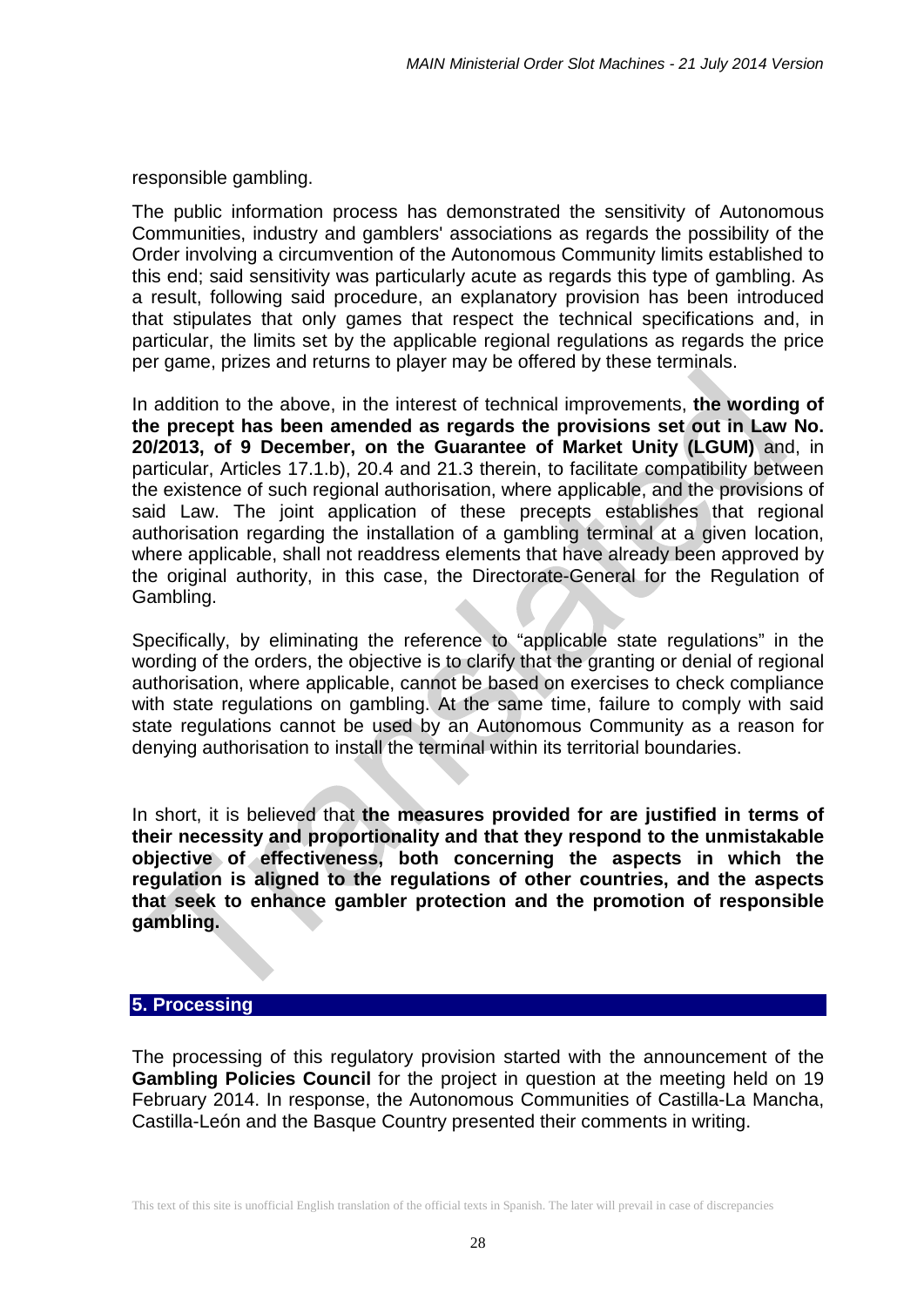The first of which highlighted the lack, at the time, of justification and assessment reports on the impact of the draft, an aspect that has been addressed by this report. Secondly, and finally, it requested clarification as regards the concept of the machine (Art. 2), highlighting the possible direct competition with lottery gaming given the existence of large jackpots and suggested that a minimum prize return percentage should be established

Castilla-León, firstly, highlighted the lack of social, economic and political expediencies to regulate slot machine gambling. Secondly, it made comments on the articles, specifically Articles 2 and 14, proposing clarification as regards the concept of games of chance and suggesting that a minimum prize return percentage should be established, in addition to the prizes awarded from the jackpot.

Finally, the Basque Government stated that it did not oppose the regulation of slot machines, without prejudice to the fact that it believed that greater consensus and more widespread agreement between state and regional public administrations would have been desirable. Thereafter, it made comments on the articles, in particular, rejecting the option of offering said type of gambling via physical accessory terminals. In turn, it proposed that: information should be made available in all official languages; maximum and minimum game and prize limits should be established; there should be a default prior configuration for sessions; the clause regarding claims before the gambling operator should be deleted in favour of being presented before the regulator; and that provisions regarding access for individuals with visual and hearing impairments should be included.

Said announcement was followed by the **public consultation** process. This draft ministerial order was published on the Ministry of Finance and Public Administration website on 10 March 2014, granting a period of 15 working days in which interested parties could submit any observations they deemed fit. As a result of this procedure, submissions were received from the following individuals, bodies and organisations:

- Spanish Federation of Rehabilitated Gamblers (FEJAR)
- Bingosoft, S.A.U.
- Directorate of Gaming and Events of the Basque Regional Government.
- Spanish National Organisation for the Blind (ONCE)
- Zitro On Line, S.A.U.
- Bwin.party Digital Entertainment PLC (BWIN)
- GLI Europe B.V. (GLI)
- Operadora Internacional de Recreativos, S.A. (OPIRESA)
- Greentube Malta LTD
- Net Entertainment Group (NET ENT)
- Spanish Association of Amusement and Slot Machine Operators (ACUEOMARA)
- Madrid Association of Amusement Machine Entrepreneurs (AMADER)
- Gambling Business Council (CEJUEGO)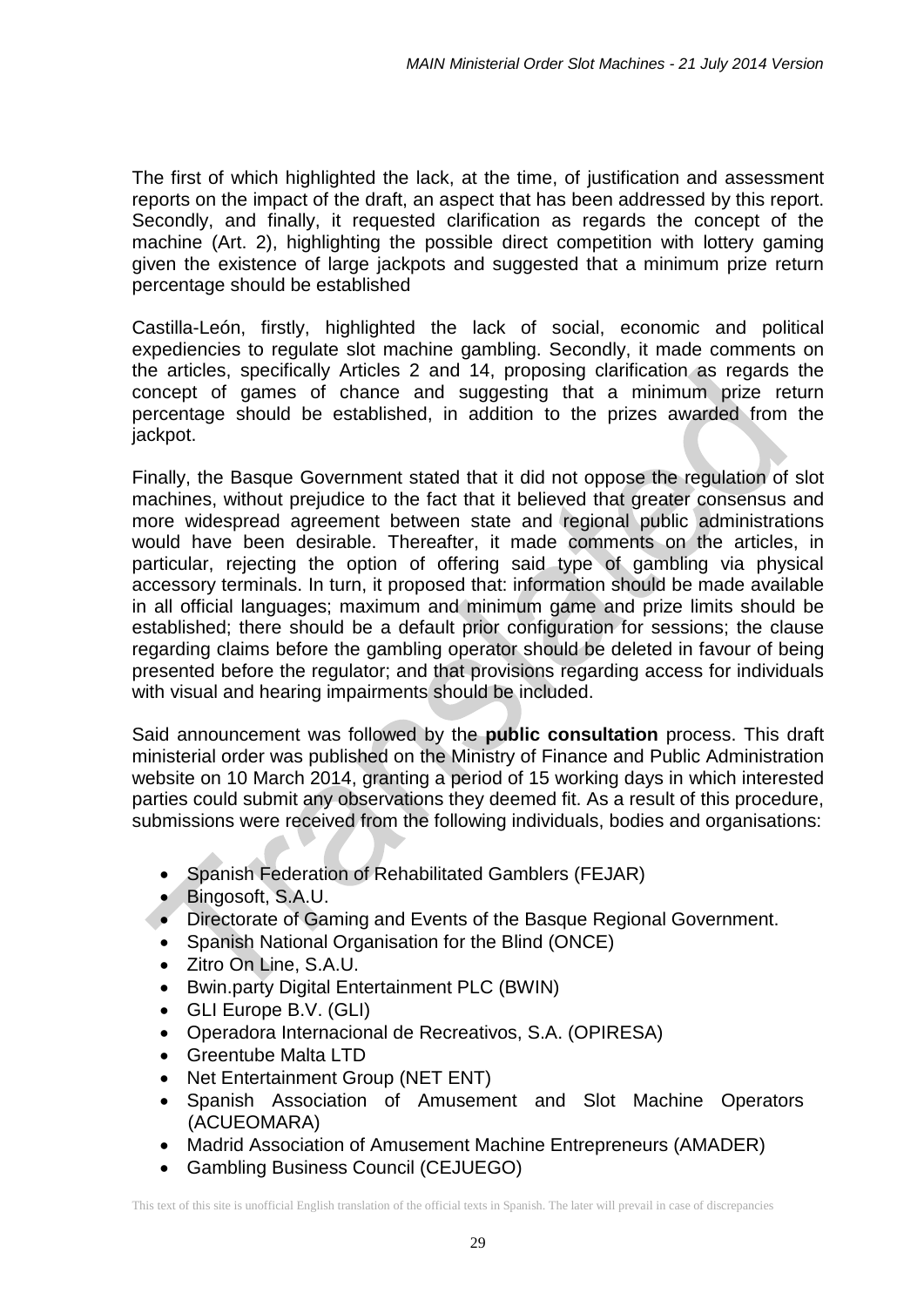- Business Association of Amusement Machines, AZEMAR ARAGON
- Gambling Enterprises Employers' Association of Catalonia (PATROJOC)
- Trade Union Association of Coin-Operated Machine Operators (ACOMAM)
- Association of Amusement Machines of Castilla-La Mancha (FAMACASMAN)
- Associated Online Gambling Entrepreneurs (EJOA)
- Association of Amusement and Slot Machine Entrepreneurs of the Community of Valencia (ANDEMAR C.V.)
- Spanish Digital Gaming Association (J.DIGITAL)
- PT Entretenimiento Online, EAD.
- WHG Spain, PLC (William Hill)
- Prima Networks Spain, PLC
- 888 Spain, PLC
- Federation of Amusement Machine Associations (FAMAR)
- International Game Technology, INC. (IGT)
- Bally Technologies, INC.
- G2 Gaming Spain, S.A.
- Eurojuego Star, S.A.
- Spanish Association of Amusement Machine and Arcade Entrepreneurs (ANESAR)
- Association of Gambling and Amusement Arcade Entrepreneurs of the Balearic Islands (SAREIBA)
- Independent Association of Amusement Machine Operators (EUROPER)
- Catalan Association of Amusement Machine Operators (ACORDJOC)
- Catalan Association of Amusement Arcades and New Gambling Technologies (GRECOJOC)
- Association of Bingo Entrepreneurs of Catalonia (AEJEA)
- Catalan Association of Amusement Machine Entrepreneurs (ANDEMAR)
- Association of Gambling and Amusement Arcade Entrepreneurs of Madrid (AEJOMA)
- National Federation of Amusement and Slot Machine Operators (FEMARA)
- Catalan Association of Social Addictions (ACENCAS)
- Spanish Confederation of Gambling Entrepreneurs (COFAR)
- UGT Confederal Executive Committee
- Premier Megaplex, S.A.
- Association of Amusement Machines (AEMAR).
- Association of Amusement Arcade Entrepreneurs of Castilla y Leon (SA.JU.CAL)
- Golden Park Games, S.A.
- Spanish Association of Casinos (AECJ).
- D. Mariano Chóliz and Mr. Jerónimo Sáiz, respectively, Director of the Research Unit: "Addiction to Gambling and Technological Addictions" at the University of Valencia and Chief Psychiatrist and Director the Gambling Unit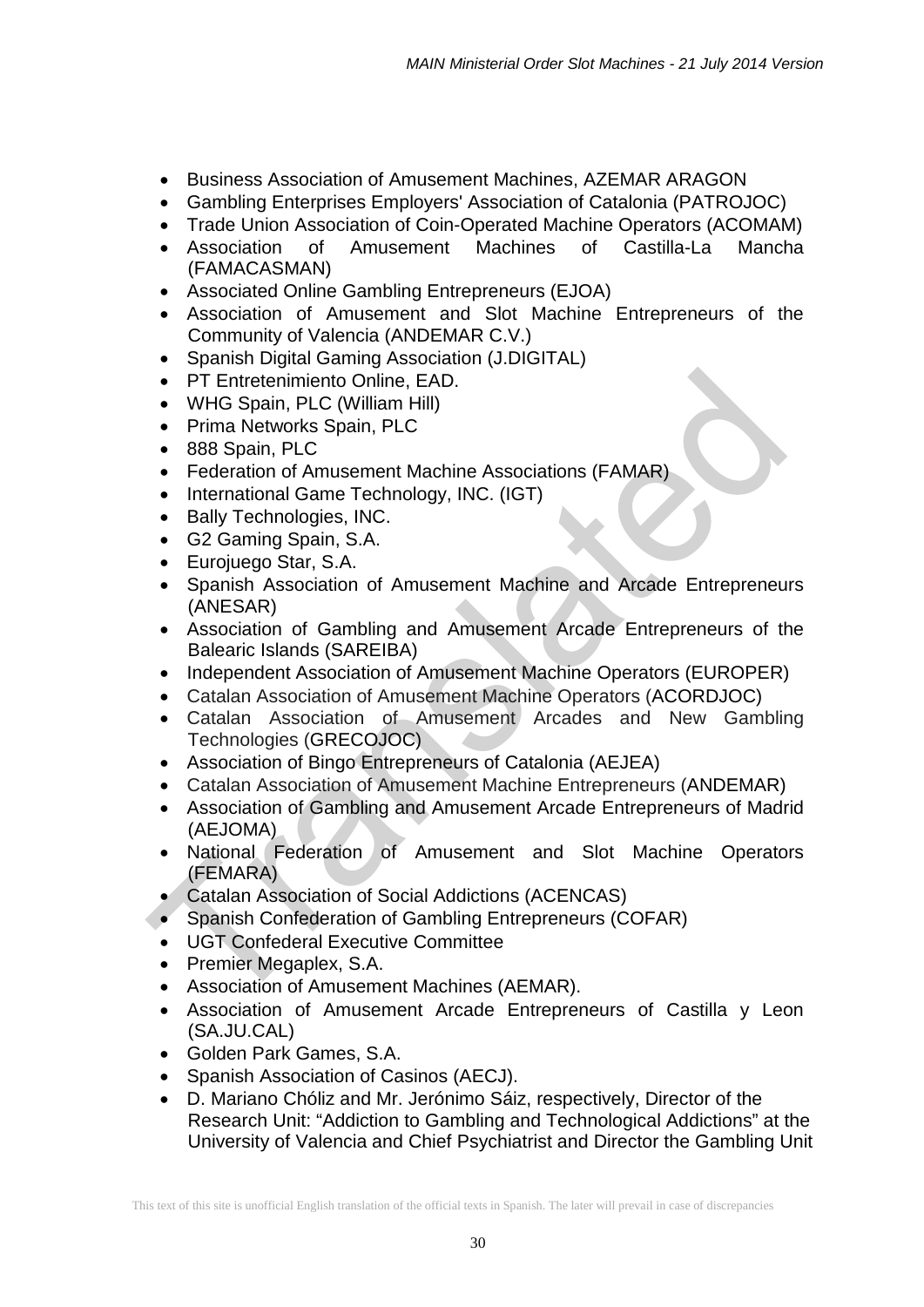at the Hospital Ramón y Cajal, Dean of the University of Alcalá de Henares, respectively.

- Andalusian Association of Amusement Machine Vendors and Distributors (ACODISA).
- Andalusian Federation of Amusement Machines, Arcades and Leisure (ANMARE).
- Andalusian Federation of Amusement Arcades (ANDESA)
- Catalan Association of Amusement Machine Operators (ACOMAR)
- Federation of Amusement Machine Associations of Castilla y León (FAOCALE).
- Spanish Confederation of Bingo Entrepreneur Organisations (CEJ)
- Association of Amusement Machine Vendors and Distributors (ASEDICO).
- Regional Association of Amusement Machine Entrepreneurs of Tenerife (APEMARTE).
- Association of Amusement Entrepreneurs of Málaga (ERMA).
- Spanish Confederation of Labour Unions (CCOO).

Despite the high number of participants, the comments received can be conceptually divided into a number of similar groups. On the one hand, traditional gambling operator associations, whose considerations (often literally the same) for the most part query the need to address this regulation and legalise such gambling in an online environment, given the impact on the corresponding industry. On the other hand, comments made by online operators, both those currently active and those interested in offering activities in Spain, who refer to the content of the draft, requesting the deletion or relaxing of certain elements that they believe affect or impose restrictions on commercial freedom, in addition to a number of clarifications and technical improvements. Lastly, a number of contributions from gambling associations and members of the science-healthcare community, who highlight the risks concerning public health and generation of compulsive gambling that they believe arise from addressing this regulation; furthermore, they contain contrasting opinions as to whether the solution would be to completely refrain from regulating this type of gambling, or strengthen the gambling limit and protection measures in the order.

The content of the draft was also made public by the **Responsible Gambling Advisory Council** at its meeting of 20 March 2014.

Furthermore, this draft was submitted to the European Commission, pursuant to the provisions of Directive 98/34/EC and, domestically, via Royal Decree No. 1337/1999, of 31 July, which regulates the disclosure of information as regards technical regulations and standards and regulations concerning information society services; the purpose of doing so was to provide operators and gamblers with the legal certainty that the regulation is fully compatible with Community Law and, in particular, the freedom of establishment and freedom to provide services. As a result of this process, before notifying the European Commission, observations on the draft were received from the Directorate-General Support Policies on Disability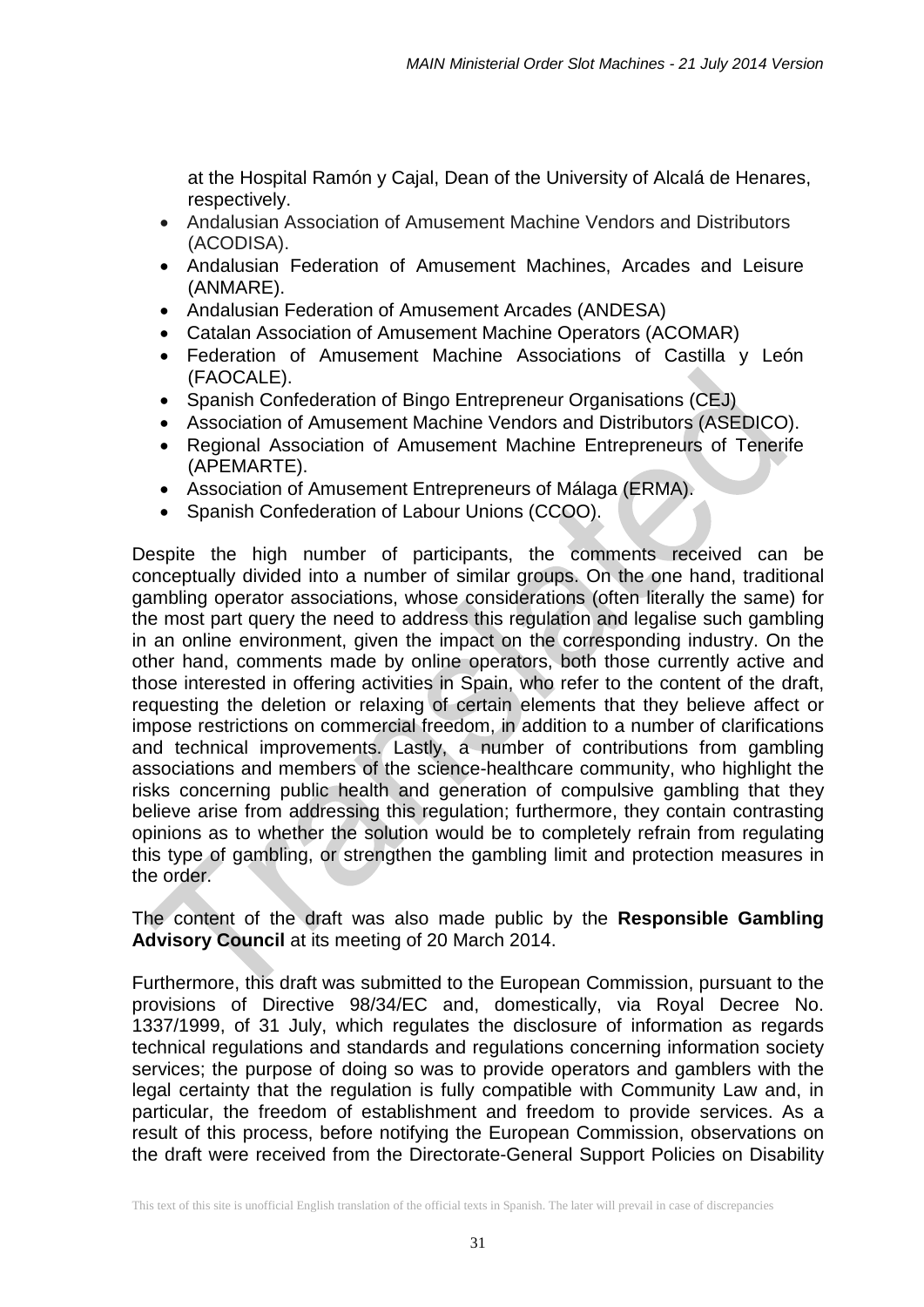at the Ministry of Health, Social Services and Equality (DGPAD) and the Spanish Agency for Consumer Affairs, Food Safety and Nutrition (AECOSAN).

Following the deadline of the Royal Decree, pursuant to the provisions of Article 8 of the Directive, no detailed opinion has been received from any Member States. Comments were only received from the European Commission on 19 June requesting clarifications as regards the expected impact of certain gambler protection measures included in the draft regulation, such as the possible implementation of spending limits per session or the degree of clarity for the gambler to establish self-configurable financial and time limits for gambling sessions. Likewise, Malta made general observations querying the need to subject operators who, without being licence-holders in Spain, are licensed to offer this type of gaming according to the other jurisdictions of the European Economic Area to an additional licence or, in the absence thereof, identical requirements. The Directorate-General for the Regulation of Gambling responded to these comments made by the European Commission and Malta as part of the framework provided for by the abovementioned Community Directive, providing clarifications accordingly.

Likewise, the draft has been **made public, following its formal disclosure** by the Directorate-General for the Regulation of Gambling, **by the Ministry of Health, Social Services and Equality through its Technical Secretariat General, and by the National Markets and Competition Commission (CNMC).**

The first of these reports reflects the observations made by the Spanish Agency for Consumer Affairs, Food Safety and Nutrition, as part of which it argued that free gambling applications installed on the platform may lead to gambling addictions as they feature direct links to chargeable versions; furthermore, it stated that it does not believe the regulation makes it clear whether access control on participation will be employed using physical terminals. This body believes that said terminals foster gambling addictions, as it is possible to gamble from different devices. Furthermore, daily financial and time limits have been proposed for this type of gambling per session. Lastly, the report issued by ONCE as part of the consultation process was attached to the aforementioned report.

The National Markets and Competition Commission report welcomes the decision to regulate slot machine gaming, as it seeks to eliminate unfair competition from illegal operators towards those operating in the regulated environment, encouraging fair and effective competition between operators and increasing the potential number of operators interested in offering the activity. It also highlights the importance of ensuring that the draft regulation does not grant initial privileges in advance to operators that are already present in other types of regulated gambling, stating its preference for competitive neutrality. Likewise it welcomes the balance that the draft regulation strikes between the operator's freedom of choice amongst numerous variables related to gambling operations and the marketing policies and security offered to gamblers. It also welcomes the fact that the regulatory draft enters into force on the publication date of the Ministerial Order that approves the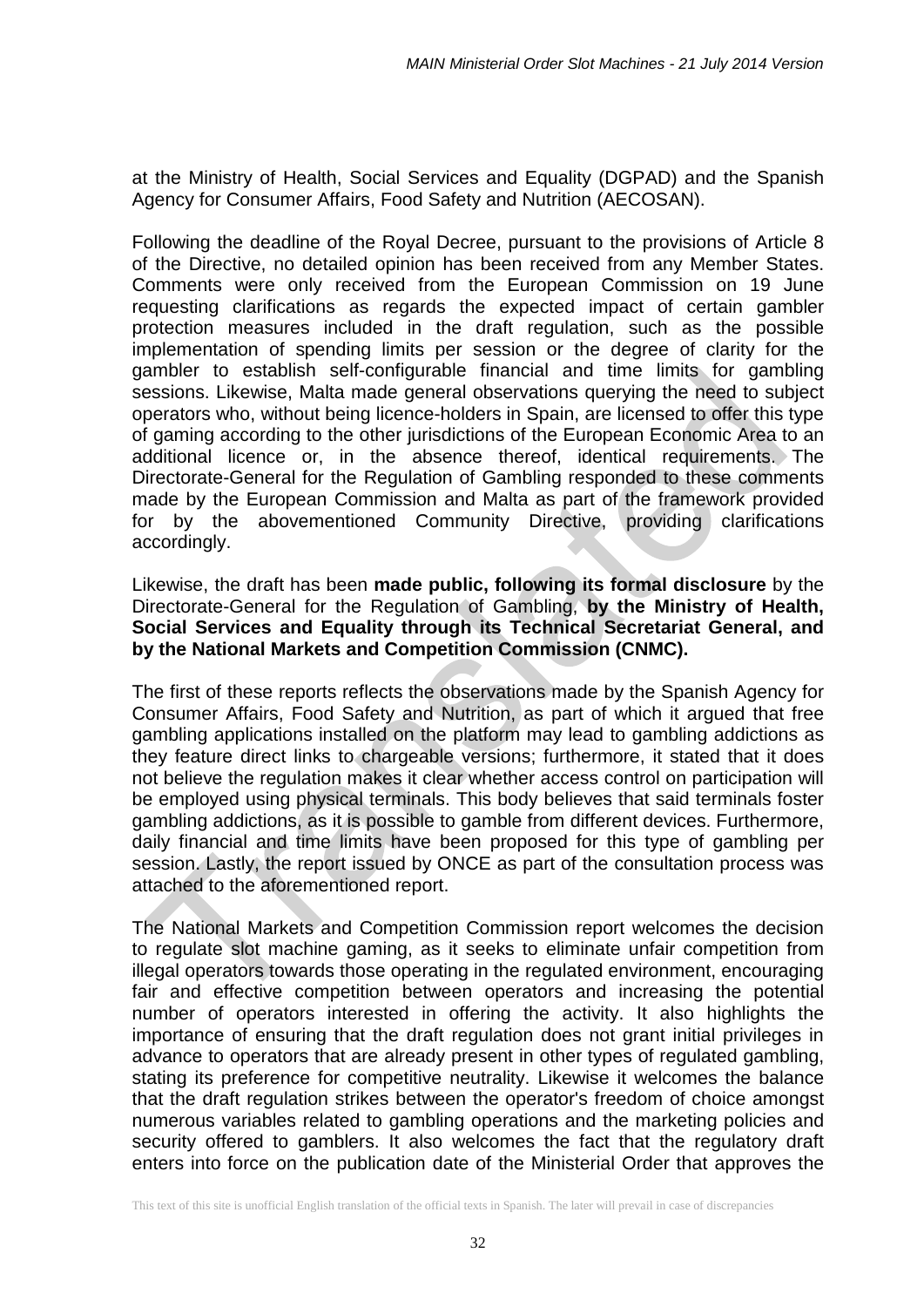tender specifications that regulate the general licence notification, as it ensures that all operators are subject to the same conditions. Furthermore, it makes a number of detailed observations regarding the articles concerning: The requirement as regards the need for both general and individual licensing systems (Article 3); the validity period (Article 4); the additional guarantee (Article 5); the impossibility of offering guaranteed jackpots (Article 14); the authorisation of gambling activities of an occasional nature (first final provision); and the requirement for gambler location control (second final provision).

Likewise, this draft Ministerial Order has been subject to the **procedure set forth the additional provision four of Law No. 13/2011**, of 27 May on gambling regulations, as regards the inclusion of Autonomous Communities in the approval of ministerial orders that establish new types of gambling or that amend existing forms of gambling, Article 81 of the Andalusian Statute of Autonomy and Article 141.2 of Organic Law No. 6/2006, on the reformation of the Catalan Statute of Autonomy. As a result, the draft was forwarded to these Autonomous Communities in order for said authorities to issue the corresponding non-binding report.

The Directorate-General of Financing, Taxation and Gambling of the Ministry of Finance and Public Administration of the Regional Government of Andalusia and the Directorate-General for Taxation and Gambling of the Regional Government of Catalonia issued the corresponding mandatory reports, which contained a number of general considerations as regards the appropriateness and impact of the draft and competence considerations; in the case of Andalusia, these were accompanied by a number of specific comments concerning Articles 2 (definitions), 5 (individual licence guarantee), 6 (specific rules), 10 (channel and means of participation), 12 (financial restrictions), 13 (participation), 14 (implementation of the game) and 15 (payment of prizes). As a result of these reports, the corresponding Bilateral Committee meetings were held to share and discuss the draft with the aforementioned Autonomous Communities on 16 and 18 June 2014 respectively, during which the comments made were discussed and those deemed applicable were considered.

Lastly, as regards the **internal ministerial procedure**, approval was requested from the State Secretariat of Finance, the State Secretariat for Budgets and Expenditure, the State Secretariat for Public Administration and the Undersecretariat of Finance and Public Administration. Likewise, the corresponding report was received from the State Secretariat of Finance of the Ministry of Finance and Public Administration.

### **6. Repealed regulations**

This Order **does not repeal any prior regulations**.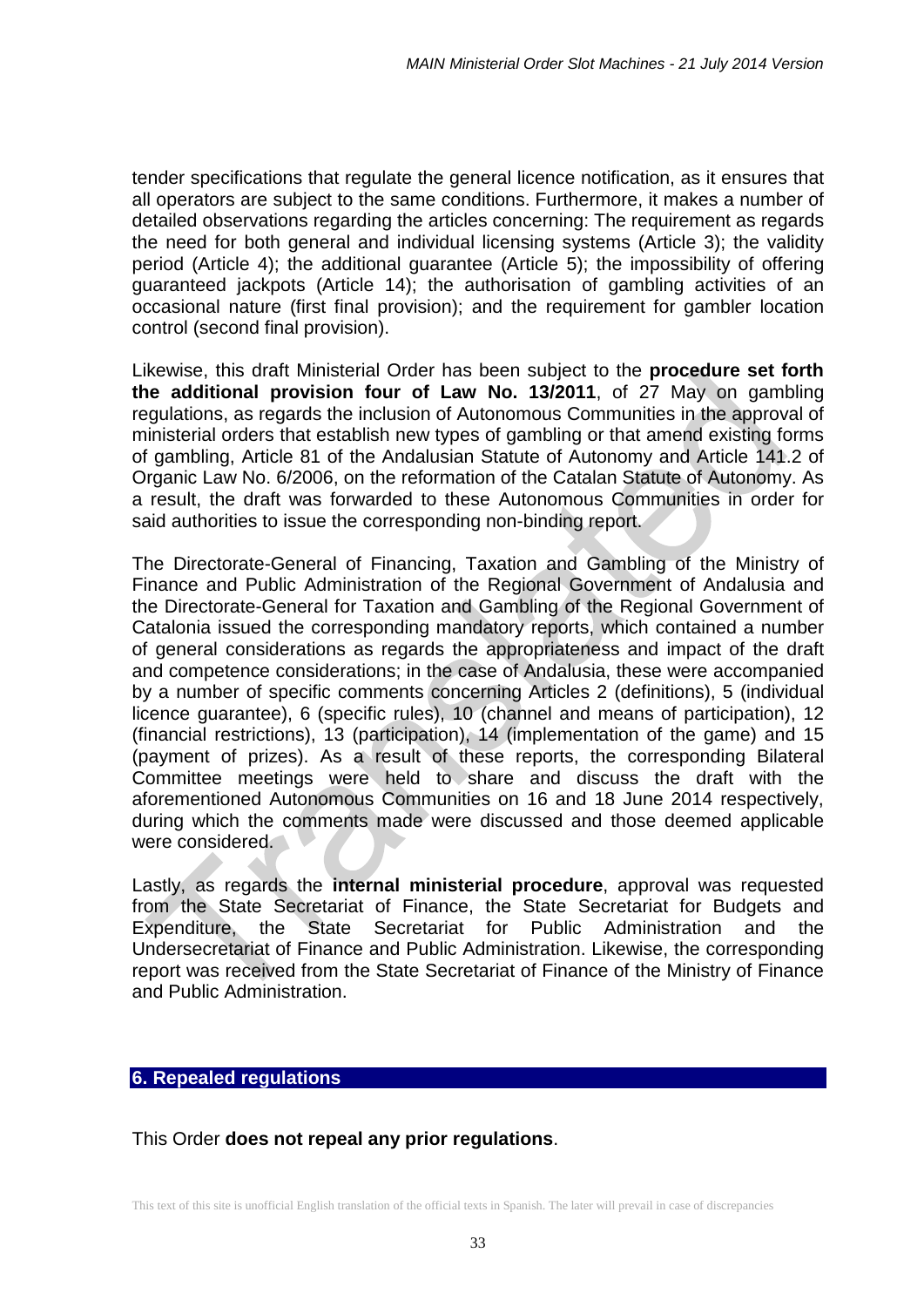### **7.Economic impact and impact on competition**

The approval of the future Ministerial Order will have an undoubtedly **positive impact from an economic viewpoint and on competition** as regards the remote gambling industry in Spain. Likewise, it is expected that **the impact of the Order on the traditional gambling industry will be marginal or non-existent, in that:** 

- **The degree of economic substitutability** between one channel and the other **remains to be seen and, in any case, is not perfect**; furthermore, there are certain aspects related to the preferences of consumers that may contribute to highlighting the difference between traditional and online channels in Spain.
- The **economic evolution of traditional amusement machines with prizes and games of pure chance in Spain** does not appear to have been influenced by the advent and consolidation of online gambling as has happened with other types and forms of gambling, such as sports betting.
- It does not appear that **the legalisation** of online slot machines **in any of the countries that have implemented similar regulations to the regulation proposed, has had any impact** on the evolution of the traditional industry.
- The **order of magnitude** between traditional and online gambling is not comparable; the latter is considerably smaller than the former, and this trend has remained over time, with or without online slots.
- The Order remains **neutral as regards** the possibility of developing **business models** that favour the merger of traditional and online industries, **and respects regional powers** as regards approving the installation of physical terminals that offer this form of gambling from specific physical locations.

### **7.1. Economic impact and impact on competition in the remote gambling industry**

As regards the economic impact that the approval of the Order may involve, the details mentioned above demonstrate that the measure will have a **positive economic impact on the online industry as a whole**.

Estimating the economic scope of this type of gambling following its regulation would be dependent on experience relative to the size of the licensed market in the United Kingdom, where this type of gambling has been subject to regulation for a longer period of time. Based on said example, regulated provision of this type of gambling may account for, in the medium term, 60% of current casino games (in the United Kingdom, slots represented 61% and 59.3% of online casino games in 2011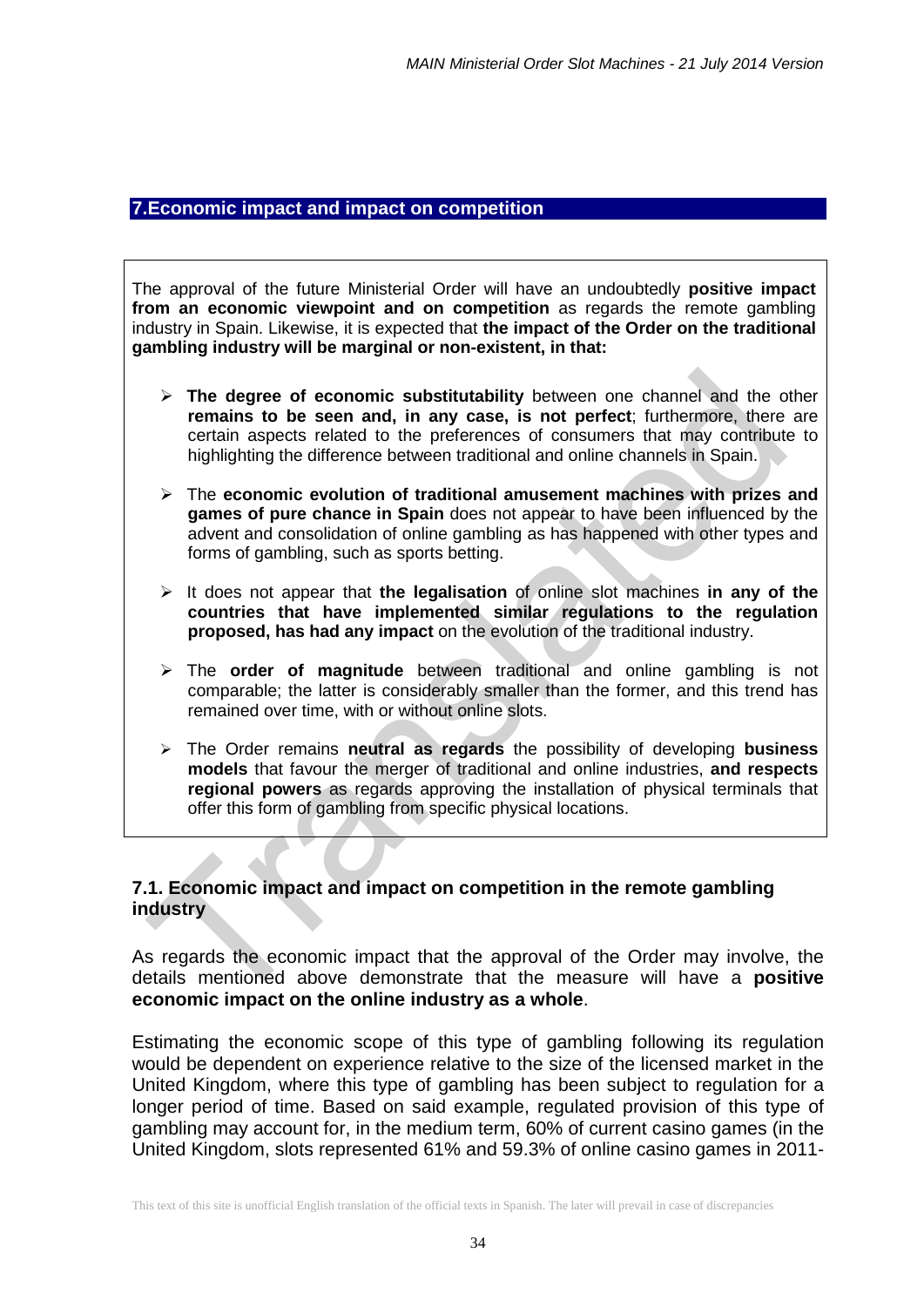2012 and 2012-2013 respectively). This would support the estimate made by international analysts as regards the potential economic scope of this type of gambling in Spain, as mentioned previously.

However, it is believed that **a more realistic approximation of the initial impact of opening up this type of gambling to regulation would be the Italian model**, where online slots accounted for almost 39% of all types of casino gambling in the first months following regulation.

If, to this end, we estimate that this form of gambling as regards all future casino gambling in Spain will account for 40% of the total, considering that the total amount gambled in casino games in Spain in 2013 came to €1.2 billion and a GGR of €33.8 million, this type of gambling could represent €814 million in terms of amounts  $q$ ambled, and a GGR of  $E22.5$  million. Evidently, this figure is merely approximate, and it does not take into account other variables such as the evolution of other types of gambling and the circumstances in each market.

Nevertheless, this would represent a **significant increase in yield from so-called online casino gambling[35](#page-34-0)**; in 2013, this represented 22.4% of all online gambling (excluding reserved games), its relative growth having slowed down since licensing began in mid-2012. Thus, the total value of these games went from €468 million in the second half of 2012 (18.9% of the online market), rising to over  $\epsilon$ 603 million in the first half of 2013 (22.5% of the online market, which represents an increase in income of 30% compared to the previous six-month period); this levelled out at €617 million in the second half of 2013 (22.4% of the market total and an increase of 2% compared to the previous period).

As justified above, **the economic impact** of introducing online slot machines will, in principle, **be attributable to the channelling of consumption of such games from unregulated environments to regulated operators**; however, this substitution effect may be complemented by a creation effect, deriving from the consumption of this product amongst gamblers who previously did not consume it, as it was previously unregulated in Spain or because they had previously not been included in figures on gambling consumption.

The regulation of this type of gambling will, in large part, serve to round off the range of gambling activities supplied, which may have **various added economic impacts on other online gambling products** that are currently available; therefore, the above estimates should be viewed with caution.

Firstly, it cannot be ruled out that the introduction of online slots may affect the **relative economic importance of any of the most similar forms of gambling**, such as other online casino games.

1

<span id="page-34-0"></span> $35$  As part of the regulated supply in Spain, in addition to slot machine games, the following games would be included: Roulette, black jack, baccarat and additional games. All the above would be encompassed within the general "Other Games" licence.

This text of this site is unofficial English translation of the official texts in Spanish. The later will prevail in case of discrepancies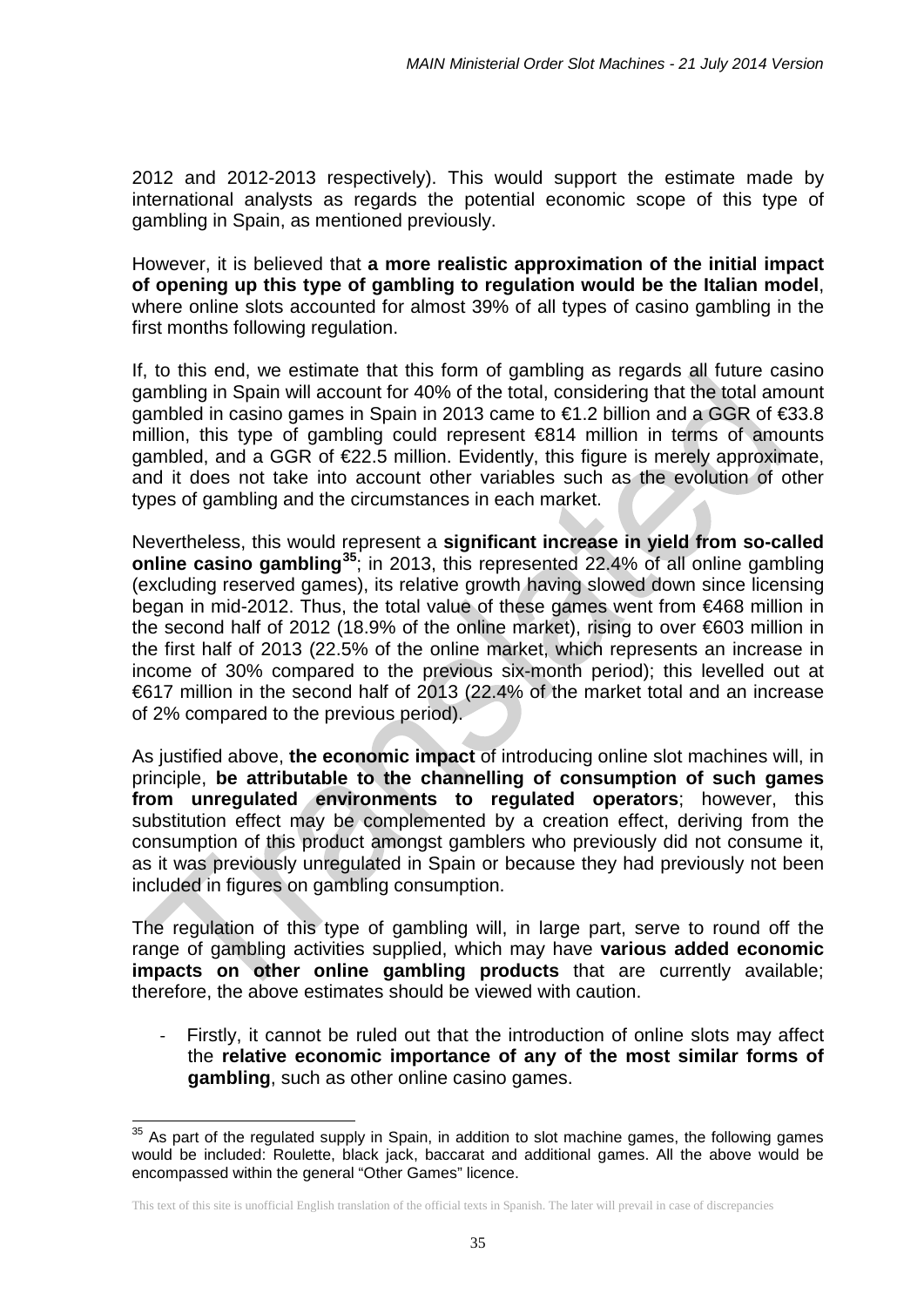Secondly, consistent with the above, the coherence with which the portfolio of games is treated would make it possible **to increase the attractiveness of games offered by operators** to gamblers, inasmuch as it favours the grouping of the most powerful products on the same platform. This may also result in an increase in consumption of other games available in the environment of operators offering this type of service.

**The net impact of these two aspects cannot be foreseen** beforehand; however, it should, in any event, be considered as similar to the impact that online slot gambling may have. It is therefore realistic to presume that the impact will be positive.

As regards the **impact on competition**, it is noteworthy that the Order in itself **does not entail negative impacts**.

- The requirements as regards **access to the online gambling market** in Spain (need for a general and individual licence and the economic and administrative implications of said procedure) are not covered by this order, but by the corresponding legal and regulatory standards (LRJ and Royal Decree No. 1614/2011, of 14 November); therefore, they are in line with the system set out for other types of regulated gambling. In any case, the justification of needs and proportionality was performed when said standard was processed.
- The requirements regarding **pursuit of the activity** set forth by the basic regulations to be approved under the Order, **which may limit operators' capacity to compete**, are closely related to developing the game and are based on entrepreneurial freedom to establish the main competitive variables (such as the configuration of games to which this order applies, the price of games or prizes to be awarded) and do not include limitations on the scope for decision-making pursuant to which operators may undertake their commercial policy. Limitations to this end, such as limits on non-progressive jackpots (in particular guaranteed jackpots) are exceptional and are fully justifiable as regards the public interest objectives that the regulation seeks to attain, in particular public health interests. In any event, they are deemed proportionate to this purpose, without the net impact on general well-being being more harmful than would be the case should said provision not be included.
- In general, **there are no regulatory provisions in the Order that may limit the operators' incentive to compete**. As regards information made available to gamers on the fundamental commercial variables, such as the price per game or the prize return percentage, given the set-up of the market and the high number of operators potentially interested, it is not believed that this may end up restricting competition. In any event, it is believed necessary to protect public health and, proportionate in that it is the gambler him/herself, and no other operators, that have access to said information.

This text of this site is unofficial English translation of the official texts in Spanish. The later will prevail in case of discrepancies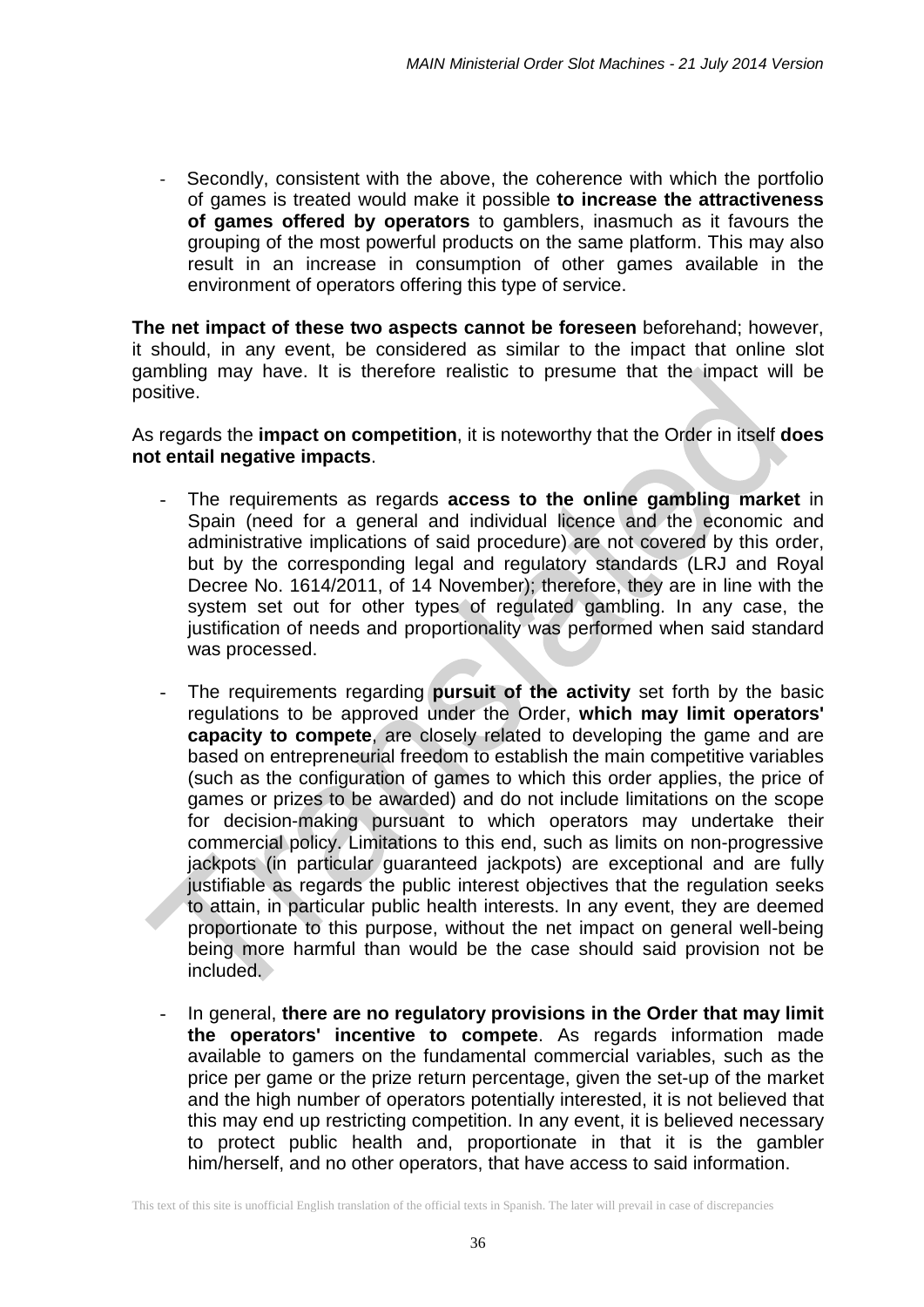Lastly, from a factual standpoint, access and implementation requirements **are established on an equal basis for all operators interested** in offering gambling activities, as there are currently no suppliers of such activities as the provision of this type of gambling is currently not regulated. As a result, **no asymmetries or discriminations will be taken into account between current providers and new operators**. All those interested in accessing these types of gambling activities must comply with the established access and implementation requirements.

Indeed, considering the lack of negative impacts, **the impact on competition will be unmistakably positive, both statically or immediately as well as dynamically or in the medium-to-long term.** Firstly, the order entails the **opening of a regulated market** to a form of gambling that is currently banned. Secondly, the **non-interventionist nature** of the regulation will make it possible to include the activity within a large number of approaches to gambling and alternative business models, integrating the marketing of gambling in different potential mixes and offering consumers another instrument of differentiation. Thirdly, regulating this type of gambling will offer an **incentive to innovation and improve the quality and attractiveness of games**, favouring the positioning of non-predominant operators inasmuch as it is a product in which the attractiveness of the environment and the mechanics of the game take precedence and the success of which does not depend exclusively on, for example, the scale or base of gamblers or the value of prizes. Fourthly, the commercial potential of this game may be **attractive** to **new operators** currently not present in the market; as a result, they may consider accessing the Spanish market, increasing the already existing competitive pressure. Finally, the cautions adopted as regards the entry into force of the order by means of the final provision established to this end will ensure a certain level of **competitive neutrality** concerning the moment at which the different operators may start offering this form of gambling.

The aforementioned opinion issued by the National Markets and Competition Commission, which analyses the impact on competition, confirms the assessments made above.

# **7.2. Impact on traditional gambling**

One of the concerns recorded as part of the public consultation on the appropriateness of introducing this regulation, by traditional gambling industry associations and operators, is the **impact of introducing online slots on the current structure of traditional gambling,** and in particular on amusement machines with prizes and games of pure chance known in Spain as types B and C, respectively. These bodies consider the legalisation of this type of gambling will have a "cannibalisation" effect, whereby such a decision would be closely linked to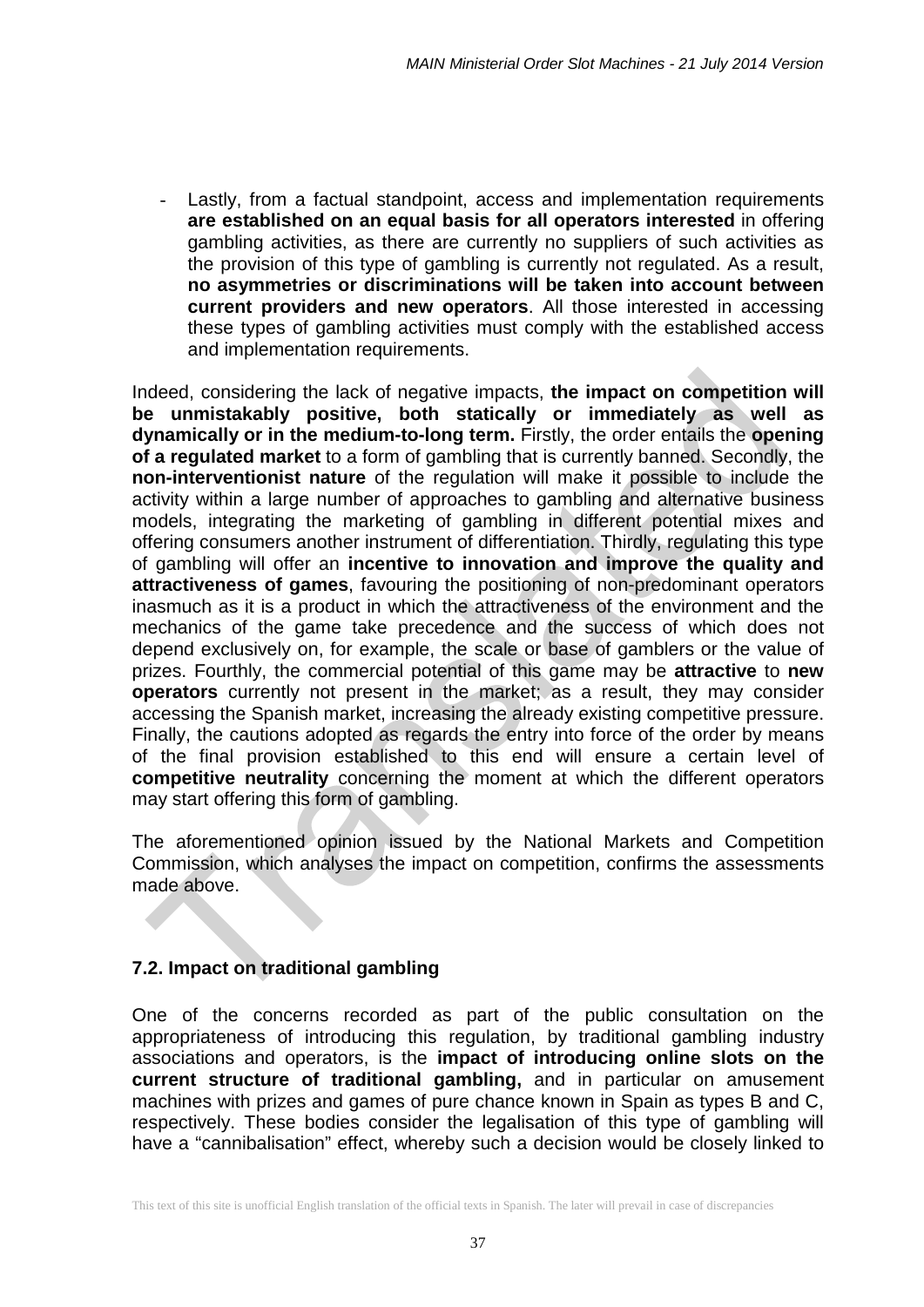a significant decrease in the consumption of said types of gambling in a traditional environment and therefore, the corresponding financial revenues.

The scope of said concern amongst the aforementioned associations and operators, in addition to the severe nature of the conclusions reached to this end, recommend **a particularly detailed analysis of this issue**.

It would be appropriate to examine the existence and depth of such an impact from various perspectives:

- The level of **economic substitutability** between traditional gambling and online gambling.
- The actual degree of certainty of said factor as part of the **structure of the Spanish market**.
- The impact on the structure of the traditional market that, if appropriate, has resulted from the legalisation of online slots based on **recent and observable comparative experiences**.
- **Corresponding orders of magnitude**, based on financial importance, between the traditional and online industries and the evolution thereof, once again addressing experience both with and without online slot machines; and
- Lastly, the **possibility of a future merger** between both ways of offering this type of gambling and the regulatory instruments to facilitate or prevent this from happening.

# *7.2.a) The level of substitutability between traditional and online gambling*

In all industrial contexts involving the exchange of goods and services, the advent and development of online channels has submitted more traditional business models, based on physical trade, to significant pressure arising from: changes in consumption patterns; the relationship between suppliers/distributors and consumers using eCommerce, in particular when electronic or intangible assets are involved (mainly as regards immediacy); the different cost structure typical of such forms of trade, and; the ease of delocating supply.

These pressures, in some cases extreme (consider for example the uptake in email and its impact on tradition forms of postal mail; and the recording and publishing industries), are in general attributable to the evolution of consumer preferences as the availability and importance of electronic means increases. Likewise, established operators employing more traditional models have sought to adapt their offer by: Seeking cost efficiencies and added value in the traditional line of business; optimising the opportunities offered by new technologies to develop an additional line of eCommerce; and developing business models based on the merging of goods and services. The above has undoubtedly led to a change in the productive structure of said operators and differing levels of success, depending on the speed with which they have been able to undertake such changes.

This text of this site is unofficial English translation of the official texts in Spanish. The later will prevail in case of discrepancies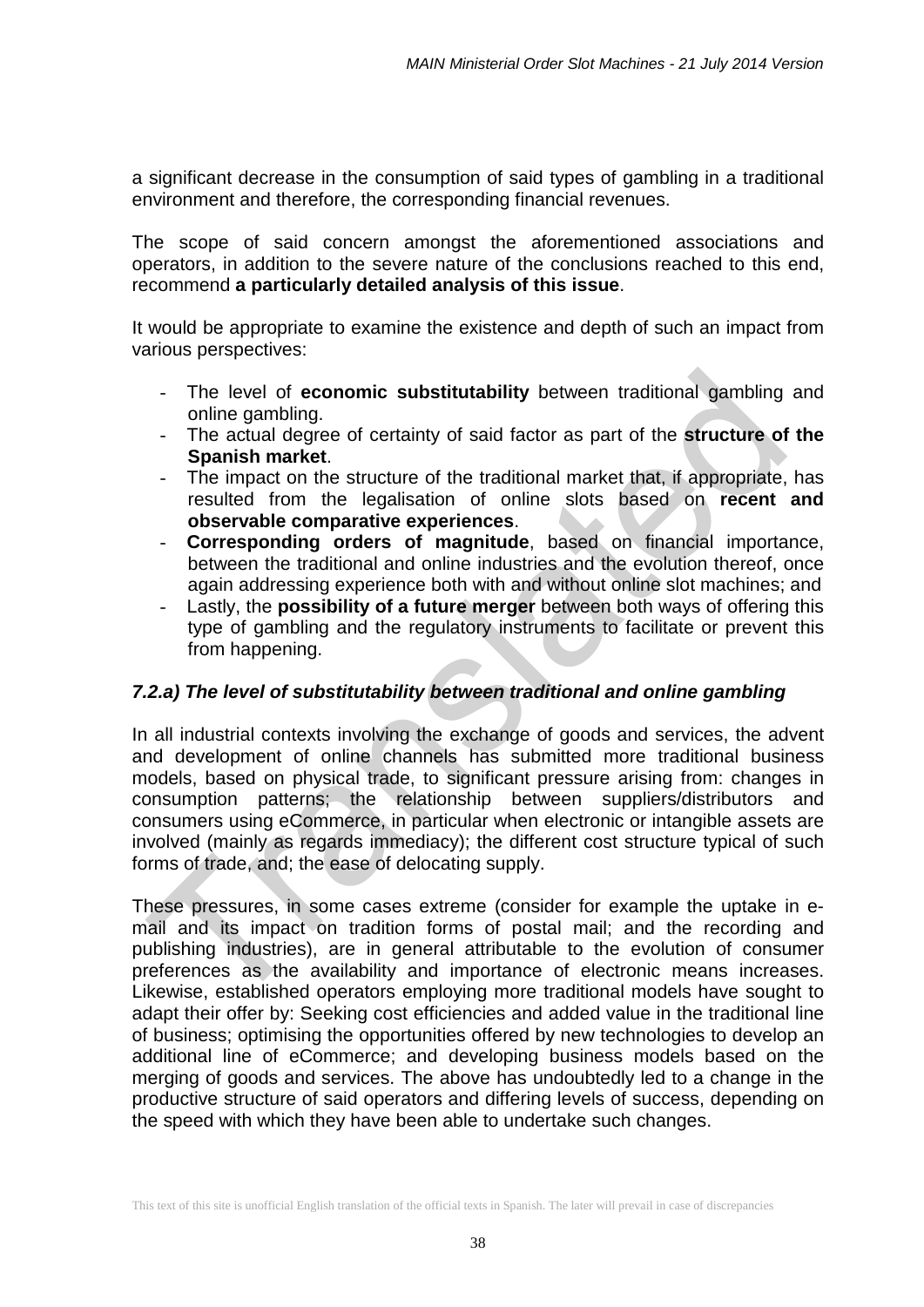The above demonstrates that in the gaming industry, like in other industries, **it is not possible nor logical to deny the potential of electronic channels to catalyse traditional distribution structures; ultimately, it is the end consumers of the goods and services that benefit from these dynamics.** This also considerably reduces the effectiveness of any regulatory response that aims to eliminate or reduce said impact, without prejudice to the increased or decreased justification for the regulation pursuant to these bases.

Undertaking this general approach, it must still be noted that **establishing the precise level to which development of online gambling reduces participation in traditional gambling**, or to which, applying the terms used above, the first "cannibalises" the second, **is much more difficult**, and much caution should be employed when drawing conclusions on such an impact.

Assessing the extent to which products and services are offered via these traditional and online channels are substitutes for one another, in particular from a demand standpoint, would depend on consumer sensitivity to changes in the main competitive variables that are not necessarily substantial but that are sustained over time (such as the price per game or prize achievable); in other words, the crosselasticity between both elements. **If the elasticity ratio is high** (i.e., whether an increase of 5 to 10% in the price of a product offered via one channel, would result in demand transferring to the other channel), **it can be concluded that the goods and services offered via both channels are substitutes; otherwise, they would belong to different markets**.

To date, the application of such methods to the link between traditional and remote gambling, whether as a mere framework for qualitative analysis or as a result of applying econometric models in line with empirical data, **has been inconclusive**.

Thus, on the one hand, **the conclusions of analyses carried out by Spanish and European competition authorities**, which tend to include this type of consideration, mainly in awarding State assistance or control of mergers, **are not consistent.** On occasions, it has been deemed that online and traditional gambling are different product markets  $36$ ; on others, that both channels belong to a single de

<span id="page-38-0"></span><sup>36</sup> Thus, for example:  $\overline{\phantom{a}}$ 

As regards slot machines: Decision of the European Commission dated 14/3/2003, COMP/M 3109, Candover/Cinven/Gala. This precedent even highlights the fact that slot machines comprise a different market to other gaming.

<sup>-</sup> As regards poker: Competition Authority Notice No. 11-A-02 of 20 January 2011 as regards the online gambling and games of chance industry. This precedent underlines the fact that physical poker does not form part of the same market as online poker, as it involves certain differential features as regards the game on offer, in addition to higher costs and geographic limitations.

<sup>-</sup> As regards betting, the decision adopted by the UK's Office of Fair Trading is worthy of mention, as regards an economic merger, which distinguishes between betting houses and bets placed over the phone or via the Internet. Office of Fair Trading, Decision ME/1716-05 of 15 August 2005 as regards the purchase of Stanley Plc betting houses by William Hill.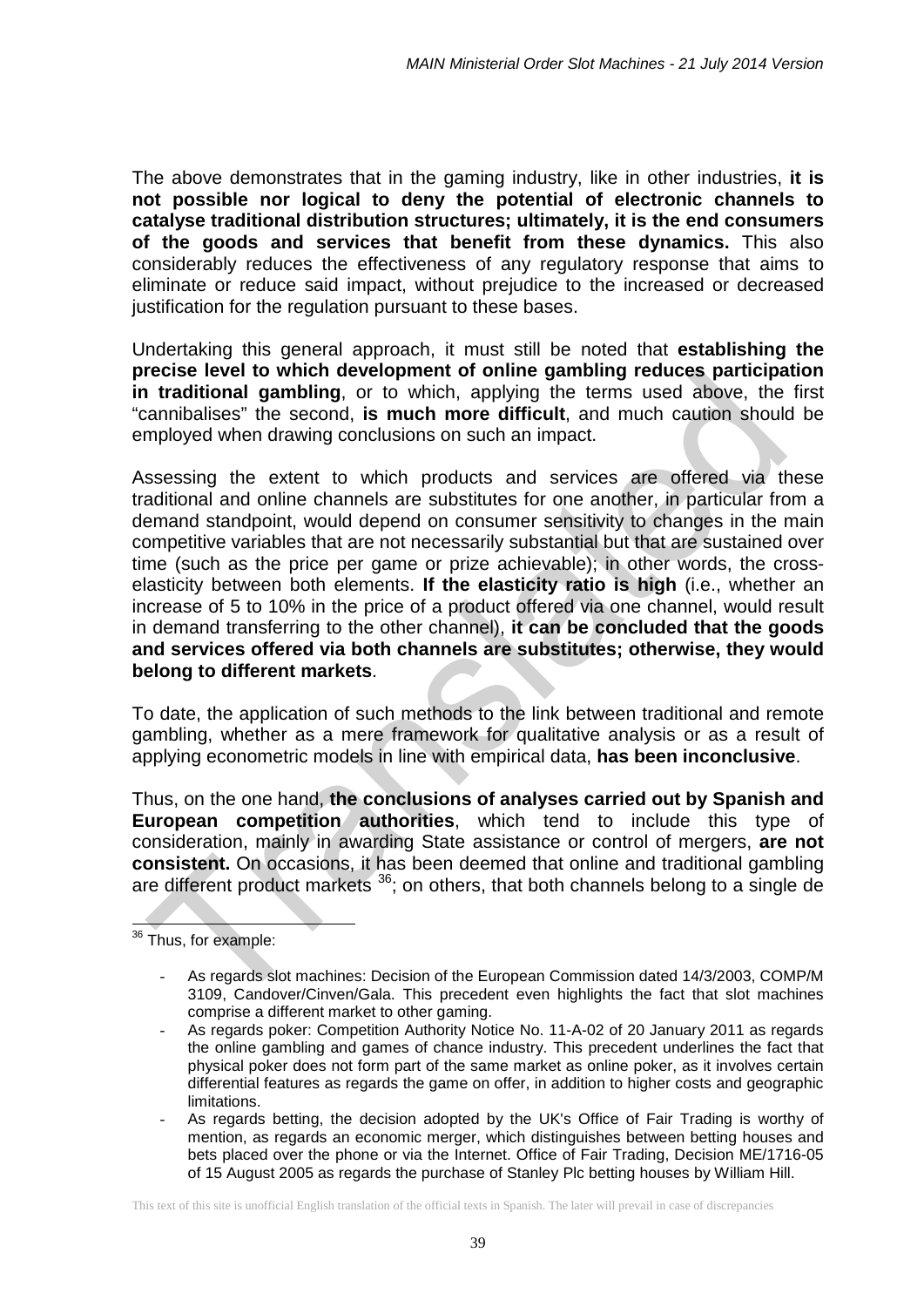facto legal framework. Based on such a conclusion, said competitive pressures should be accepted under the abovementioned terms, notwithstanding the fact that the regulatory differences that may be established between said forms of gambling must be compatible with Community law<sup>37</sup>.

On the other hand, academic **studies** carried out to date on a range of empirical data **have also been unable to categorically establish a substitutive effect between online and traditional gambling**. The conclusions of work done vary greatly based on, for example, the data series taken or the countries analysed; those that suggest a certain substitutive effect are not applicable to the current Spanish situation as they fundamentally refer to unregulated environments and are also affected by certain limitations as regards the data used (a consequence of the above circumstance) and exercises undertaken.

As an example of the nature and limitations of said exercises, we can take a 2011 study<sup>[38](#page-39-1)</sup> on the situation in the United States between 1999 and 2006, when online gambling was expressly banned in that country<sup>[39](#page-39-2)</sup>. The study analyses the elasticity of income/profits between the two channels as regards casino games<sup>40</sup>, reaching the conclusion that there is a relative level of elasticity between the GGR generated in both categories<sup>[41](#page-39-4)</sup>. This conclusion was reached under strict hypotheses relating the US market at the time; the same cannot be applied to the regulated Spanish market and, in fact, these hypotheses are typical of the unregulated, illegal market: non-existent regulation, no traditional operators in the off-line environment, and easy and immediate entry into the marketplace. It is worth noting that the study itself also reduces the robustness of the conclusion as regards adopting public interest decisions (in particular, when they affect a single product, as is the case

<span id="page-39-0"></span><sup>37</sup> Note in particular the European Commission *Danish Casinos* Decision, of 20 September 2011, on the compatibility of the fiscal system applicable to online gambling in Denmark, which offers more benefits than the system applicable to traditional casinos in the view of the Community regulations on State aid. (measure C35/2010).  $\overline{a}$ 

It must be taken into account that said Decision, which establishes the compatibility of the Danish measure with Community law, was adopted within the framework of deciding whether a fiscal measure represents a selective economic advantage; this is essential for verifying the existence of State aid. To this end, the EC, recognising the differences in cost structure, platforms, financial margins, consumer experience, providers or products, concluded that, as regards taxation on this activity, both channels are "comparable in law and in fact" in view of the equivalence between casino games, regardless of the channel. The EC did not carry out a substitutability study, stating that the reasons provided by Denmark at the time to establish that the online channel was different to the traditional channel, such as the psychological profile of the consumer or the evolution of different markets, were not invalid in themselves, but were inconsistent with other statements made by said Member State over the course of the procedure in question; therefore, they were worthless in demonstrating said lack of substitutability. See, in particular, paragraphs 87 to 94 inclusive of said decision.

<span id="page-39-1"></span><sup>38</sup> Philander, K. (2011), "The Effect of Online Gaming on Commercial Casino Revenue", *UNLV Gaming Research & Review Journal*, Volume 15, Issue 2, pp. 23-34.

<sup>39</sup> From the Unlawful Internet Gambling Enforcement Act (UIGEA), in force since October 2006.

<span id="page-39-3"></span><span id="page-39-2"></span><sup>40</sup> Income elasticity is an indicator as to the extent to which two products theoretically subject to the same competitive pressures end up as relatively immediate or remote competitors.

<span id="page-39-4"></span>Specifically, it concludes that the increase in online gambling income leads to a correlated decrease in income at traditional casinos of between 27 and 30 cents per US dollar.

This text of this site is unofficial English translation of the official texts in Spanish. The later will prevail in case of discrepancies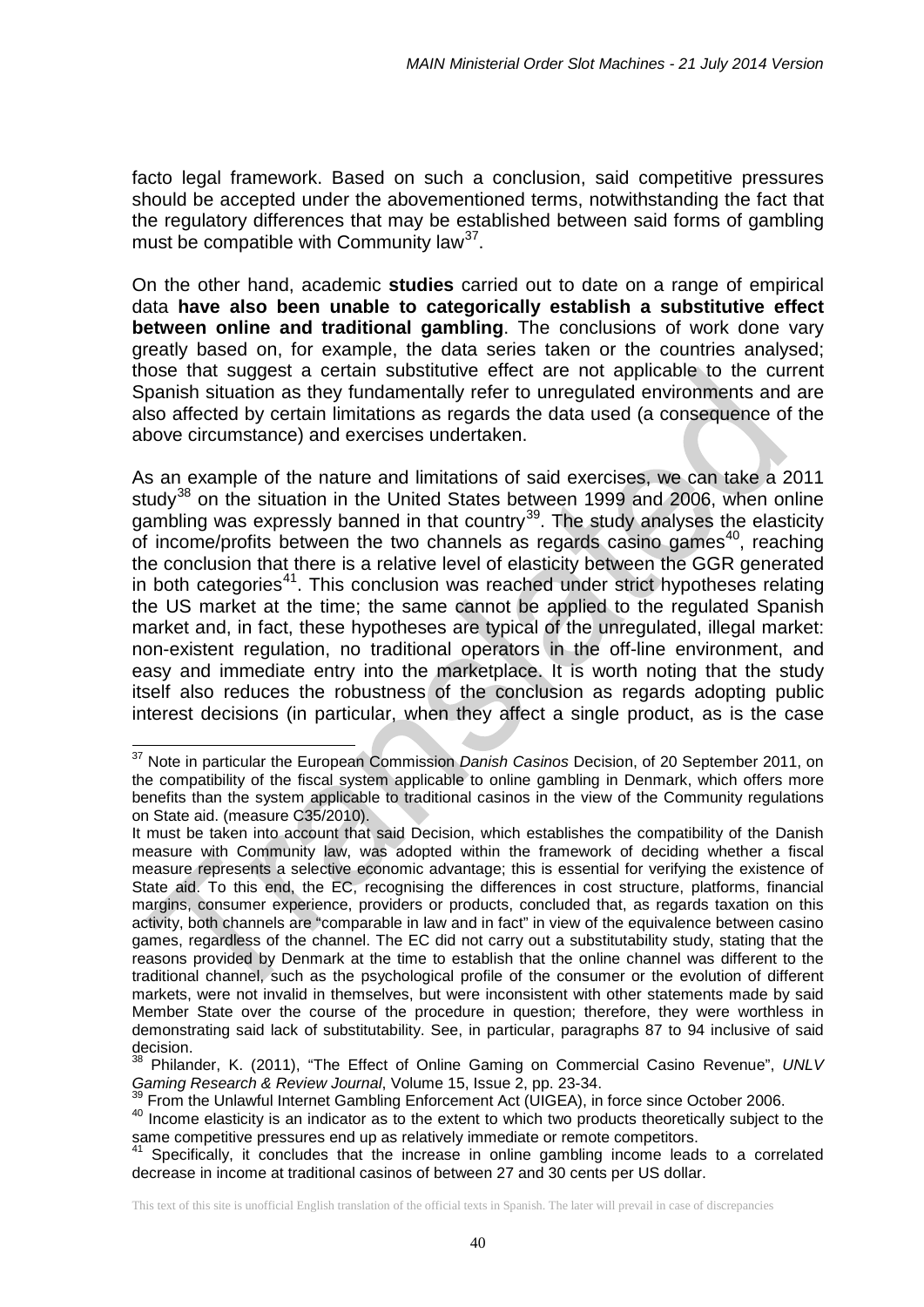with slot machines), in view of a series of elements related to the methodology applied $42$ .

In particular, said study highlights that, when legalising a form of gambling, the primary impact anticipated is that consumers of illegal gambling would transfer to the regulated environment; as a result, the cross impact on traditional forms of gambling is lower, and may even lead to greater opportunities for joint and complementary marketing for traditional and remote gambling, in addition to reducing the substitution effect. The author also believes that it would be necessary to address the orders of magnitude of traditional and online gambling to establish the actual, or marginal, effect of the change<sup>[43](#page-40-1)</sup>. This would seem to be in line with the conclusions of other studies, which have ascertained that the nature of the relationship between online and traditional forms of gambling is more complementary than substitutive<sup>44</sup>.

As far as we know, at the publication date of this report, there are no exercises that specifically address the nature of the abovementioned factors on the economic relationship between traditional and online forms of slot machines in particular. In any case, going down to this level of product disaggregation, to the recognised difficulty of attributing an exact figure to income elasticity between traditional and online gambling, in broad terms, a number of **factors could be added that affect the consumption patterns of consumers;** this is particularly applicable to traditional slot machines, whether games of pure chance (in Spain, C-type machines) or gambling machines (B-type), which would further distort the **interchangeability of these games between online and traditional channels,** without prejudice to whether a number of gamblers consume games via both channels<sup>45</sup>. To a certain extent, these different consumption patterns (or consumer patterns) between online and traditional channels would be in line with the conclusions of scientific works as regards the nature of the relationship between both channels in the field of eCommerce in general<sup>[46](#page-40-4)</sup>.

<span id="page-40-0"></span> $42$  In particular, the quality and size of the online gambling data on which the analysis is based. It is also noteworthy that, due to the characteristics of the model, the results of which are contingent upon the data used, the inferences made as regards the degree of elasticity are directly linked to the actual size of the online market compared to the traditional market identified in the case in hand (which may change in each situation and as a result of it generating so many inconsistent outcomes).  $\overline{\phantom{a}}$ 

<sup>&</sup>lt;sup>43</sup> See in particular pages 30-31.

<span id="page-40-2"></span><span id="page-40-1"></span><sup>44</sup> For example, another 2012 study focusing exclusively on poker establishes the absence of substitutability and, indeed, the complementary nature of traditional and online channels, based on data taken from the USA and Canada (Philander, K. and Felder, I. (2012), "Online poker in North America: Empirical evidence on its complementary effect on the off-line market", *Gaming Law Review and Economics*, Volume 16, nº7-8, pp. 415-423.

<span id="page-40-3"></span> $<sup>5</sup>$  The Observatory for the Protection of Online Gamblers Report highlights that 73% of online slot</sup> machine consumers (a sample of 95 people surveyed), therefore from illegal environments, also play traditional slot machines. This proportion is only surpassed by online slot machine gamblers who also play lotteries and football pools (84% and 86%, respectively). See slide 16.

<span id="page-40-4"></span><sup>46</sup> See Kollmann, T., Kuckertz, A., & Kayser, I. (2012). "Cannibalization or synergy? Consumers' channel selection in online-offline multichannel systems". *Journal of Retailing and Consumer Services*, 19(2), pp 186-194. Regarding the gambling industry in particular, the following work is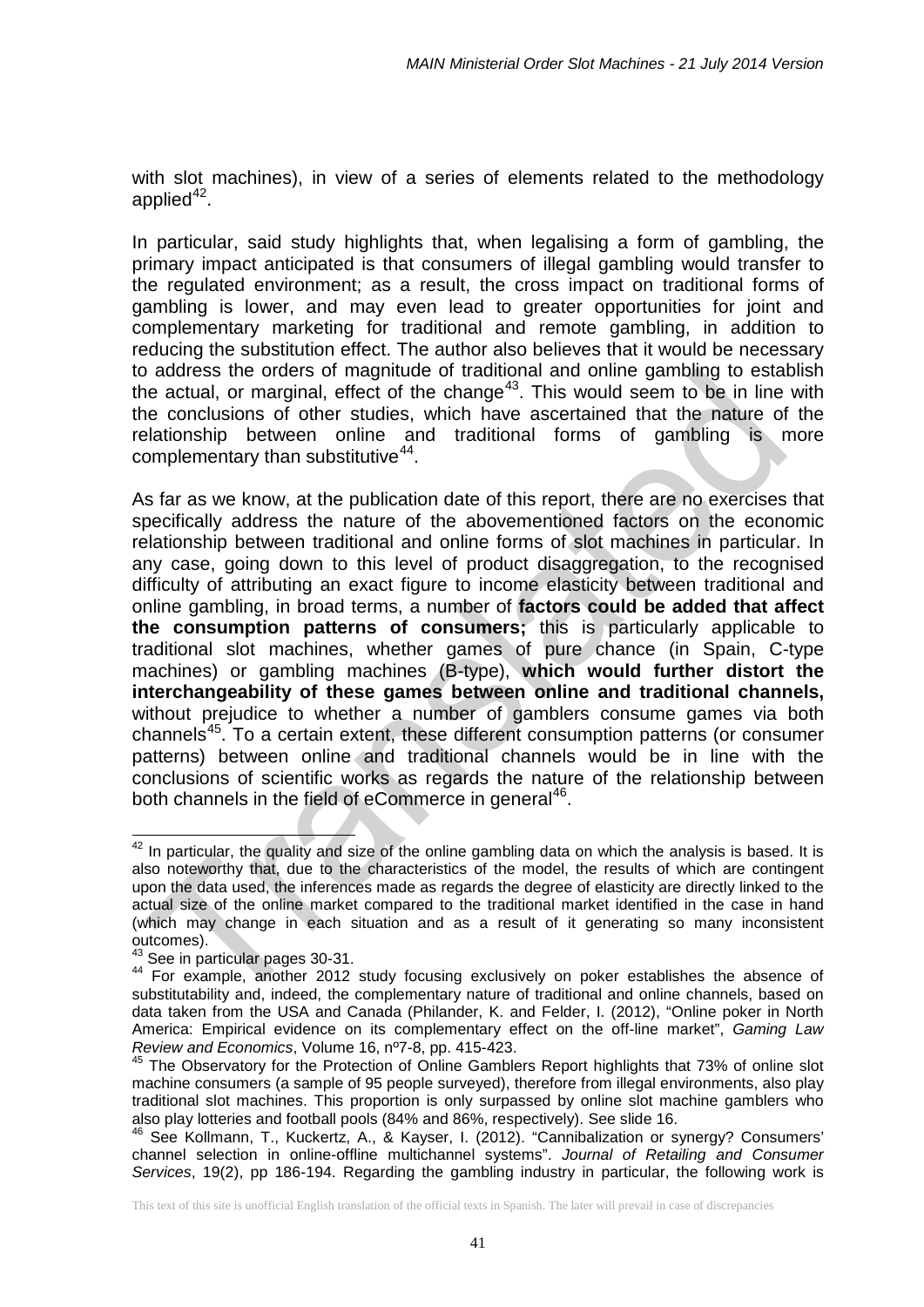In the particular case of slot machines, one of said aspects may be lie in the **profile of gamblers' motivations towards gambling.** The *4th Report on the Social Perception of Games of Chance*, drawn up by the Institute of Politics and Governance at Universidad Carlos III in 2013, analyses the main factors that lead to demand for gambling, distinguishing between types thereof<sup>[47](#page-41-0)</sup>. The study is restricted to physical types of gambling, and distinguishes the following as factors: The excitement of winning a prize; habit; entertainment; the motivation of winning money; the exhibition of skill; and competition with other gamblers. It highlights that, for slot machines, excitement (a variable that may be linked to the frequency of prizes) is the main factor for many (main motivation for 59.4% of those surveyed), whilst entertainment, linked to quality or distinguishing feature variables, is a much more moderate factor: 25%<sup>48</sup>; the motivation of winning money, attributable to the size of the prize, accounts for just 6.3%, the lowest of all the types of gambling.

Other such elements may provide a response to the different **requirements applicable to gamblers when accessing regulated online forms of gambling**, such as user registrations and traceability of operations. Accessing and controlling gambling consumed via traditional gambling machines with random prizes (on which the user does not need to introduce his/her identification when accessing the machine or retrieving prizes and there is no way to trace operations), or machines of pure chance in casinos (on which, apart from when retrieving prizes, there is no form of traceability) is completely different in the case of online gambling. This may further condition the preferences of gamblers for online forms of gambling, as demonstrated by the fact that statistical evidence shows that machine gamblers, in general, are less indifferent to being identified than consumers of said products<sup>[49](#page-41-2)</sup>.

Lastly, official reports and comparative studies undertaken recognise other elements that differentiate demand for traditional and online forms of gambling, such as **the sociodemographic profile of consumers** (gender, age, professional, standard of living,  $etc.$ )<sup>[50](#page-41-3)</sup>.

-

particularly interesting: Gainsbury, S., Wood, R., Russell, A., Hing, N., & Blaszczynski, A. (2012). "A digital revolution: Comparison of demographic profiles, attitudes and gambling behavior of Internet and non-Internet gamblers". *Computers in Human Behavior*, 28, 1388-1398. doi: 10.1016/j.chb.2012.02.024

<span id="page-41-0"></span> $47$  See pages 29 to 32 inclusive. The report awards great relevance to tracing said motivational profile to this distinction.<br><sup>48</sup> In fact, the lowest of all forms of gambling, with the exception of the lottery and football pools.

<span id="page-41-1"></span>

<span id="page-41-3"></span><span id="page-41-2"></span><sup>49 4</sup>th Report on the Social Perception of Games of Chance in Spain 2012/2013.<br>
<sup>50</sup> For example, the aforementioned prevalence study published by the Gambling Commission in 2010, or in academic spheres, the work by Parke, J., Parke, A. J., Rigbye, J. L., Suhonen, N., & Williams, L. V. (2012). The eCOGRA global online gambler report. Included in R. J. Williams, R. T. Wood & J. Parke (Eds.), *Routledge International Handbook of Internet Gambling* (pp. 140-160).. In any event, the report mentioned above as regards the situation in Spain (DGOJ Observatory of Online Gamblers and the Report on the Social Perception of Games of Chance), have been unable to fully endorse the Spanish trend as regards some of these variables; this is particularly applicable to age, as both channels are somewhat similar in this respect.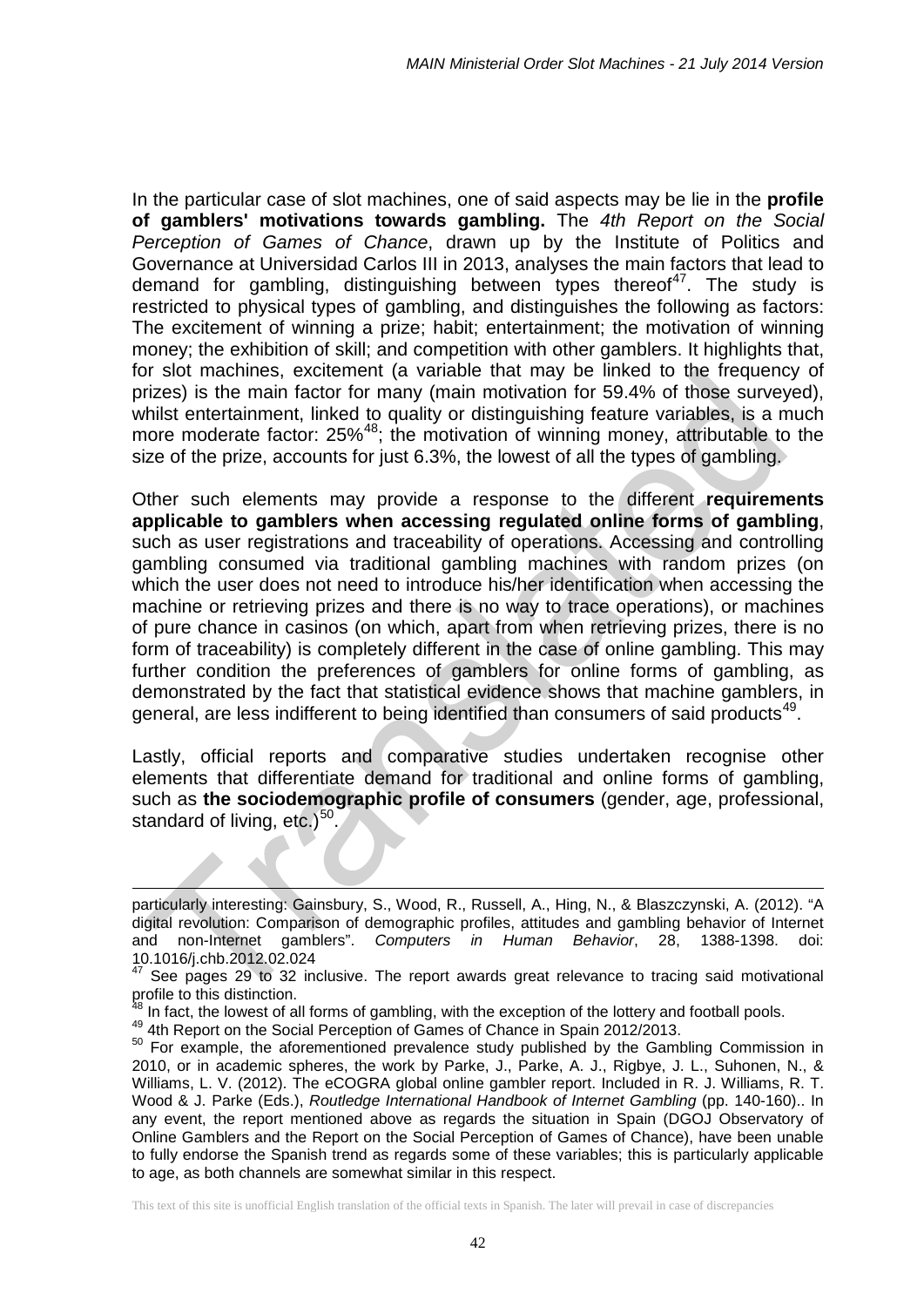All the above would suggest that the diversion of economic flows from traditional gambling channels towards online gambling is far from a foregone conclusion, even in the case of games that are, in principle similar<sup>[51](#page-42-0)</sup>. **Even under the assumption that there is a certain substitution effect that applies to both channels, in the quantification of which we must proceed with extreme caution, this does not mean that products offered via both channels are particularly close competitors, nor that the evolution of one form is inversely correlated to the other in any significant way**.

### *7.2.b)* The structure of supply in Spain: The evolution and impact of online *gambling*

Looking at the **evolution of traditional gambling in Spain in recent years**, and in particular gambling machines or games of pure chance, it is plain to see that there is **insufficient evidence that clearly links the financial results of said form of gambling with the advent and consolidation of online gambling[52](#page-42-1)**.

Conservatively speaking, it can be considered that **online gambling as a commercially significant phenomenon has existed in Spain since 2005-2006**[53;](#page-42-2) thereafter, the channel has continued to develop, prior to its regulation in 2011 and the full effectiveness of the corresponding licensing programme in mid-2012. The following graph depicts the overall evolution of private gambling and the subsectors of B-type machines (including special bingo and arcade machines) and C-type machines, for the 2005-2012 period (2007-2012 for C category machines).

#### **Graph No. 2. Economic evolution of online gambling and slot machines and games of chance. Evolution 2005-20121**

<span id="page-42-2"></span>In 2007, a provision was included in the Spanish General State Budget Law for the following financial year in anticipation of the regulation of online gambling.

<span id="page-42-0"></span>The same conclusion was also reached in recent academic works, such as those by Forrest, D. (2012), "Internet Gambling: an economics perspective", in Williams, J. et al, *Routledge International Handbook of Internet Gaming, Routledge,* p.29; or Cotte, June and Katherine Latour (2009), "Blackjack in the Kitchen: Understanding Online Versus Casino Gambling*," Journal of Consumer Research*, 35(5), 742-758. The latter, based on interviews with a panel of consumers focussing on traditional and online casino games, demonstrates that gamblers view both forms as different experiences in terms of added value: Traditional gambling given its environmental characteristics, and online gambling given the greater comfort it offers. 51

<span id="page-42-1"></span> $^2$  Throughout this section, data is taken from the 2012 Annual Report of the Directorate-General for the Regulation of Gambling (published in July 2013), and the 2012/2013 Annual Gambling Report in Spain, published by the Institute of Politics and Governance at Universidad Carlos III and the Codere Foundation (November 2013). In the event of discrepancies between the two publications as regards specific data (in any case of minimal significance), the data contained in the latter publication will be used, given that it was released more recently.<br><sup>53</sup> In 2007, a provision was included in the Special Caseal State D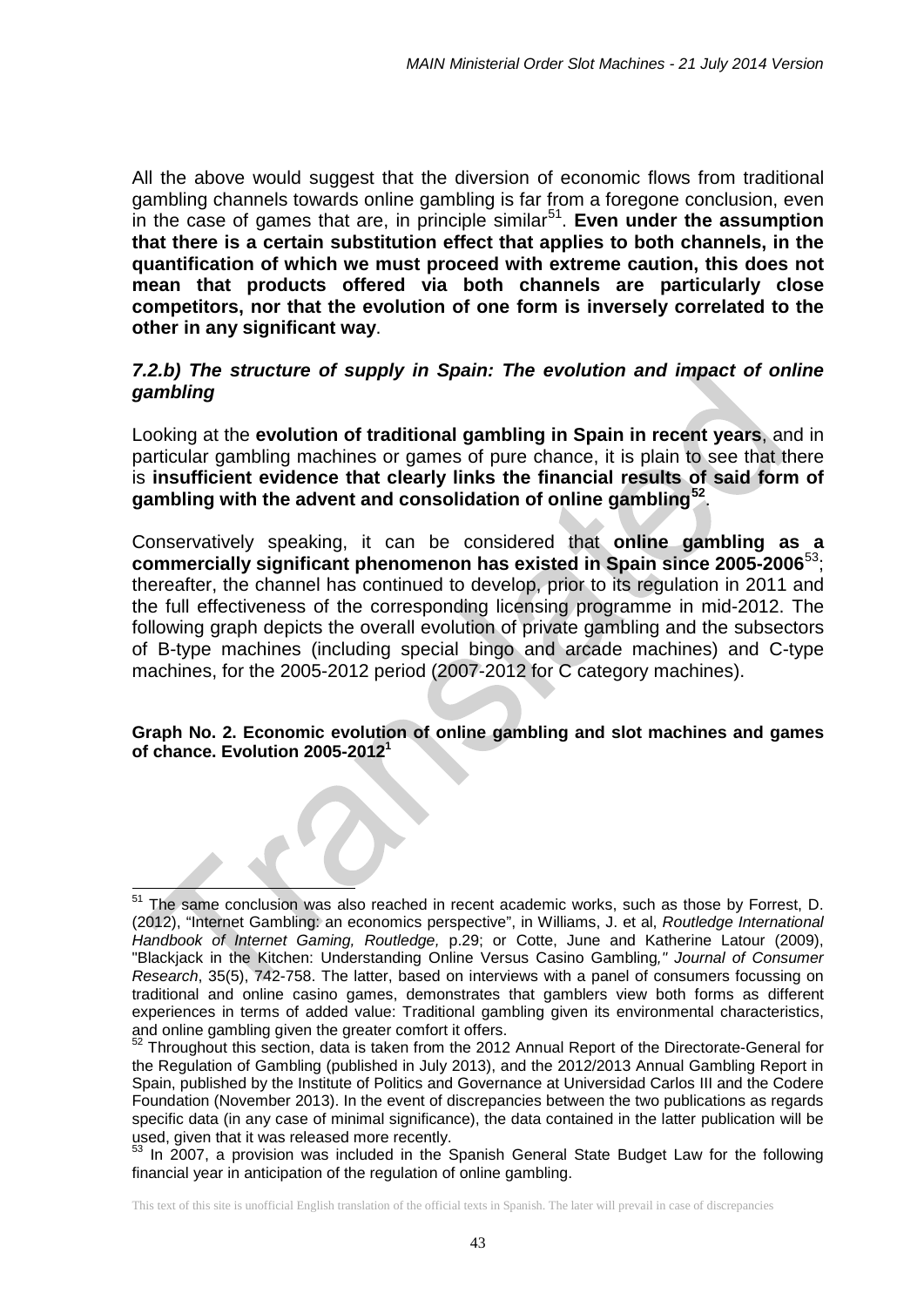

*Source: Compilation of data from the DGOJ Report and the 2012/2013 Annual Gambling Report in Spain.*

<sup>1</sup> In the case of C category machines, the period covers 2007 to 2012.

An annual breakdown of said evolution for B- and C-type machines may also be useful. Starting from 2007, the results would be as follows:

**Table No. 3. Aggregate evolution on a national scale of GGR and number of machines. 2007-2012**

|                  | Year               | 2007     | 2008     | 2009     | 2010     | 2011     | 2012     |
|------------------|--------------------|----------|----------|----------|----------|----------|----------|
|                  | B-type<br>machines | 3.760,29 | 4.318,97 | 3.982,26 | 3.376,96 | 3.026,87 | 2.651,60 |
|                  | C-type<br>machines | 153,53   | 146,40   | 131,57   | 126,99   | 106,50   | 105,10   |
| <b>GGR</b>       | <b>TOTAL</b>       | 3.913,82 | 4.465,37 | 4.113,83 | 3.503,95 | 3.133,37 | 2.756,70 |
|                  | B-type<br>machines | 252.051  | 252.422  | 246.649  | 239.992  | 228.434  | 215.383  |
|                  | Type C-<br>type    |          |          |          |          |          |          |
| <b>Number of</b> | machines           | 2.281    | 2.379    | 2.266    | 2.291    | 2.411    | 2.348    |
| machines         | <b>TOTAL</b>       | 254.332  | 254.801  | 248.915  | 243.283  | 252.545  | 217.731  |

*Source: Compilation of data from the DGOJ Report and the 2012/2013 Annual Gambling Report in Spain.*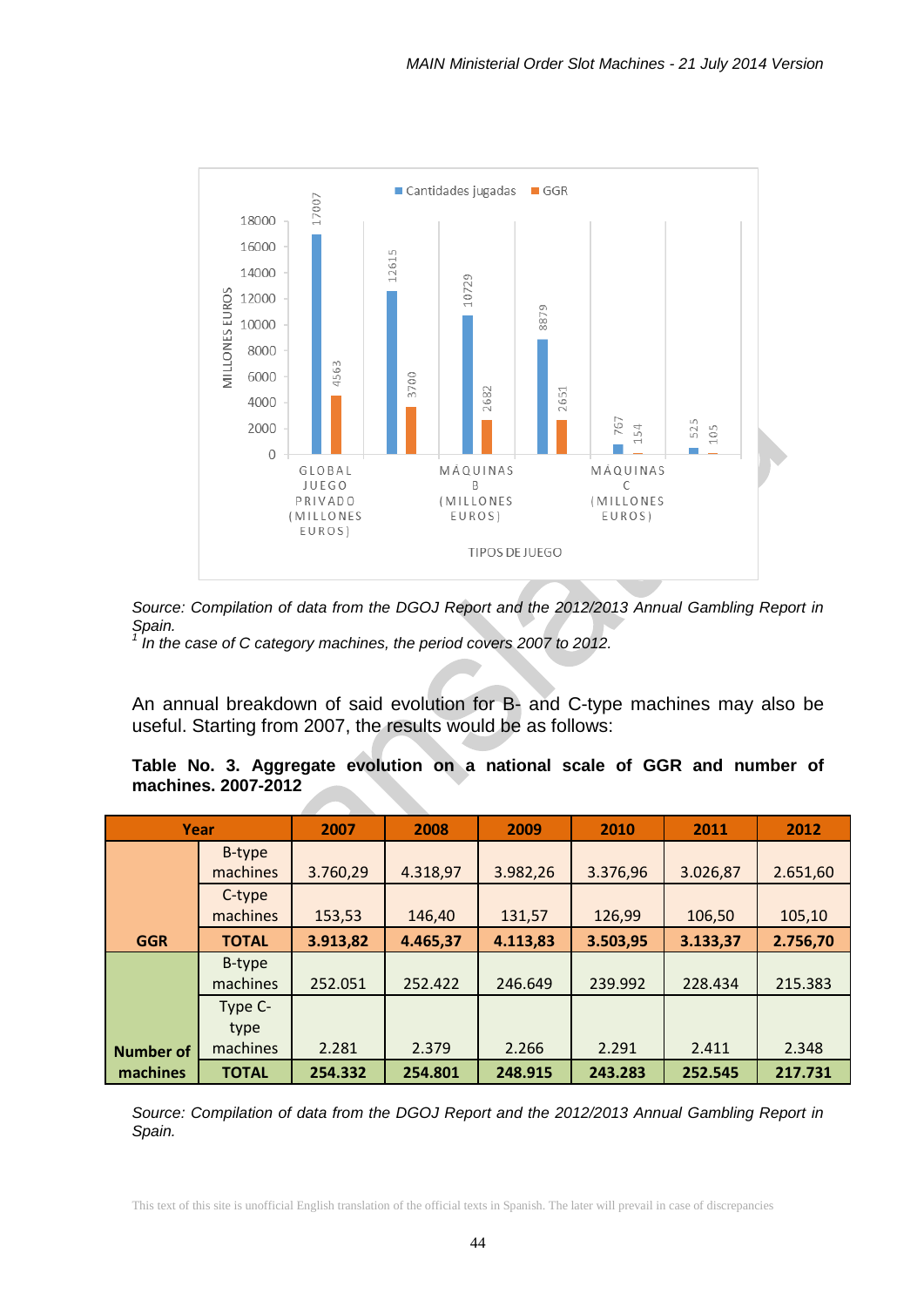During this **period from 2005-2012** (the last financial year for which aggregate data on a national scale is available), **income as regards amounts gambled (gross income) from private, traditional gambling evolved** from €17,07 million to €12,615 million a year. In other words, in current terms<sup>54</sup>, there was a 28.5% **decrease in income** from amounts gambled 25.8%. In terms of GGR, income has dropped from €4,563 million to €3,700 million, a decrease of 18.9%. At the start of the period, a clear upward trend was visible, peaking in 2008 when the amounts gambled increased to €20,160 million and GGR to €6,085 million.

In turn, income for the **slot machine subsector (B-type machines)** from 2005- 2012 went from €10,729 million to €8,879 million a year, in terms of amounts gambled, a decrease of 17.25% throughout Spain. The number of machines installed for the period dropped from 245,966 to 215,383; i.e., a decrease of 12.4%. For the same period, GGR went from €2,682 million to €2,651 million; a decrease of 1.14%. This **relative decrease,** is **slightly lower than the decrease in the private gambling sector in general**. The difference in the evolution of amounts gambled (or even the decrease in the number of machines) and that of GGR, which was slightly less acute, is worthy of mention; thus, if, in 2005, the percentage of GGR on amounts gambled via slot machines stood at 25%<sup>55</sup>, from 2007 to 2012, this proportion is almost 20% higher, with GGR for said financial year reaching 29.8% of the total amount gambled.

Similar to the results recorded for overall private traditional gambling, the revenue from B-type machines increased prior to 2008, when a figure of almost €15,000 million was recorded in amounts gambled and €4,319 million in GGR, gradually decreasing thereafter.

In addition to the above, the trend in revenue for **C-type machines located in casinos**, in 2007<sup>[56](#page-44-2)</sup> income in terms of amounts gambled totalled €767 million; by 2012, this figure had dropped to €525 million. This represents a drop of 31.5%. GGR decreased from  $\epsilon$ 154 million to  $\epsilon$ 105 million, similar to the figure recorded in 2007 in relative terms as regards the amounts gambled. Likewise, despite said drop, the relationship between amounts gambled and GGR between 2007 and 2012 remained constant, at 20%. The evident negative trend during the period can be attributed to other factors, such as the decrease in overall casino income for the period based on GGR being significantly higher (41.5%, from €2,551 million to  $\epsilon$ 1,490 million); as a result, the proportional importance of C-type machine income in the structure of casino income increased (from 27.4% to 34.2%). Furthermore, the number of machines installed in 2012 was slightly higher than the figure recorded in 2007 (2,348 compared to 2,281). All the above indicates that the

-

<span id="page-44-0"></span> $54$  These trends are shown over current turnover to ensure consistency with data extracted from the sources and inasmuch as, for the purposes in hand, establishing a measurement of evolution in constant terms is unnecessary, whereas addressing the trend of certain subsectors, comparing said trend to others, and verifying to what extent certain regulatory challenges modify them is necessary.<br> $55$  In 2006, the proportion was the same as in 2005.<br> $55$  First vear in which all data used in this paragraph is avail

<span id="page-44-2"></span><span id="page-44-1"></span>

This text of this site is unofficial English translation of the official texts in Spanish. The later will prevail in case of discrepancies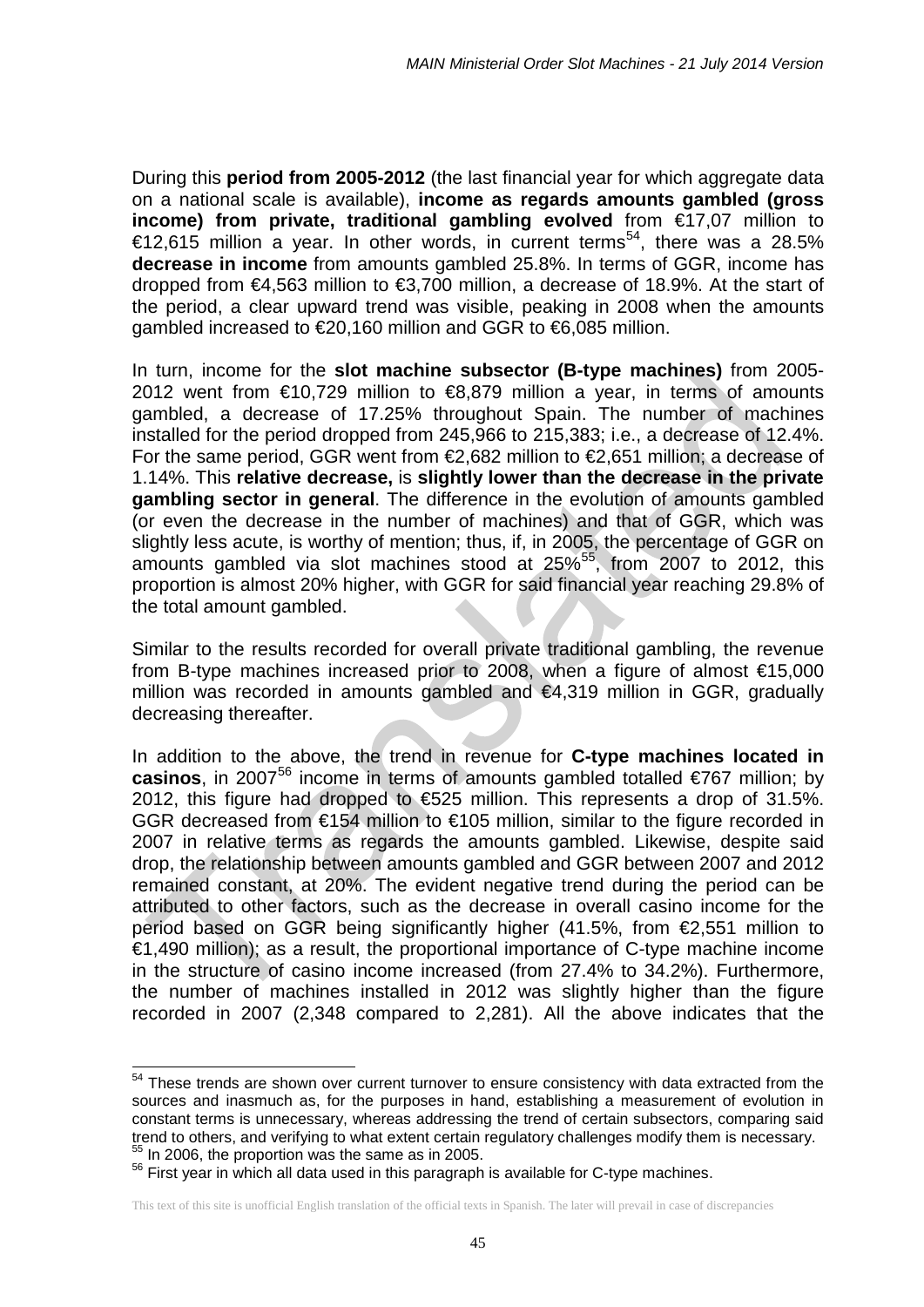negative trend has been less pronounced for C-type machines in particular than it has for the overall performance of the casinos subsector.

When analysing evolution at an **Autonomous Community level**, a number of interesting observations can be made, comparing the situation in the Community of Madrid (where use of online slots has been authorised since April 2011 and services have been offered by 2 authorised operators), and other Autonomous Communities. Evolution between Autonomous Communities is very different: For example, as regards B-type machines, the descent ranges from between 11.6% in the Balearic Islands compared to its 2007 GGR (€112 million ) and the most pronounced, without taking into account Ceuta and Melilla, in the Canary Islands: 54.20%. However, the drop recorded in the Community of Madrid was one of the smallest: Just 19.4%, the third least pronounced and well below the overall average of 29.5%. Likewise, as regards the evolution of C-type machines, said region, despite a significant drop in GGR of 41.1%, is far from the regions with the sharpest decreases for the period, Aragon and Murcia (with a descent of 66%) or Cantabria (50%).

On other hand, employing the data available for Spain it is impossible to establish the potential impact of legalising online slot machines, given that said legalisation is still pending, it is possible to address the opposite: the **impact on traditional forms of gambling that would result from a ban on online slot machines** following the entry into force of the 2011 Gambling Regulation Act. To this end, the data displayed in the above table is interesting; it establishes that not only is the evolution of B- and C-type machines, both as regards GGR and as regards terminals, irrespective of the aforementioned regulatory milestone (which changed the regulatory environment of online slot machines, resulting in them being banned (in fact, they recorded an increase at the start of the period), furthermore, the **rates of descent compared to the preceding years remain high for 2011 and 2012,**  when the ban on offering online slot machines fully took root. Thus, as regards GGR, in aggregate terms, decreases of 10.5% for 2011 and 12.8% have been recorded for 2012; this is not totally dissimilar, especially in the case of the latter, to the peak for the period (14.8% from 2009 to 2010). In aggregate terms for terminals, the decrease recorded is 5% and 6% respectively, the largest for the period.

A number of **conclusions** can be drawn from the above data:

- The **trend in income in traditional gambling machines, both B- and Ctype machines, is clearly diminishing**; however**, it is no more so than recorded in other traditional forms**, as is the aforementioned case of casinos and bingo (recording a decrease of 52% as regards amounts gambled, and a similar impact as regards GGR between 2005 and 2012).
- The former would seem to suggest that **the main causes of the decrease** in these financial results is not attributable to the special features of this type of gambling, but **features that affect the sector as a whole and are shared**

This text of this site is unofficial English translation of the official texts in Spanish. The later will prevail in case of discrepancies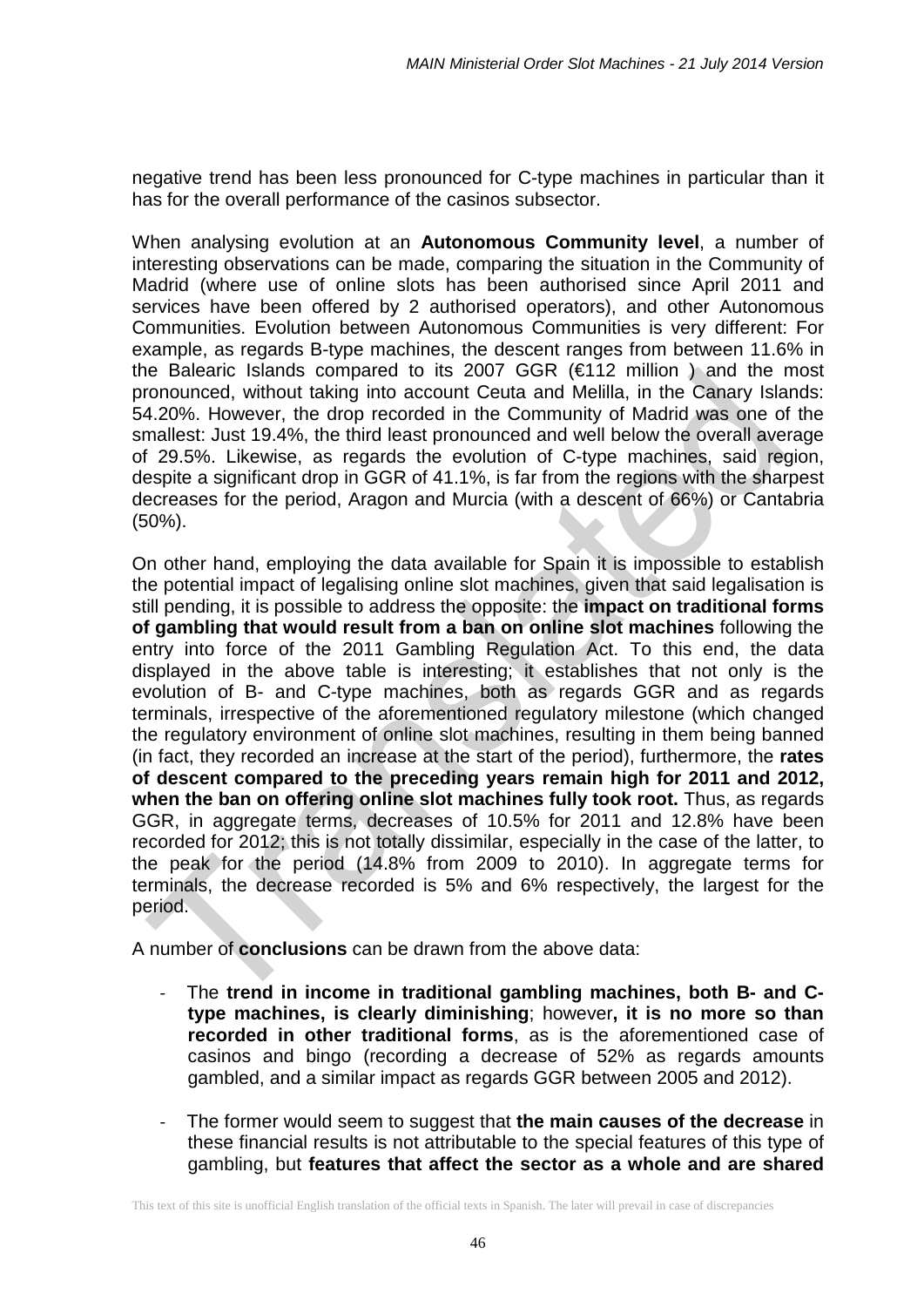by different gaming activities, such as the unfavourable macroeconomic situation and its impact on leisure products and services, both for gamblers (less consumption) and operators (less innovation), or certain regulatory elements that particularly affect traditional gambling or consumption in hotels and bars.

- It also seems reasonable to conclude that the machine subsector, both Band C-type machines (but particularly B-types), have been able to absorb the descent in amounts gambled, reducing the impact on income after prizes (GGR). In line with the comments above, this would suggest that the **product is somewhat distinct and non-homogeneous** as regards other games and channels that offer this form of gambling in a traditional format; consequently it would be less sensitive than other forms (for example, other casino games) to change, even when significant, in consumption patterns.
- Lastly, it would appear that from all the possible causes responsible to a greater of lesser extent **for the drop in income, the phenomenon of online gambling does not appear to be amongst the main causes**, insofar as the traditional industry demonstrated a positive trend despite the existence of said form of gambling prior to 2008; **the legalisation of slot machines**, evidently, does not appear amongst the main causes, as it has still not been applied nation-wide. Furthermore, it seems that conclusions cannot be drawn to the contrary as regards the effectiveness of the 2011 regulation, which resulted in a ban on online gambling machines.

As regards the latter, when analysing the impact of a possible shock resulting from the introduction of a gambling product in one channel on the same product in another channel, it may be worthwhile to consult the experience of **another traditional subsector that has undergone this change: The betting market.** Betting (in particular sports bets against the house) represent the most consolidated form of online gambling; in the United Kingdom it accounts for 78% of the market in terms of GGR and in Spain, in 2013, it recorded net income of €1,911 million and GGR of €113 million, a 49.3% share in all forms of online gambling. It can therefore be concluded that this form of gambling has a significant online presence; furthermore, using this example it is possible to assume a particular sensitivity amongst consumers to the price variable (odds received per monetary unit bet), which would foster a greater level of substitutability between the channels.

Thus, **the presence, consolidation and predominance of this product online has nevertheless failed to compromise the successful recent introduction and development of this form of gambling, with a high level of penetration, in the traditional format in some Autonomous Communities.** This is the case, for example, of the Community of Madrid, which is currently home to 304 betting houses. In other Autonomous Communities, the regulation allowing for said forms of

This text of this site is unofficial English translation of the official texts in Spanish. The later will prevail in case of discrepancies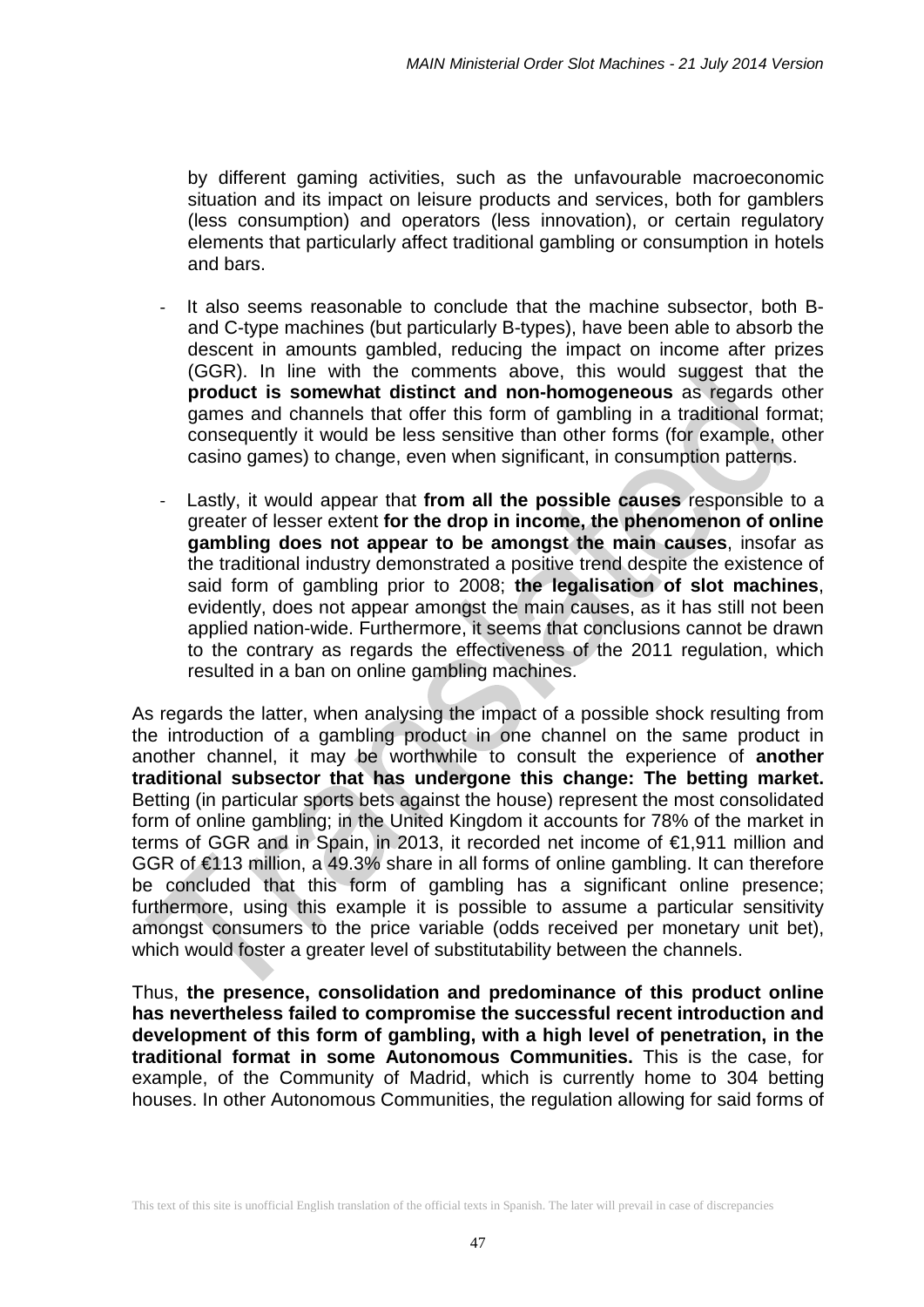gambling to be offered has been approved recently or is still in the final stages of  $p$ rocessing $57$ .

For regions in which at least a minimal appraisal is possible, it can be established, as per the following graph, that **traditional forms of betting have undoubtedly grown since they were introduced.** This observation becomes more significant if we consider that this has taken place within a troubled economic environment.



**Graph No. 3. Traditional betting. Economic trend**

*Source: Compilation of data from the DGOJ Report, the 2012-2013 Annual Gambling Report in Spain and others.*

This demonstrates the rapid growth and current importance that traditional betting is experiencing. The percentage changes over the period as a whole, from when records began to  $2012^{58}$  $2012^{58}$  $2012^{58}$  have been spectacular: 183% in the Basque Country; 268% in Aragon; 810% in the Community of Madrid, and 2022% in Navarre. When breaking this down year-by-year, it does not seem that the regulation of online gambling in 2011-2012, including bets against the house, has reversed said trend. What is more, it is believed that 2013 data will confirm this undeniably positive trend<sup>59</sup>.

The above demonstrates that **the consolidation in the importance of certain types of online gambling, with the prominence of bets against the house in this case, is fully compatible with the development of traditional business** 

<sup>&</sup>lt;sup>57</sup> For example, Valencia, Catalonia, Extremadura or the Canary Islands.

<span id="page-47-2"></span><span id="page-47-1"></span><span id="page-47-0"></span> $58$  The time series differs in each instance, considering 2012 as the end of the series.<br> $59$  For example, according to recently published data, the 2013 figures for the Community of Madrid forecast net income of €191 million. See: [http://sectordeljuego.com/detalle\\_recorte.php?id=6540](http://sectordeljuego.com/detalle_recorte.php?id=6540) .

This text of this site is unofficial English translation of the official texts in Spanish. The later will prevail in case of discrepancies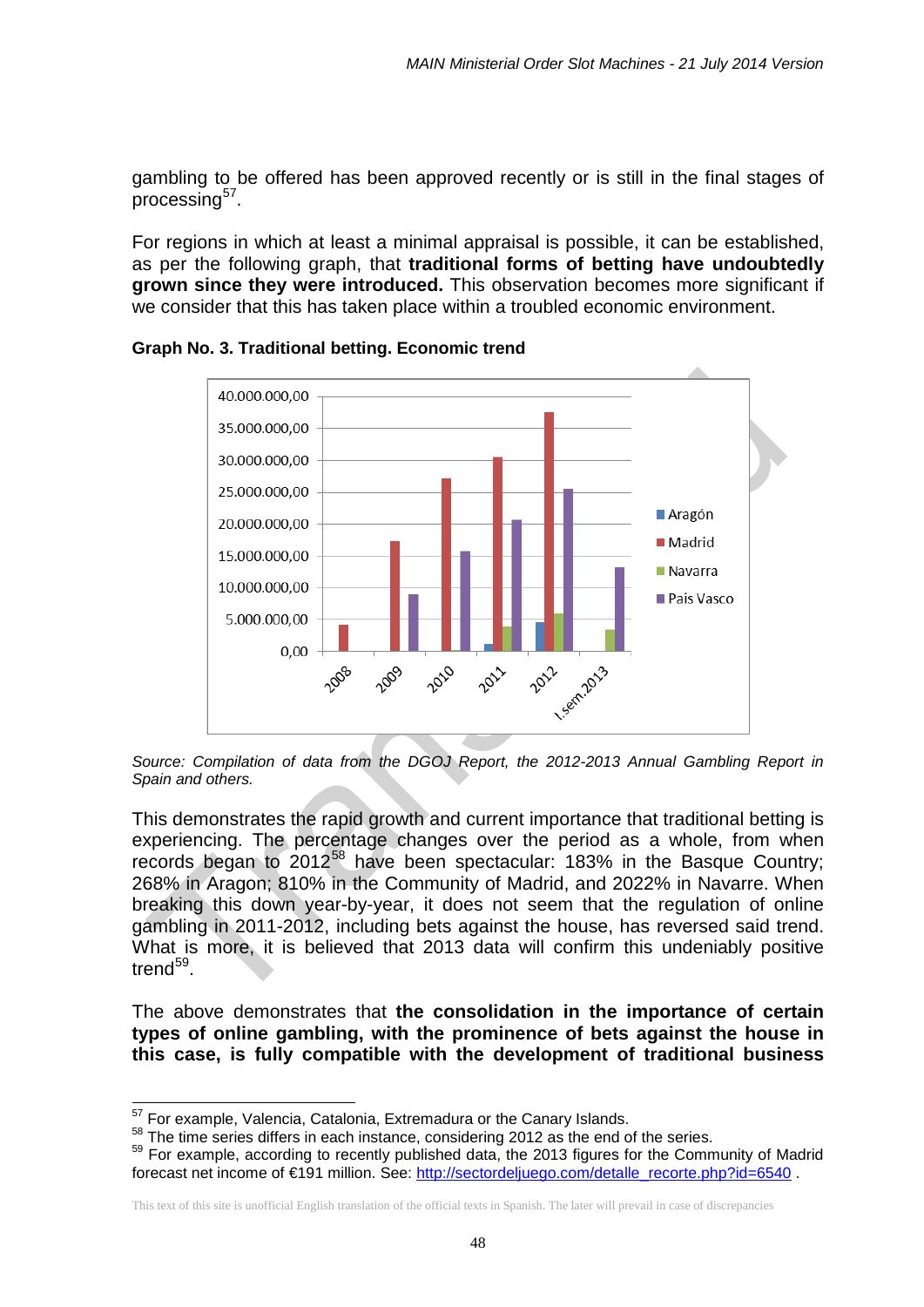**models based on the same games;** furthermore, there appears to be no negative link between the results of one and the existence, or legalisation, of the other.

### *7.2.c) The introduction of online slot machines in other countries: Notable consequences*

Observing and comparing the evolution of the traditional gambling and amusement machine sector in Spain and their trend in **neighbouring countries that have recently regulated online slots, under similar regulatory models to the one proposed, has demonstrated that said regulation has no consistent link to negative impacts, and much less a causal link, with the evolution of the former.** Precisely, it is the more precise differential effect that should be assessed as regards approving the Order.

As mentioned above, the **neighbouring countries** that have proceeded with the regulation of online slots, in similar content and scope as the proposed regulations, are the United Kingdom (2007), Denmark (January 2012) and Italy (December 2012). A quick look at the trend in the official figures published by the corresponding regulatory bodies makes it possible to conclude the following:

In the case of the **United Kingdom**, the oldest information available dates back to  $2008^{60}$  $2008^{60}$  $2008^{60}$ , when online slot machines had already been introduced. In any case, the evolution of the traditional gambling machine industry from 2008 to 2012 recorded constant growth in GGR, from £1, 789 million the first year to £2,320 million in the last (€2,274 million and €2,807 million, respectively), an increase of 23.45%, mainly attributable to a significant increase (of over 50%) in turnover from marketing such an option through betting houses, which may, pursuant to British law, install up to 4 such machines each. This data is even more revealing considering that online slot machine figures recorded for licensed operators in the United Kingdom has continued to increase: From £5.11 to £24.79 million in terms of GGR. In other words, an increase of 484% from 2008 to 2012.

In **Denmark**, the evolution of traditional machines has been very similar to the case provided above for Spanish B-type machines. Thus, if in 2006, GGR came to €301 million, in 2012 it totalled €244 million, a decrease of 18.9%. However, it is worth noting that the trend reported in the most recent year, 2011 to 2012, coincides with the introduction of online slot machines, resulting in an increase of 1.7% in GGR for traditional machines.

In turn, for **Italy** there is no detailed public data to the end of the period in question; however, data available would not seem to imply an inverse relationship between the results of traditional and online slot machines. From 2006 to 2012, prior to the introduction of online slots, the traditional machine industry recorded a significant

<span id="page-48-0"></span> $^{60}$  In the United Kingdom, the annual breakdown runs from April to March, however, it references the calendar year (for example: "2008", in reality, addresses April 2008 to March 2009) for the purposes of consistency with other data and on the grounds that this assimilation does not impact the analysis of the series.  $\overline{\phantom{a}}$ 

This text of this site is unofficial English translation of the official texts in Spanish. The later will prevail in case of discrepancies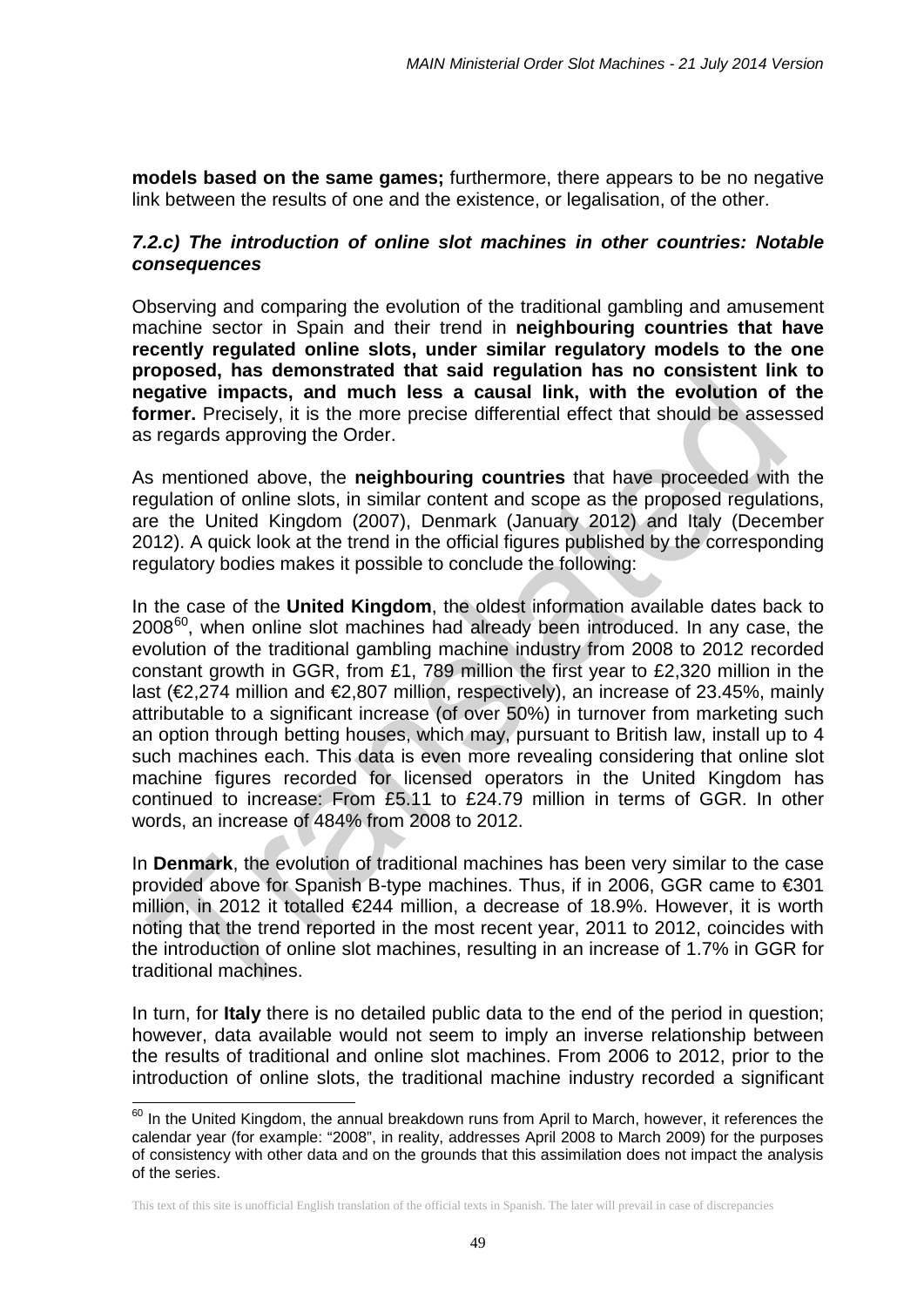upward trend, of over 250%, between the start and end of the period. This growth stalled in 2013; nevertheless, the year-on-year negative variation was no more than 5%. However, the legalisation of online slot machines in December 2012 coincided with a 25% increase in the tax on the most economically significant traditional machines (the so-called VLT), from 4% to 5%; this tax is paid on amounts gambled. This may largely explain, said stall, inasmuch as it involves subtracting billions of euros from income; this may well have been offset by operators by offering a lower percentage in prizes. This order of magnitude is much greater than the estimated annual GGR for Italy as regards online slots (around €120 million). In any case, the expected decrease in traditional forms is relatively much lower than the increase represented by slots as regards remote casino gaming; as mentioned above, this form of gambling has been quoted at around 40% according to official information on the first 4 months since legalisation (December 2012 to March 2013).

In short, it is possible to draw the following conclusions:

- **In none of the countries has any significant pattern been seen following the inclusion of online slots within the framework of regulated forms of gambling.**
- **The economic evolution of slot machines, in some instances, has in fact been positive** (United Kingdom and Denmark in the most recent period), **despite or regardless of the introduction of online slot machines.**

### *7.2.d) Relative economic importance of traditional and online gambling*

In addition to the above findings, the fact that **the orders of economic magnitude as regards the traditional and online are different** must be taken into account; the traditional industry is much greater in size than the online industry, and the relative economic importance of the online industry is experiencing contained growth in consolidated markets of around 5% and 15% of all gaming, as regards GGR, in these countries.

- Thus, in **Spain**, when analysing the most recent data available regarding slot machine for both traditional and online channels, applying, for the latter, the estimate made in the economic impact section based on casino game income<sup>[61](#page-49-0)</sup>, for the amounts gambled, the size of the traditional market ( $\epsilon$ 9,404 million) would account for 92.05% of the entire market, while the online market (€814 million ), would represent 7.95% of the total. However, in terms of GGR the online market would account for  $0.81\%$  ( $E2.6$  million).

 $\overline{\phantom{a}}$ 

<span id="page-49-0"></span> $61$  The data for traditional amusement machines relates to 2012, and the estimates for online slots has been made based on 2013 casino gambling data.

This text of this site is unofficial English translation of the official texts in Spanish. The later will prevail in case of discrepancies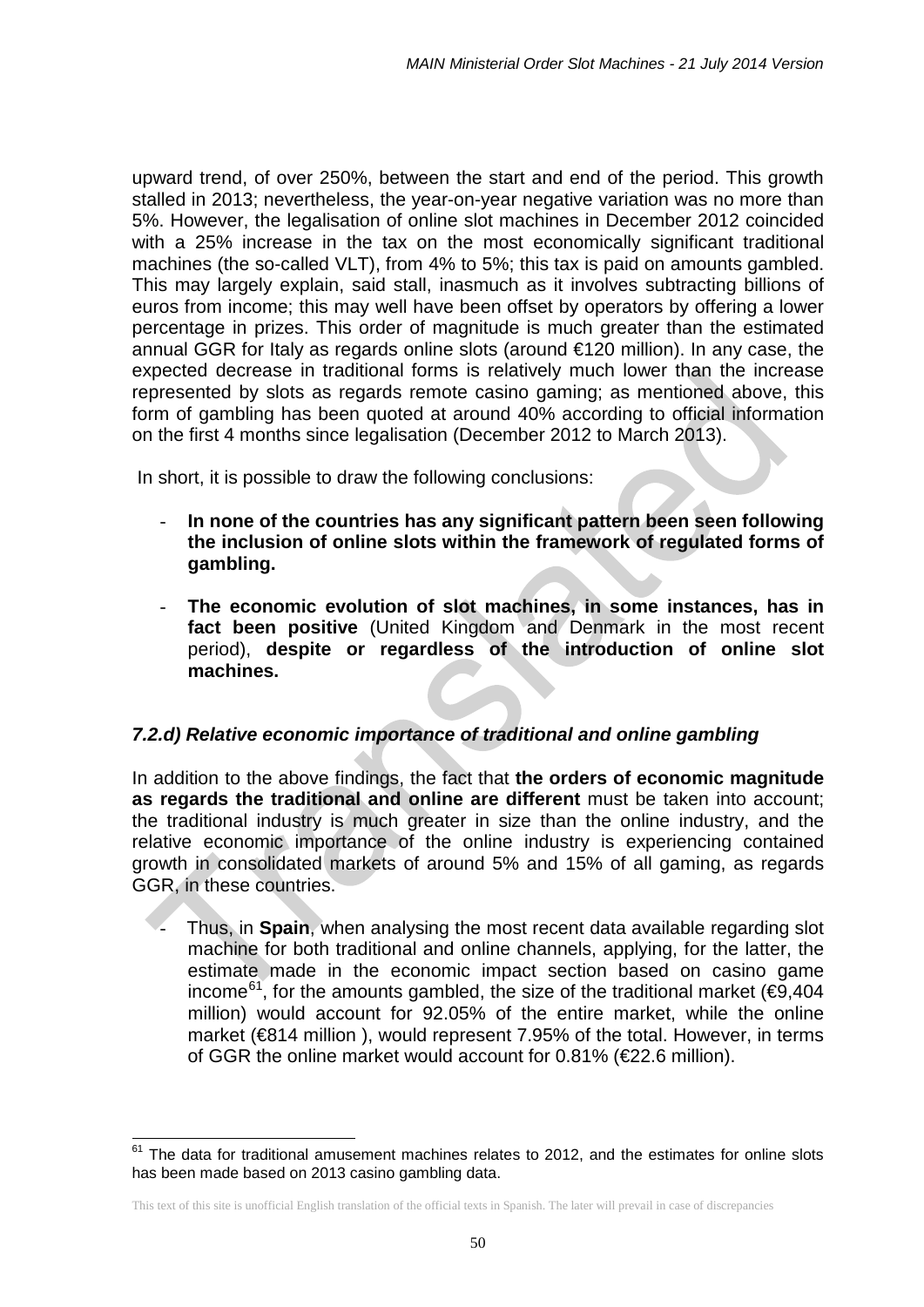- In the **United Kingdom** (2012), the share of traditional/online gambling in terms of GGR of all gambling, excluding lotteries, is 84%/16%, respectively; this represents the peak of online share since 2008. In particular, the share between traditional and online slot machines, is 99%/1%.
- In **Denmark**, based on GGR (2012), online gambling accounts for 11.6% of the total and 20.6% when disregarding lotteries<sup>62</sup>.
- In **Italy** (2013), according to the Italian regulatory body, it is estimated that total GGR for online slots represents 1.2% of the GGR for traditional machines, and the relative importance of online gambling in general has varied in recent years, accounting for between 12% and 17% of the total.

Previous comparisons demonstrate, in short, that **the difference in economic importance between both channels is significant; this should be taken into consideration along with the comments already made above when further establishing the potential nature of this impact, which is considered to be low.** 

# *7.2.e) The future merging of the two channels*

 $\overline{\phantom{a}}$ 

Previous estimates and projections are based on a static context, according to which the main parameters for offering forms of gambling via traditional and online channels remain, as to date in Spain, relatively different. However, **the evolution of business models, along with the opportunities that the regulation presents**, both in traditional and remote environments, may facilitate **the partial integration or merger of the two channels with regard to user experience and operational and commercial exploitation;** this would be in the interest of consumers and therefore provide companies in the sector choosing to follow said strategy with economic value, and the corresponding impact in terms of income.

In this respect, and although it does not represent the only way of focussing said merger, particularly noteworthy is the possibility provided for by Article 1, section 10, paragraph 2 of the Order 10, like all the other Orders that approve basic regulations for different types of gambling, for **gambling to be exploited by physical accessory terminals** that operators may install at certain locations. In such an instance, authorisation may first be required from the corresponding Autonomous Community, based on the applicable regional regulations.

It has been the traditional operator associations that have quoted this provision as one of the most problematic and damaging as regards the interests of those they represent, insofar as the installation of said terminals close to other regulated machines authorised by the Autonomous Communities, subject to different conditions, may represent **excessively aggressive competition**.

<span id="page-50-0"></span> $62$  There is no disaggregated data for online slot machines in order to compare them to traditional slot machines.

This text of this site is unofficial English translation of the official texts in Spanish. The later will prevail in case of discrepancies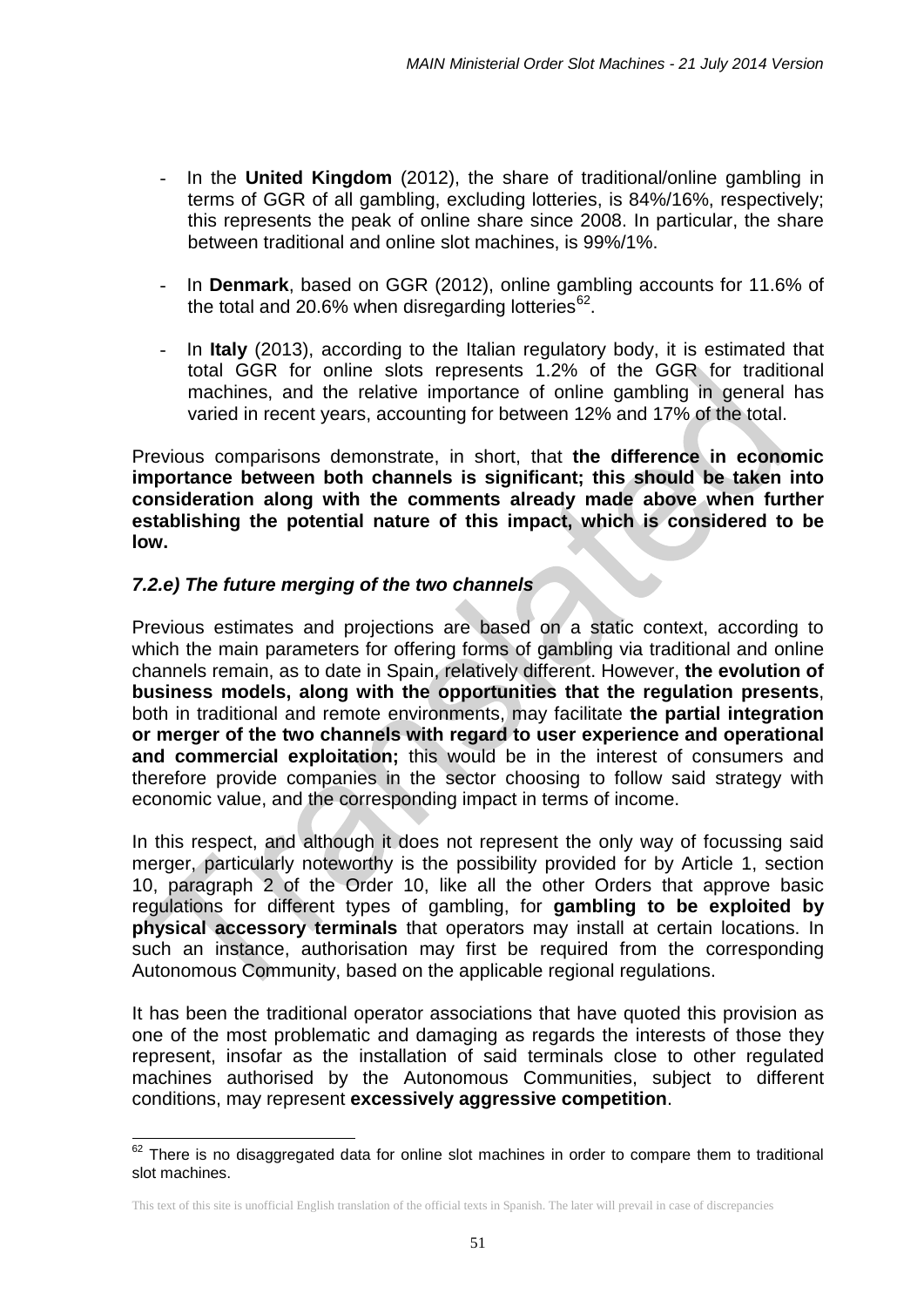To this end, it is believed that the **corresponding regulatory provision**, whilst **fully respecting Autonomous Community powers** as regards installation (allowing Autonomous Communities to decide the most suitable location, if appropriate, to install said terminals, or prohibiting such installations when the requirements in the corresponding regulations are not met and, in particular, if the restrictions set forth as regards prizes, price per game, return to player and any other technical specifications that the Autonomous Community may establish to determine the appropriateness of offering a specific game in a specific place are not complied with), from a state-wide regulatory standpoint, it remains completely **neutral as regards the future evolution of business models**, without enforcing or preventing such developments.

In any event, and irrespective of the extent to which such a merger may or may not take place, the approval of this Order is separate from the assessment of the level to which the regulatory framework applicable to traditional gaming facilitates, or on the contrary, strictly prevents the development of business models that make it possible to enhance its competitiveness and install it as an unmistakable added value channel as regards the preferences of said consumers, compatible with the online channel, as appears to be the case of the online betting market.



The approval of this type of gambling would result in a **positive net budgetary impact**, without negatively affecting the regional finance departments directly linked thereto.

# **8.1 Impact caused by the increase in remote gambling**

As mentioned above, the legalisation of online slot machines would result in a **net increase in online gambling income**; this would automatically be reflected in tax revenue, deriving from the Tax on Gambling Activities established under Article 48 of Law No. 13/2011, of 27 May. Said article established a tax rate of 25% on the operator's net income (gross income less prizes awarded).

To estimate said impact, we can use the projections used previously on the **significance of this type of gambling within the framework of casino games**. Pursuant to the estimates made previously, considering the experience resulting from the immediate impact of **legalising** online slot machines in Italy, **slots would**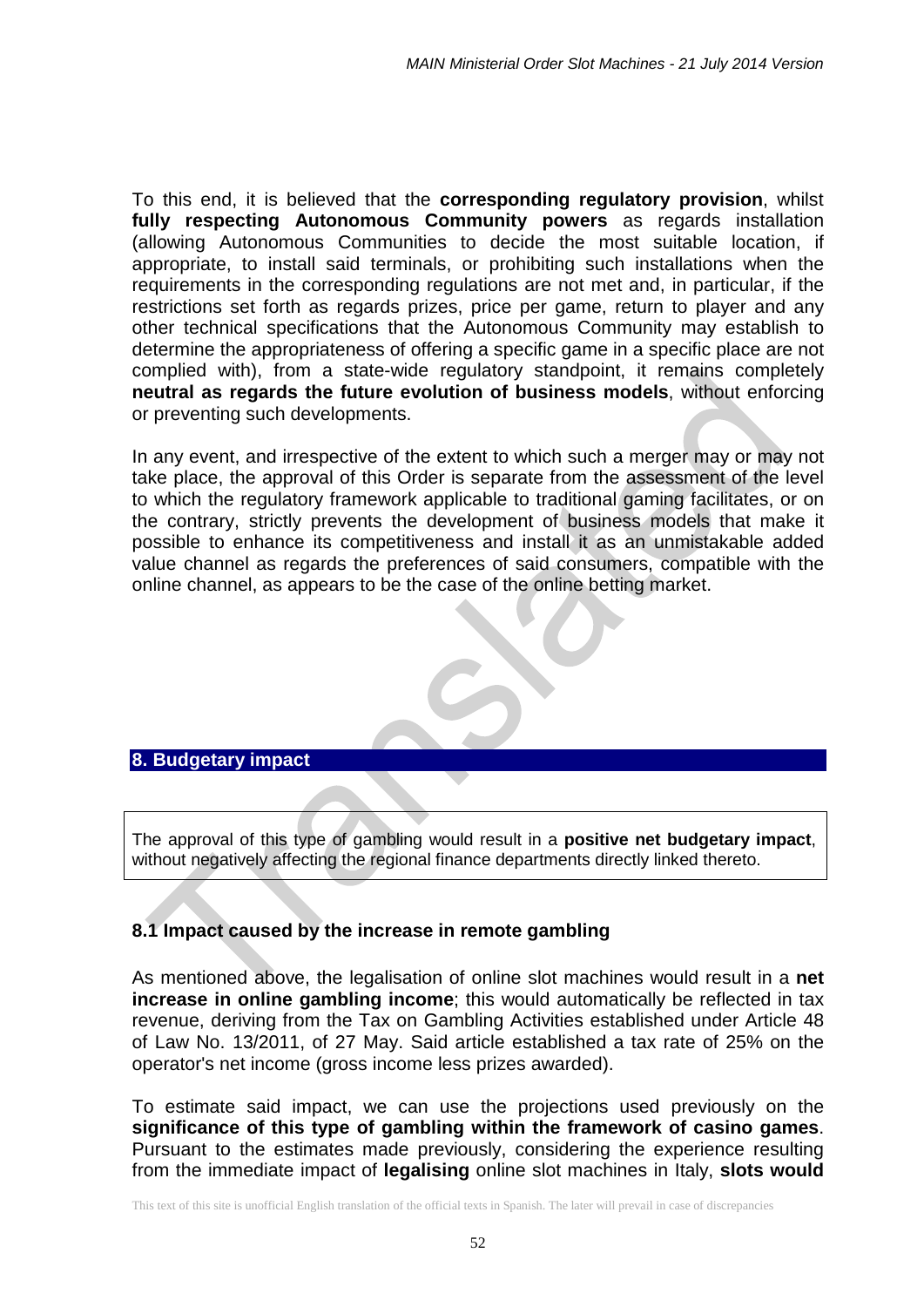**account for 40% of all casino games** (this percentage remained consistent over the following months in said country). This approximate figure is believed to be the most appropriate in the short-medium term.

The following table shows the calculations made based on GGR recorded in 2013 for all casino games<sup>[63](#page-52-0)</sup>, coming to  $\epsilon$ 33,862,312.

#### **Table No. 4. Estimate of tax income/year following the legalisation of online slot machines (EUR)**

| Scenario             | 2013 GGR -<br>casino games | <b>Criteria</b>                                         | <b>Total casino</b><br>games (with<br>online slots) | <b>Total online</b><br>slots | Tax income   |
|----------------------|----------------------------|---------------------------------------------------------|-----------------------------------------------------|------------------------------|--------------|
| Short-medium<br>term | 33.862.312                 | Slots represent 40% of the online<br>casino games total | 56.437.186,65                                       | 22.574.874,66                | 5.643.718,67 |
|                      |                            |                                                         |                                                     |                              |              |

#### *Source: DGOJ data and estimates*

Pursuant to the above scenario, **, tax income would be in the region of €5.6 million.** *Caeteris paribus* (for example, if tax income from other types of regulated income does not increase as a result of the synergies deriving from the inclusion of online slot machines in regulated gambling; or, inversely, if tax income of certain forms of currently regulated games does not decrease, for example, all other casino games) **this would result in an increase of approximately 10% as regards the DGOJ estimates on income for this type of tax in 2013.**

On the other hand, as regards the **income from state-level taxes paid for the start of activities**, the estimate cost thereof is contained in the following section on administrative burdens. In any case, an estimate of aggregate income for this concept has not been included as it is impossible to forecast the number of operators that may eventually request the corresponding licences.

### **8.2. Impact on regional finance departments**

As is the case with all other State-level gambling, it is reasonable to assume that **the estimated increase in income would be transferred almost in its entirety to the various regional finance departments**, in compliance with the regulations governing allocation to the fiscal residence of gamblers, pursuant to Article 48 Section 11 of the LRJ. Only a very small percentage would be payable to the central finance department, for gambling income obtained from gamblers for whom a permanent residence in Spain cannot be established (for non-residents).

The above, as regards the lack or marginal nature of the economic impact resulting from the regulation of online slot machines on traditional machines is considered as sufficient evidence to assert that there will be **no negative budgetary impact on** 

 $\overline{\phantom{a}}$ 

<span id="page-52-0"></span><sup>&</sup>lt;sup>63</sup> Roulette, black jack, baccarat, additional games.

This text of this site is unofficial English translation of the official texts in Spanish. The later will prevail in case of discrepancies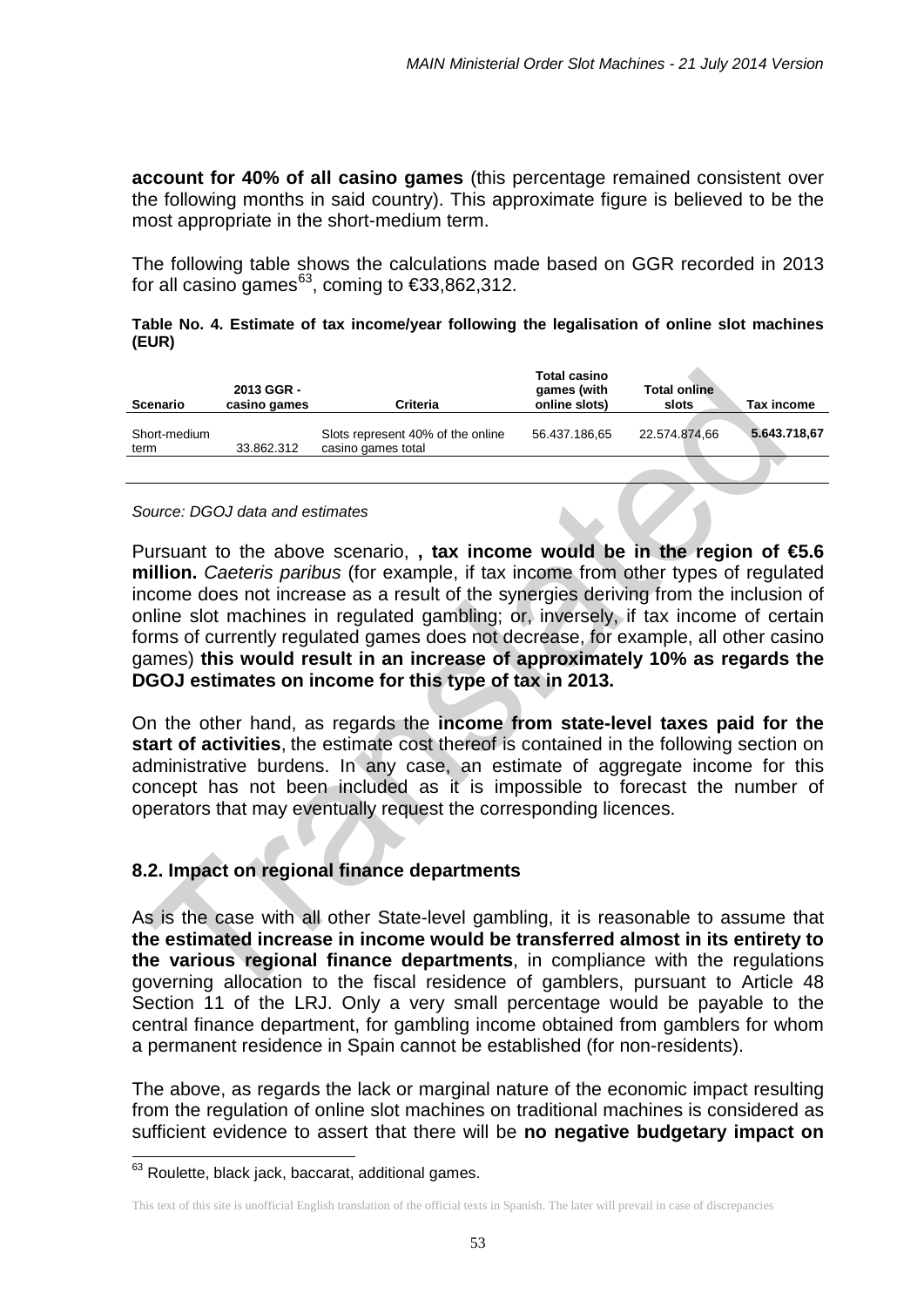**regional finance departments**, which could be caused by the feared reduction in income as a result of gamblers abandoning the traditional market in favour of the online alternative.

From this standpoint, rather than a negative budgetary impact, it would be more appropriate to assume that there will be an **additional increase in income**; such an increase would undoubtedly be more modest than the increase resulting from total tax income from traditional gambling machines and games of chance, given the different significance of both forms. Nonetheless, the increase would be aligned to the tax-intensity, which, strictly as regards taxes on gambling, is applied to traditional machines on their GGR $<sup>64</sup>$  $<sup>64</sup>$  $<sup>64</sup>$ .</sup>

# **9. Administrative burdens**

 $\overline{\phantom{a}}$ 

- The Ministerial Order entails **new administrative burdens for operators interested in offering** online slot machines, which will now be a permitted type of gambling.
- These burdens correspond to the start-up of the activity; said burdens are **justified pursuant to the objectives that Law No. 13/2011, of 27 May** establishes as fundamental to its implementing regulation.

The proposed regulation entails the **generation of administrative burdens** as it involves the generation of currently non-existing circumstances: The possibility of marketing this form of gambling. That is to say, this administrative burden **will only affect legal entities that, as of the entry into force of the Order, wish to implement and offer slot machines via remote channels at established terminals**.

As regards forecasting the administrative burdens to be generated following the approval of this draft, the following **considerations** must be taken into account:

> - Pursuant to Law No. 13/2011, of 27 May, there are two **types of licences** that operators may request to offer the service: On the one hand, the **general licence** to operate and market types of gambling; and on the other hand, the **individual licence** for each form of gambling.

<span id="page-53-0"></span> $64$  In this regard, the state-level tax pressure on B- and C-type machines as regards win or GGR, assessed pursuant to their individual economic significance, would, in line with the DGOJ estimate made based on data published in 2012, be slightly lower than 22% based on the arithmetic average of the different Autonomous Community situations, and almost 28% when including the economic significance of each Autonomous Community to establish the average. This calculation would employ the GGR corresponding to traditional B- and C-type machines obtained in 2012 for each Autonomous Community, on the one hand, and the taxation borne per type of machine in each Autonomous Community, multiplied by the number of machines installed in 2012, on the other.

This text of this site is unofficial English translation of the official texts in Spanish. The later will prevail in case of discrepancies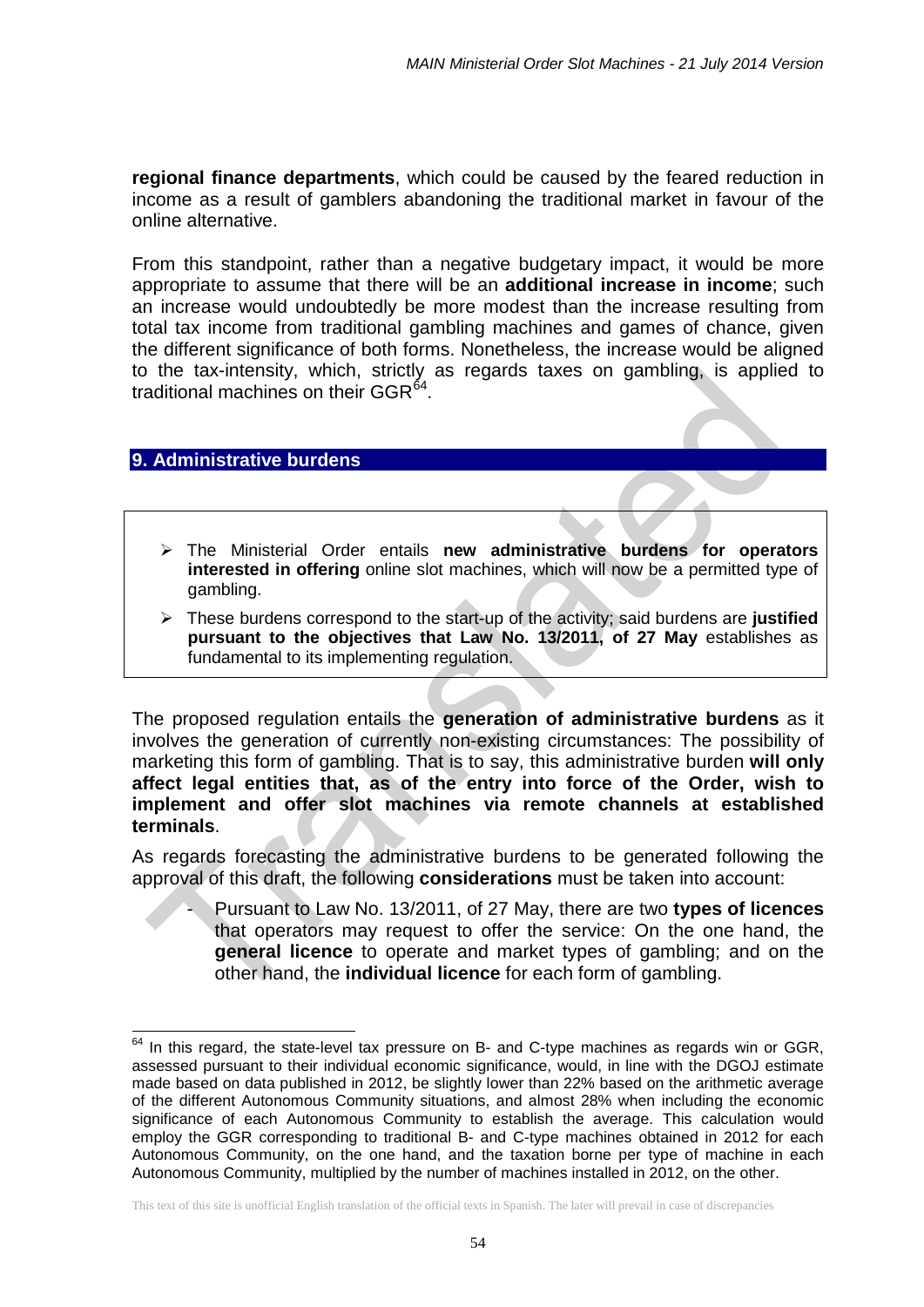- Applications from those interested in the **general licence** will be conditioned by a **notification published by a Ministerial Order** that approves tender specifications proposed by the Directorate-General for the Regulation of Gambling.
- Operators that are already in possession of the **general licence for other gaming** shall only have to request the **individual licence for slot machines.**
- The **administrative burdens of the general licence** were booked when approving Order EHA/3124/2011, of 16 November, which approved the tender specifications that regulate the general licence notification to offer and market gambling activities under Law No. 13/2011, of 27 May.
- The **assessment as regards the cost of administrative burdens** has been carried out on maximum amounts bearable by an interested party that already holds a general licence for the activity and that does not have to request two licences. As a result, this solely applies to **individual licences.**
- The **documents and procedures to be followed,** against which the administrative burdens have been assessed, are set out by the Resolution of the Directorate-General for the Regulation of Gambling of 16 November 2011, which sets out the request and approval procedure for individual licences.

The following table establishes the **valuation of burdens** pursuant to the criteria set forth in the Methodology Guide for Creating the Memorandum of Regulatory Impact.

The licence only need be requested once and will remain valid for a renewable period of 5 years (Article 4.1 of the draft Ministerial Order).

The cost of the set of additional burdens for each affected subject is  $\epsilon$ 2,279. When calculating the affected population, based on the fact that this type of gambling has never been regulated, an estimate has been made taking into account the number of operators that currently hold a general licence for other gaming (42); said operators would immediately be able to include this type of gambling within the range of gaming they offer, on attainment of the individual licence. To this number we must add half the total, corresponding to operators currently not present in the marketplace who would potentially be interested in offering this type of gambling in response to the corresponding notification procedure as regards general licences.

#### **Table No. 5. Estimated cost of administrative burdens required to request an individual slot machine licence.**

| <b>ADMINISTRATIVE BURDEN</b>      |     |  | <b>COST UNITS FREQUENCY POPULATION SUBTOTALS</b> |        |
|-----------------------------------|-----|--|--------------------------------------------------|--------|
| Submission of a request in person | €80 |  | 63                                               | €5.040 |